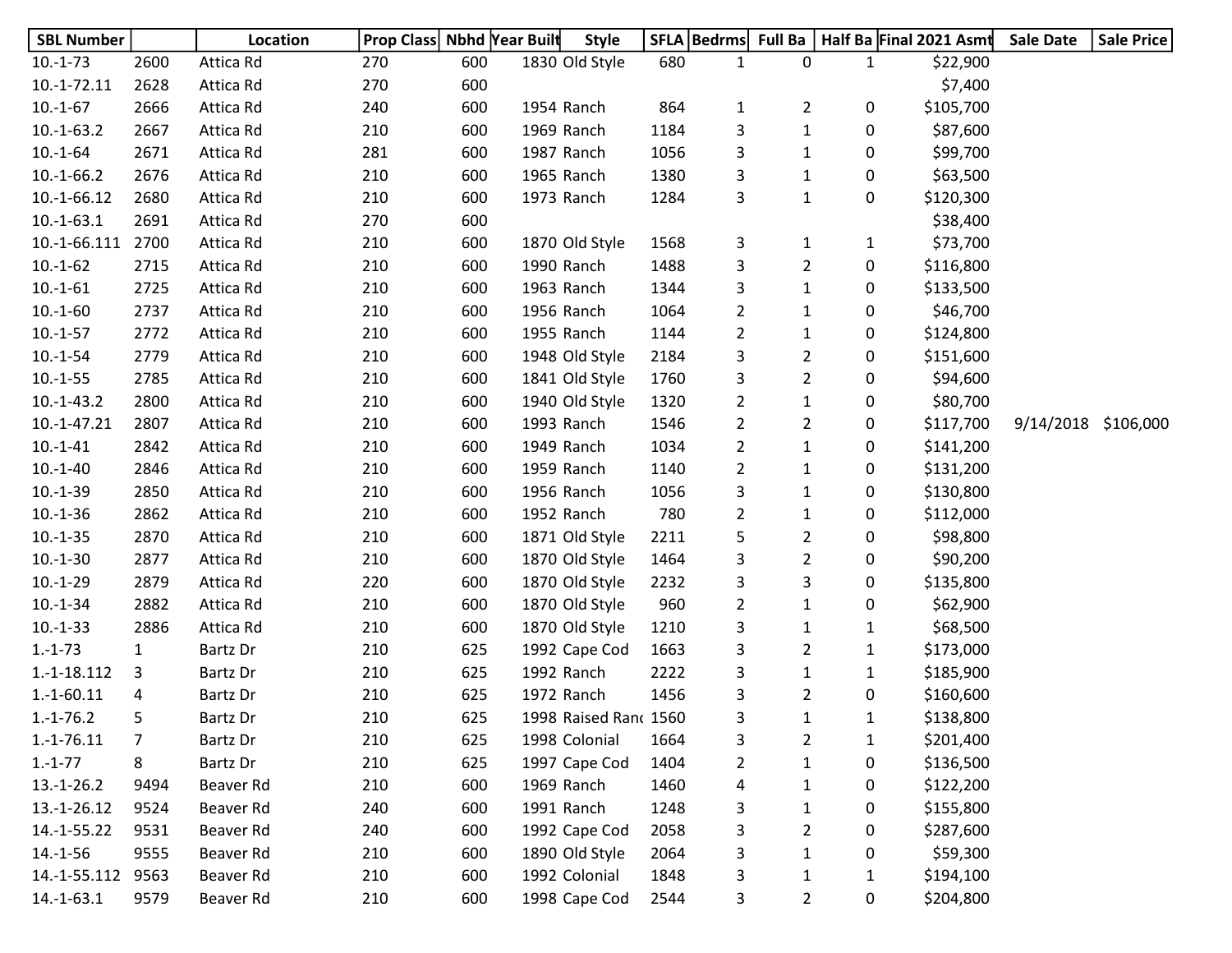| <b>SBL Number</b> |       | <b>Location</b>         | <b>Prop Class Nbhd Year Built</b> |     |            | <b>Style</b>        |      | SFLA   Bedrms  Full Ba |                |              | Half Ba Final 2021 Asmt | <b>Sale Date</b>    | <b>Sale Price</b> |
|-------------------|-------|-------------------------|-----------------------------------|-----|------------|---------------------|------|------------------------|----------------|--------------|-------------------------|---------------------|-------------------|
| $14.-1-54.2$      | 9597  | Beaver Rd               | 270                               | 600 |            |                     |      |                        |                |              | \$16,800                |                     |                   |
| $14.-1-53$        | 9603  | Beaver Rd               | 210                               | 600 | 1962 Ranch |                     | 960  | 4                      | 1              | $\mathbf{1}$ | \$120,200               |                     |                   |
| $14.-1-52$        | 9609  | Beaver Rd               | 210                               | 600 | 1969 Ranch |                     | 1352 | 3                      | $\mathbf{1}$   | 0            | \$165,100               |                     |                   |
| $14.-1-49.2$      | 9679  | Beaver Rd               | 210                               | 600 | 1972 Ranch |                     | 1172 | 3                      | 1              | 0            | \$141,900               |                     |                   |
| $13.-1-32.2$      | 9680  | Beaver Rd               | 210                               | 600 |            | 1880 Old Style      | 1436 | 3                      | 1              | 0            | \$73,100                |                     |                   |
| $6.-1-19.2$       | 10136 | Bethany Townline Rd     | 210                               | 600 | 1952 Ranch |                     | 1556 | 3                      | $\mathbf{1}$   | $\mathbf{1}$ | \$143,600               |                     |                   |
| $6.-1-21$         | 10164 | Bethany Townline Rd 210 |                                   | 600 | 1971 Ranch |                     | 2280 | 3                      | 1              | $\mathbf{1}$ | \$191,000               |                     |                   |
| $6.-1-22.12$      | 10198 | Bethany Townline Rd     | 210                               | 600 | 1988 Ranch |                     | 884  | $\overline{2}$         | $\mathbf{1}$   | 0            | \$132,600               | 8/13/2021 \$139,000 |                   |
| $9.-1-19.2$       | 10312 | Bethany Townline Rd     | 210                               | 600 | 1984 Ranch |                     | 1248 | 3                      | 1              | 0            | \$102,200               |                     |                   |
| $9.-1-19.1$       | 10342 | Bethany Townline Rd     | 210                               | 600 |            | 1960 Cape Cod       | 1560 | 3                      | 1              | 1            | \$143,100               |                     |                   |
| $9.-1-17.12$      | 10368 | Bethany Townline Rd     | 210                               | 600 |            | 1988 Cape Cod       | 1656 | 3                      | $\overline{2}$ | 0            | \$84,500                | 11/20/2020          | \$92,500          |
| $9.-1-17.11$      | 10374 | Bethany Townline Rd     | 240                               | 600 | 1976 Ranch |                     | 1152 | 3                      | 1              | 0            | \$106,800               |                     |                   |
| $9.-1-21.2$       | 10498 | Bethany Townline Rd     | 210                               | 600 |            | 1979 Cape Cod       | 1240 | 3                      | $\mathbf{1}$   | 0            | \$117,100               |                     |                   |
| $7.-1-30$         | 10690 | Bowen Rd                | 210                               | 600 | 1963 Ranch |                     | 1540 | 3                      | $\mathbf{1}$   | 0            | \$158,300               |                     |                   |
| $7.-1-27.1$       | 10713 | Bowen Rd                | 210                               | 600 | 2014 Ranch |                     | 2880 | 3                      | $\overline{2}$ | 0            | \$470,300               |                     |                   |
| $10.-1-8.12$      | 10839 | Bowen Rd                | 210                               | 600 | 2003 Ranch |                     | 1624 | 3                      | $\mathbf{1}$   | 5            | \$206,900               |                     |                   |
| $10.-1-7$         | 10840 | Bowen Rd                | 210                               | 600 |            | 1960 Cottage        | 672  | $\overline{2}$         | 1              | 0            | \$67,400                |                     |                   |
| $10.-1-6.2$       | 10848 | Bowen Rd                | 210                               | 600 |            | 1978 Manuf'd Ho     | 960  | $\overline{2}$         | $\mathbf{1}$   | 0            | \$33,900                |                     |                   |
| $10.-1-8.2$       | 10849 | Bowen Rd                | 210                               | 600 |            | 1969 Colonial       | 1276 | 3                      | $\mathbf{1}$   | 0            | \$106,000               |                     |                   |
| $10.-1-90$        | 10852 | Bowen Rd                | 210                               | 600 | 1999 Ranch |                     | 1954 | 3                      | $\overline{2}$ | 0            | \$211,600               |                     |                   |
| 10.-1-95.112      | 10854 | Bowen Rd                | 210                               | 600 |            | 2007 Cape Cod       | 1709 | 3                      | $\overline{2}$ | 0            | \$165,700               |                     |                   |
| $10.-1-6.125$     | 10856 | Bowen Rd                | 210                               | 600 | 2013 Ranch |                     | 1415 | 3                      | 1              | 1            | \$159,400               |                     |                   |
| 10.-1-95.111      | 10856 | Bowen Rd                | 240                               | 600 |            | 1986 A-Frame        | 1632 | $\overline{2}$         | 1              | 1            | \$171,300               |                     |                   |
| $10.-1-6.11$      | 10860 | Bowen Rd                | 240                               | 600 |            | 1870 Old Style      | 1859 | 5                      | $\mathbf{1}$   | 0            | \$129,500               |                     |                   |
| $10.-1-9.1$       | 10869 | Bowen Rd                | 240                               | 600 | 1968 Ranch |                     | 1344 | 3                      | $\mathbf{1}$   | 0            | \$153,400               |                     |                   |
| $10.-1-10.11$     | 10871 | Bowen Rd                | 210                               | 600 |            | 1984 Colonial       | 1542 | 3                      | $\mathbf{1}$   | 0            | \$86,000                |                     |                   |
| $10.-1-6.122$     | 10876 | Bowen Rd                | 210                               | 600 | 1984 Ranch |                     | 1056 | 3                      | $\mathbf{1}$   | 0            | \$140,200               |                     |                   |
| 10.-1-4.123       | 10900 | Bowen Rd                | 240                               | 600 |            | 1986 Contempor 2300 |      | 3                      | $\overline{2}$ | 0            | \$229,700               |                     |                   |
| $10.-1-10.2$      | 10911 | Bowen Rd                | 240                               | 600 |            | 1870 Old Style      | 1648 | 3                      | 1              | 0            | \$157,800               |                     |                   |
| $10.-1-11.11$     | 10915 | Bowen Rd                | 280                               | 600 | 1980 Ranch |                     | 1296 | 3                      | $\mathbf{1}$   | 0            | \$113,700               |                     |                   |
| $10.-1-12$        | 10923 | Bowen Rd                | 240                               | 600 | 1994 Ranch |                     | 1728 | 3                      | $\overline{2}$ | 0            | \$256,100               |                     |                   |
| $10.-1-97$        | 10938 | Bowen Rd                | 210                               | 600 | 2019 Ranch |                     | 1823 | 3                      | $\overline{2}$ | 0            | \$243,500               |                     |                   |
| $10.-1-13$        | 10971 | Bowen Rd                | 210                               | 600 |            | 1870 Old Style      | 1776 | 4                      | $\mathbf 1$    | $\mathbf{1}$ | \$138,600               |                     |                   |
| $10.-1-14.1$      | 11000 | Bowen Rd                | 240                               | 600 |            |                     |      |                        |                |              | \$125,400               |                     |                   |
| 10.-1-86.11       | 11022 | Bowen Rd                | 240                               | 600 |            | 1880 Old Style      | 1296 | 3                      | $\mathbf{1}$   | 0            | \$113,200               |                     |                   |
| $10.-1-86.2$      | 11062 | Bowen Rd                | 210                               | 600 |            | 2008 Colonial       | 2592 | 3                      | $\mathbf{1}$   | 0            | \$231,700               |                     |                   |
| $10.-1-49.11$     | 11100 | Bowen Rd                | 210                               | 600 |            | 1993 Old Style      | 1960 | 3                      | $\mathbf 1$    | 1            | \$146,500               |                     |                   |
| $10.-1-49.12$     | 11130 | Bowen Rd                | 210                               | 600 |            | 1840 Old Style      | 1548 | 3                      | $\mathbf{1}$   | 0            | \$102,400               | 8/26/2020 \$140,000 |                   |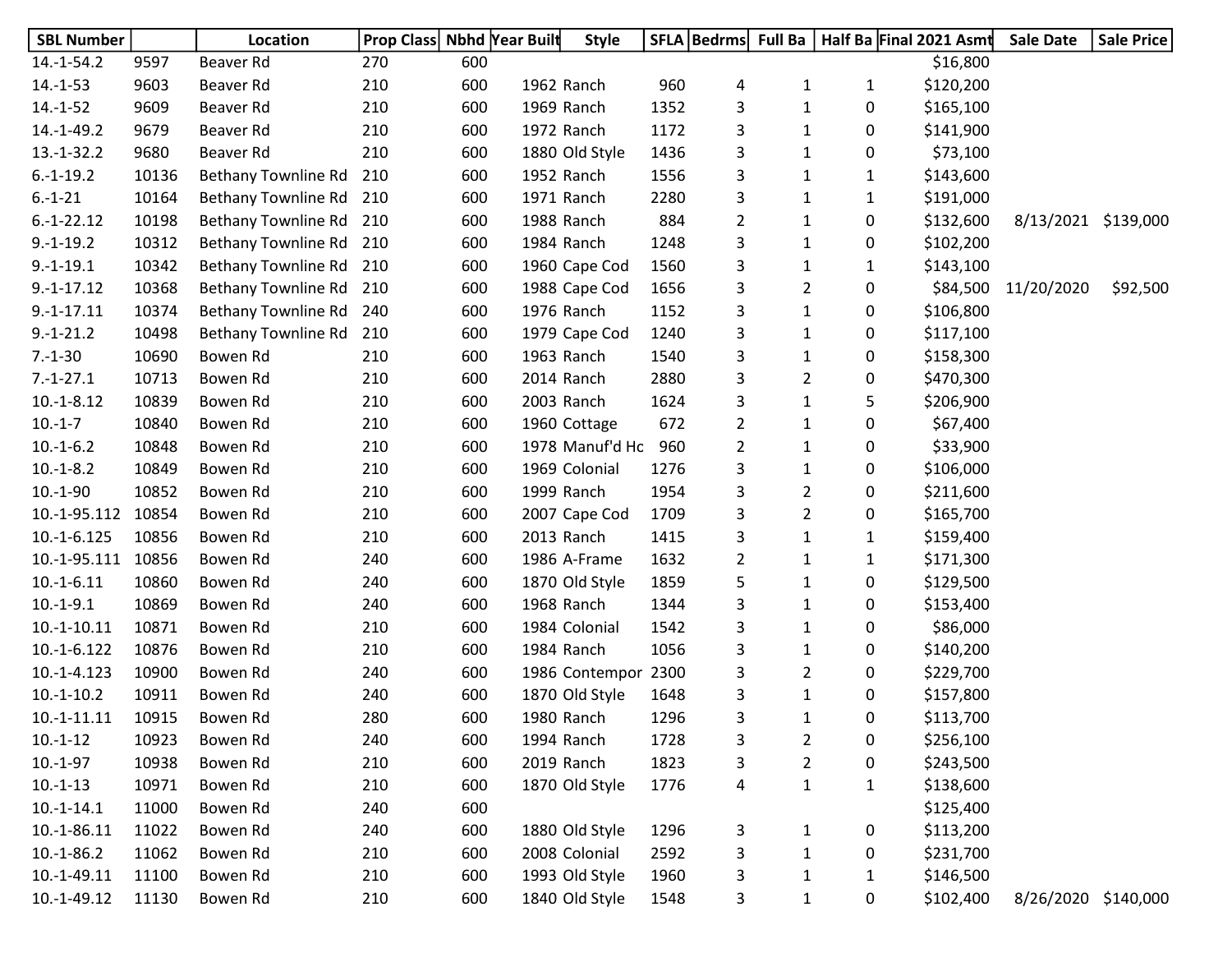| <b>SBL Number</b> |       | Location    | Prop Class Nbhd Year Built |     | <b>Style</b>        |      | SFLA   Bedrms  | <b>Full Ba</b> |              | Half Ba Final 2021 Asmt | <b>Sale Date</b>     | <b>Sale Price</b> |
|-------------------|-------|-------------|----------------------------|-----|---------------------|------|----------------|----------------|--------------|-------------------------|----------------------|-------------------|
| $10.-1-32$        | 11145 | Bowen Rd    | 210                        | 600 | 1890 Old Style      | 1324 | 3              | 1              | 0            | \$131,800               | 12/13/2019           | \$140,000         |
| $10.-1-49.2$      | 11150 | Bowen Rd    | 210                        | 600 | 1993 Ranch          | 1008 | $\overline{2}$ | 1              | 0            | \$101,700               |                      |                   |
| 10.-1-47.111      | 11204 | Bowen Rd    | 210                        | 600 | 1960 Ranch          | 1232 | $\overline{2}$ | $\mathbf 1$    | 0            | \$125,200               |                      |                   |
| $10.-1-46$        | 11208 | Bowen Rd    | 270                        | 600 |                     |      |                |                |              | \$28,200                |                      |                   |
| $10.-1-45$        | 11209 | Bowen Rd    | 210                        | 600 | 1860 Old Style      | 2596 | 3              | $\mathbf{1}$   | 0            | \$114,000               |                      |                   |
| $7.-1-45$         |       | Broadway Rd | 210                        | 600 | 1970 Manuf'd Ho     | 576  | $\overline{2}$ | $\mathbf 0$    | 0            | \$140,000               |                      |                   |
| $7.-1-23.11$      |       | Broadway Rd | 260                        | 600 | 2006 Other Style    | 512  | $\pmb{0}$      | $\pmb{0}$      | 0            | \$108,000               |                      |                   |
| $9.-1-37.12$      |       | Broadway Rd | 240                        | 600 |                     |      |                |                |              | \$16,000                |                      |                   |
| $7.-1-1.2$        | 2599  | Broadway Rd | 210                        | 600 | 1994 Ranch          | 912  | 3              | $\mathbf{1}$   | 0            | \$108,100               |                      |                   |
| $7.-1-1.11$       | 2609  | Broadway Rd | 240                        | 600 | 1940 Old Style      | 800  | $\overline{2}$ | $\mathbf 0$    | 0            | \$78,400                |                      |                   |
| $7.-1-35.2$       | 2622  | Broadway Rd | 240                        | 600 | 1850 Old Style      | 1391 | 3              | $\mathbf{1}$   | 0            | \$82,600                |                      |                   |
| $7.-1-2$          | 2623  | Broadway Rd | 240                        | 600 | 1945 Old Style      | 2448 | 3              | $\mathbf{1}$   | 0            | \$117,700               |                      |                   |
| $7.-1-3.22$       | 2655  | Broadway Rd | 210                        | 600 | 1984 Log Home       | 1632 | 3              | $\mathbf{1}$   | 0            | \$149,800               |                      |                   |
| $7.-1-4$          | 2685  | Broadway Rd | 210                        | 600 | 1947 Ranch          | 1520 | 3              | 1              | 0            | \$159,400               |                      |                   |
| $7.-1-33.2$       | 2688  | Broadway Rd | 210                        | 600 | 1870 Old Style      | 1772 | $\overline{2}$ | $\mathbf{1}$   | 0            | \$114,400               |                      |                   |
| $7.-1-32$         | 2732  | Broadway Rd | 210                        | 600 | 1900 Old Style      | 1152 | $\overline{2}$ | $\mathbf{1}$   | 0            | \$130,400               |                      |                   |
| $7.-1-6.2$        | 2769  | Broadway Rd | 210                        | 600 | 1979 Log Home       | 1180 | 3              | $\mathbf 1$    | 0            | \$96,300                |                      |                   |
| $7.-1-9.121$      | 2881  | Broadway Rd | 210                        | 600 | 2012 Ranch          | 2000 | 3              | $\overline{2}$ | 0            | \$293,200               |                      |                   |
| $7.-1-27.2$       | 2924  | Broadway Rd | 210                        | 600 | 1873 Old Style      | 1252 | 3              | $\mathbf{1}$   | 0            | \$111,800               |                      |                   |
| $7.-1-10$         | 2925  | Broadway Rd | 270                        | 600 |                     |      |                |                |              | \$59,100                |                      |                   |
| $7.-1-10$         | 2925  | Broadway Rd | 270                        | 600 |                     |      |                |                |              | \$59,100                |                      |                   |
| $7.-1-44$         | 2931  | Broadway Rd | 210                        | 600 | 2003 Ranch          | 1620 | 3              | $\mathbf{1}$   | 5            | \$215,000               | 6/15/2018 \$215,000  |                   |
| $7.-1-9.2$        | 2941  | Broadway Rd | 210                        | 600 | 1980 Log Home       | 2066 | $\overline{2}$ | $\mathbf 1$    | 0            | \$176,600               |                      |                   |
| $7.-1-11.12$      | 2989  | Broadway Rd | 210                        | 600 | 1880 Old Style      | 1656 | 3              | $\mathbf 1$    | 0            | \$176,800               | 11/30/2021 \$215,000 |                   |
| $7.-1-26$         | 2992  | Broadway Rd | 270                        | 600 |                     |      |                |                |              | \$16,300                |                      |                   |
| $7.-1-25$         | 3000  | Broadway Rd | 210                        | 600 | 1920 Old Style      | 2232 | 4              | $\mathbf{1}$   | 0            | \$139,600               | 6/16/2021 \$165,000  |                   |
| $7.-1-24$         | 3004  | Broadway Rd | 210                        | 600 | 1955 Cape Cod       | 900  | 3              | $\mathbf{1}$   | 0            | \$105,400               |                      |                   |
| $7.-1-40$         | 3026  | Broadway Rd | 210                        | 600 | 1993 Colonial       | 2245 | 4              | $\overline{2}$ | 1            | \$227,600               |                      |                   |
| $7.-1-19.2$       | 3038  | Broadway Rd | 240                        | 600 | 1990 Colonial       | 2560 | 4              | $\overline{2}$ | 1            | \$243,500               |                      |                   |
| 7.-1-19.112       | 3050  | Broadway Rd | 240                        | 600 | 1989 Contempor 2800 |      | 3              | $\mathbf 1$    | 1            | \$210,700               |                      |                   |
| $7.-1-19.12$      | 3060  | Broadway Rd | 210                        | 600 | 1996 Ranch          | 1248 | 3              | $\mathbf{1}$   | $\mathbf{1}$ | \$159,900               |                      |                   |
| $7.-1-43$         | 3076  | Broadway Rd | 240                        | 600 | 2002 Contempor 2050 |      | 4              | $\overline{2}$ | 0            | \$208,300               |                      |                   |
| $7.-1-15.2$       | 3081  | Broadway Rd | 210                        | 600 | 1900 Old Style      | 2174 | 6              | $\mathbf{1}$   | 0            | \$121,700               |                      |                   |
| $7.-1-19.111$     | 3082  | Broadway Rd | 240                        | 600 | 1988 Contempor 2063 |      | 3              | $\mathbf{1}$   | 1            | \$306,900               |                      |                   |
| $7.-1-16.2$       | 3099  | Broadway Rd | 210                        | 600 | 1997 Cape Cod       | 1170 | $\overline{2}$ | $\mathbf{1}$   | 0            | \$128,800               |                      |                   |
| $3.-1-25.2$       | 3112  | Broadway Rd | 240                        | 625 | 1900 Old Style      | 2006 | 4              | $\mathbf{1}$   | $\mathbf{1}$ | \$168,500               |                      |                   |
| $3.-1-1$          | 3115  | Broadway Rd | 210                        | 625 | 1811 Old Style      | 2040 | 3              | $\mathbf 1$    | 0            | \$116,500               |                      |                   |
| $9.-1-51$         | 3117  | Broadway Rd | 270                        | 600 |                     |      |                |                |              | \$14,900                |                      |                   |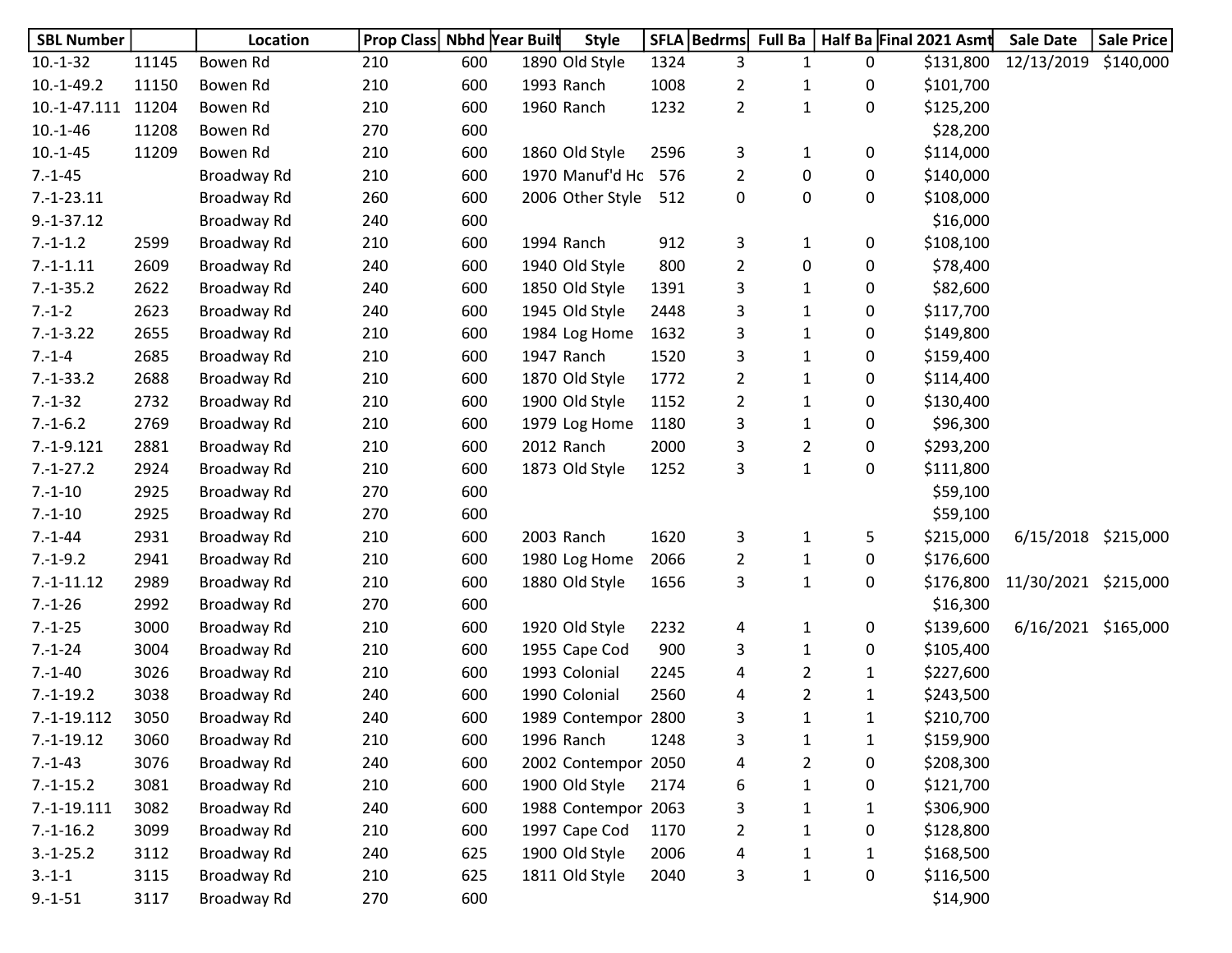| <b>SBL Number</b> |      | Location             | Prop Class Nbhd Year Built |     |            | <b>Style</b>          |      | SFLA   Bedrms  | <b>Full Ba</b> |              | Half Ba Final 2021 Asmt | <b>Sale Date</b> | <b>Sale Price</b> |
|-------------------|------|----------------------|----------------------------|-----|------------|-----------------------|------|----------------|----------------|--------------|-------------------------|------------------|-------------------|
| $3.-1-3$          | 3153 | Broadway Rd          | 210                        | 625 | 1960 Ranch |                       | 1288 | 3              | 1              | $\mathbf{1}$ | \$112,800               |                  |                   |
| $3.-1-4$          | 3155 | Broadway Rd          | 210                        | 625 | 1965 Ranch |                       | 1288 | 3              | 1              | 0            | \$120,700               |                  |                   |
| $3.-1-5$          | 3171 | Broadway Rd          | 210                        | 625 |            | 1938 Old Style        | 1220 | 3              | 1              | 0            | \$95,200                |                  |                   |
| $3.-1-24$         | 3180 | Broadway Rd          | 210                        | 625 | 1965 Ranch |                       | 1020 | $\overline{2}$ | $\overline{2}$ | 0            | \$133,800               |                  |                   |
| $3.-1-8$          | 3191 | Broadway Rd          | 210                        | 625 | 1971 Ranch |                       | 1302 | 3              | $\mathbf{1}$   | 0            | \$76,900                |                  |                   |
| $3.-1-9.2$        | 3193 | Broadway Rd          | 210                        | 625 | 1972 Ranch |                       | 1128 | 3              | $\mathbf{1}$   | 0            | \$110,400               |                  |                   |
| $3.-1-21$         | 3216 | Broadway Rd          | 270                        | 625 |            |                       |      |                |                |              | \$23,800                |                  |                   |
| $3.-1-12$         | 3217 | Broadway Rd          | 210                        | 625 | 1954 Ranch |                       | 914  | 5              | $\overline{2}$ | 0            | \$103,800               |                  |                   |
| $3.-1-20$         | 3220 | Broadway Rd          | 210                        | 625 | 1968 Ranch |                       | 1092 | 3              | $\mathbf{1}$   | 0            | \$94,700                |                  |                   |
| $3.-1-10.121$     | 3221 | Broadway Rd          | 210                        | 625 |            | 1880 Old Style        | 1892 | 3              | 1              | 0            | \$113,400               |                  |                   |
| $3.-1-10.111$     | 3225 | Broadway Rd          | 220                        | 625 |            | 2002 Duplex           | 2400 | 6              | $\overline{2}$ | 0            | \$149,300               | 6/15/2018        | \$135,000         |
| $3.-1-19$         | 3236 | Broadway Rd          | 210                        | 625 |            | 1969 Colonial         | 1872 | 4              | $\overline{2}$ | 1            | \$188,000               |                  |                   |
| $3.-1-13.1$       |      | 3237-325 Broadway Rd | 210                        | 625 |            | 1900 Old Style        | 1456 | 3              | $\mathbf{1}$   | 0            | \$294,700               |                  |                   |
| $3.-1-13.1$       |      | 3237-32! Broadway Rd | 210                        | 625 | 2012 Ranch |                       | 1750 | 3              | $\overline{2}$ | $\mathbf{1}$ | \$294,700               |                  |                   |
| $3.-1-17$         | 3238 | Broadway Rd          | 210                        | 625 |            | 1890 Old Style        | 1689 | 3              | $\mathbf{1}$   | 0            | \$135,600               |                  |                   |
| $3.-1-18$         | 3238 | Broadway Rd          | 210                        | 625 | 1969 Ranch |                       | 1316 | 3              | 1              | 1            | \$140,600               |                  |                   |
| $3.-1-16.2$       | 3240 | Broadway Rd          | 280                        | 625 |            | 1950 Cottage          | 720  | $\overline{2}$ | 1              | 0            | \$124,600               |                  |                   |
| $3.-1-16.2$       | 3240 | Broadway Rd          | 280                        | 625 |            | 1950 Cottage          | 720  | $\overline{2}$ | $\mathbf 1$    | 0            | \$124,600               |                  |                   |
| $3.-1-16.2$       | 3240 | Broadway Rd          | 280                        | 625 |            | 1950 Cottage          | 720  | $\overline{2}$ | $\mathbf{1}$   | 0            | \$124,600               |                  |                   |
| $8.-1-75$         | 3242 | Broadway Rd          | 210                        | 600 | 1995 Ranch |                       | 1422 | 3              | $\overline{2}$ | 0            | \$152,400               |                  |                   |
| $3.-1-15$         | 3256 | Broadway Rd          | 210                        | 625 |            | 1880 Old Style        | 1730 | 3              | $\mathbf{1}$   | 0            | \$146,400               | 3/13/2020        | \$100,000         |
| $3.-1-14$         | 3260 | Broadway Rd          | 210                        | 625 |            | 1900 Old Style        | 1358 | $\overline{2}$ | $\mathbf{1}$   | 0            | \$95,100                |                  |                   |
| $1.-1-71.1$       | 3263 | Broadway Rd          | 210                        | 625 |            | 2001 Colonial         | 2272 | 3              | $\overline{2}$ | 1            | \$251,500               |                  |                   |
| $1.-1-72.1$       | 3273 | Broadway Rd          | 210                        | 625 | 1995 Ranch |                       | 1440 | $\overline{2}$ | $\mathbf{1}$   | 0            | \$164,600               |                  |                   |
| $1.-1-.113$       | 3281 | Broadway Rd          | 210                        | 625 | 1995 Ranch |                       | 990  | $\overline{2}$ | $\mathbf{1}$   | 0            | \$144,300               |                  |                   |
| $1.-1-.1.12$      | 3289 | Broadway Rd          | 210                        | 625 |            | 1992 Contempor        | 1440 | $\overline{2}$ | $\overline{2}$ | 0            | \$177,500               |                  |                   |
| $1.-1-40.12$      | 3300 | Broadway Rd          | 210                        | 625 |            | 1992 Split Level      | 2400 | $\overline{2}$ | $\overline{2}$ | 0            | \$166,700               |                  |                   |
| $1.-1-.1.2$       | 3301 | Broadway Rd          | 210                        | 625 | 1993 Ranch |                       | 1470 | 3              | $\mathbf{1}$   | 1            | \$184,800               |                  |                   |
| $1.-1-38$         | 3312 | Broadway Rd          | 210                        | 625 |            | 1969 Raised Ranc 1704 |      | 3              | 1              | 1            | \$124,500               |                  |                   |
| $1.-1-2$          | 3313 | Broadway Rd          | 210                        | 625 |            | 1957 Split Level      | 1872 | 3              | $\overline{2}$ | 0            | \$162,900               |                  |                   |
| $1.-1-37$         | 3314 | Broadway Rd          | 210                        | 625 | 1955 Ranch |                       | 888  | 3              | $\mathbf{1}$   | 0            | \$101,200               |                  |                   |
| $1.-1-36$         | 3316 | Broadway Rd          | 210                        | 625 | 1966 Ranch |                       | 896  | $\overline{2}$ | $\mathbf{1}$   | 0            | \$104,300               |                  |                   |
| $1.-1-35$         | 3320 | Broadway Rd          | 210                        | 625 |            | 1950 Cape Cod         | 1716 | 4              | 1              | 1            | \$185,100               |                  |                   |
| $1.-1-18.21$      | 3322 | Broadway Rd          | 210                        | 625 | 1971 Ranch |                       | 1332 | $\overline{2}$ | 1              | 0            | \$148,000               |                  |                   |
| $1.-1-3.1$        | 3325 | Broadway Rd          | 220                        | 625 |            | 1957 Split Level      | 1976 | 3              | $\overline{2}$ | 0            | \$176,200               |                  |                   |
| $1.-1-30$         | 3330 | Broadway Rd          | 210                        | 625 |            | 1950 Cape Cod         | 1429 | 4              | $\mathbf{1}$   | 0            | \$131,900               |                  |                   |
| $1.-1-4$          | 3333 | Broadway Rd          | 210                        | 625 |            | 1965 Split Level      | 1656 | 4              | $\overline{2}$ | $\mathbf{1}$ | \$177,400               |                  |                   |
| $1.-1-18.12$      | 3340 | Broadway Rd          | 210                        | 625 |            | 1989 Split Level      | 1704 | 3              | $\overline{2}$ | 0            | \$154,100               |                  |                   |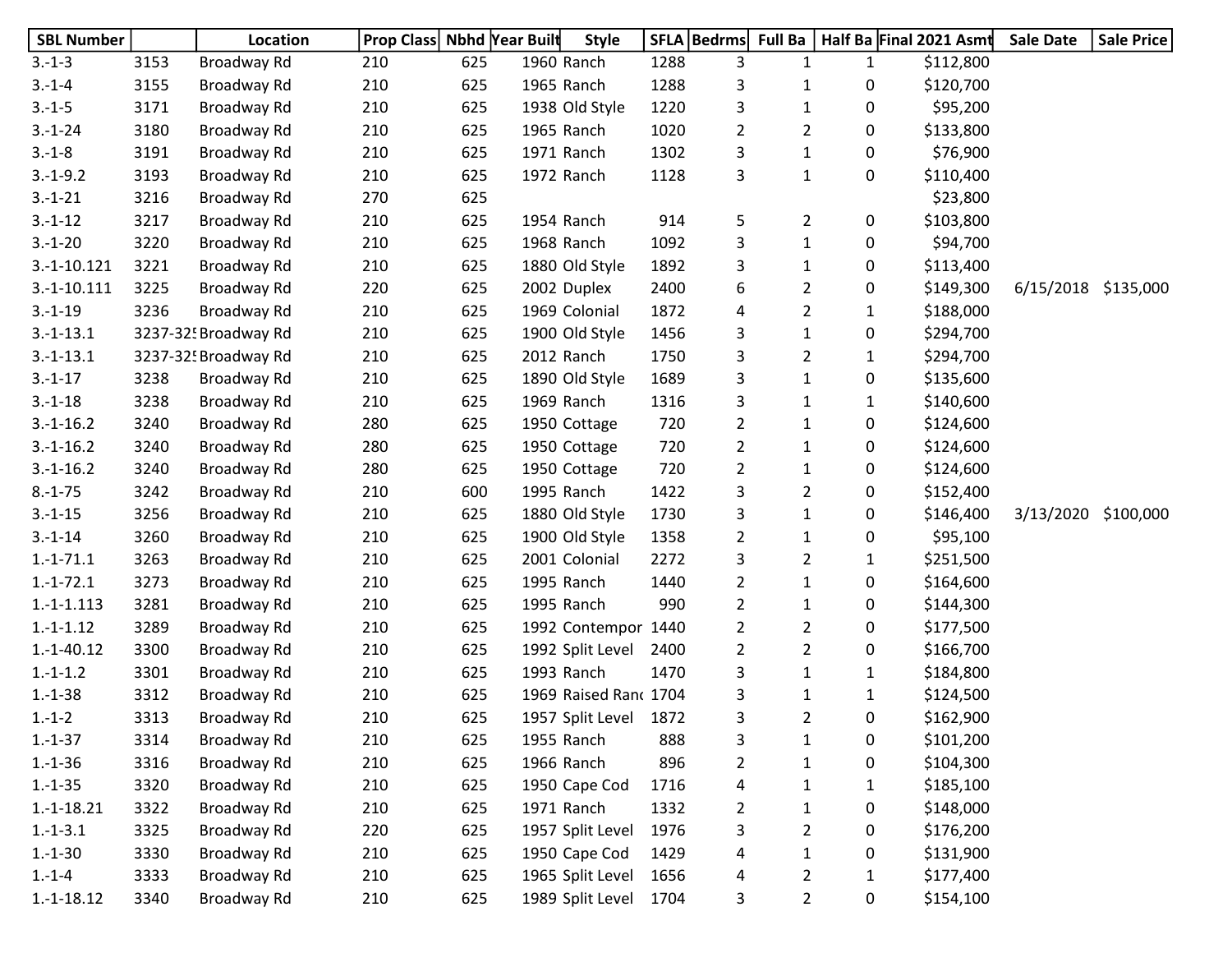| <b>SBL Number</b> |       | Location             | Prop Class Nbhd Year Built |     | <b>Style</b>          |      | SFLA   Bedrms  | <b>Full Ba</b> |              | Half Ba Final 2021 Asmt | Sale Date            | <b>Sale Price</b> |
|-------------------|-------|----------------------|----------------------------|-----|-----------------------|------|----------------|----------------|--------------|-------------------------|----------------------|-------------------|
| $1.-1-76.12$      | 3376  | Broadway Rd          | 210                        | 625 | 1993 Contempor 1578   |      | 3              | 1              | $\mathbf{1}$ | \$197,100               |                      |                   |
| $1.-1-8.2$        | 3384  | Broadway Rd          | 210                        | 625 | 1992 Contempor 1372   |      | $\overline{2}$ | 1              | 1            | \$145,100               | 4/15/2021            | \$191,000         |
| $1.-1-7$          | 3391  | Broadway Rd          | 210                        | 625 | 1961 Cape Cod         | 1575 | 3              | $\overline{2}$ | 0            | \$153,900               |                      |                   |
| $1.-1-9$          | 3400  | Broadway Rd          | 210                        | 625 | 1940 Cape Cod         | 2208 | 4              | 2              | 1            | \$166,500               |                      |                   |
| $1.-1-10.1$       | 3406  | Broadway Rd          | 210                        | 625 | 2006 Ranch            | 1680 | 3              | 2              | 0            | \$146,300               |                      |                   |
| $1.-1-10.2$       | 3408  | Broadway Rd          | 210                        | 625 | 1989 Ranch            | 1344 | 3              | $\mathbf{1}$   | 1            | \$147,200               |                      |                   |
| $8.-1-31.2$       | 3678  | Broadway Rd          | 210                        | 600 | 2005 Ranch            | 1200 | 3              | $\overline{2}$ | 0            | \$164,100               |                      |                   |
| $9.-1-46$         | 3697  | Broadway Rd          | 210                        | 600 | 1920 Old Style        | 1616 | 3              | $\overline{2}$ | 0            | \$134,800               |                      |                   |
| $9.-1-47.111$     | 3727  | Broadway Rd          | 210                        | 600 | 1900 Old Style        | 1404 | 3              | $\mathbf{1}$   | 0            | \$92,400                |                      |                   |
| $9.-1-45$         | 3776  | Broadway Rd          | 210                        | 600 | 1960 Ranch            | 984  | 3              | 1              | 0            | \$129,800               |                      |                   |
| $9.-1-40.2$       | 3806  | Broadway Rd          | 240                        | 600 | 1830 Old Style        | 4768 | 6              | 1              | 1            | \$303,500               |                      |                   |
| $9.-1-36$         | 3866  | Broadway Rd          | 270                        | 600 |                       |      |                |                |              | \$20,700                |                      |                   |
| $9.-1-37.2$       | 3928  | Broadway Rd          | 210                        | 600 | 1972 Ranch            | 990  | 3              | 1              | 0            | \$110,100               |                      |                   |
| $9.-1-38$         | 3945  | Broadway Rd          | 270                        | 600 | 2000 Manuf'd Ho       | 960  | 0              | 0              | 0            | \$26,500                |                      |                   |
| $9.-1-37.11$      | 3971  | Broadway Rd          | 240                        | 600 | 1890 Old Style        | 2977 | 6              | $\overline{2}$ | 0            | \$175,100               |                      |                   |
| $9.-1-30.2$       | 4107  | Broadway Rd          | 210                        | 600 | 1930 Old Style        | 1694 | 3              | $\mathbf{1}$   | 0            | \$14,900                |                      |                   |
| $9.-1-29$         | 4110  | Broadway Rd          | 210                        | 600 | 1940 Ranch            | 1068 | 2              | $\overline{2}$ | 0            | \$68,800                |                      |                   |
| $9.-1-28.12$      | 4116  | Broadway Rd          | 210                        | 600 | 1860 Old Style        | 2822 | 4              | 1              | 1            | \$98,200                |                      |                   |
| $9.-1-30.11$      | 4119  | Broadway Rd          | 210                        | 600 | 1996 Ranch            | 1500 | 2              | $\mathbf{1}$   | 0            | \$152,300               |                      |                   |
| $9.-1-24$         | 4139  | Broadway Rd          | 210                        | 600 | 1965 Ranch            | 1792 | 4              | 1              | $\mathbf{1}$ | \$146,500               |                      |                   |
| $9.-1-27.22$      | 4176  | Broadway Rd          | 210                        | 600 | 1890 Old Style        | 2146 | 2              | 1              | 0            | \$111,300               |                      |                   |
| $9.-1-25$         | 4192  | Broadway Rd          | 210                        | 600 | 1954 Ranch            | 1388 | 3              | 1              | 0            | \$129,500               |                      |                   |
| $9.-1-23$         | 4199  | Broadway Rd          | 210                        | 600 | 1959 Ranch            | 1200 | 3              | 1              | 0            | \$124,800               |                      |                   |
| $9.-1-13.12$      | 4201  | Broadway Rd          | 210                        | 600 | 1977 Raised Ranc 1840 |      | 3              | 2              | 0            | \$124,400               |                      |                   |
| $9.-1-49$         | 4271  | Broadway Rd          | 220                        | 600 | 1880 Old Style        | 2965 | 5              | 3              | 0            | \$79,700                |                      |                   |
| $9.-1-13.2$       | 4272  | Broadway Rd          | 210                        | 600 | 2012 Ranch            | 1100 | 0              | 0              | 0            | \$127,300               |                      |                   |
| $6.-1-17$         | 10076 | Brookville Rd        | 210                        | 600 | 1900 Old Style        | 1568 | 4              | 1              | 0            | \$84,700                | 6/1/2018             | \$15,000          |
| $6.-1-46$         | 10112 | Brookville Rd        | 210                        | 600 | 1957 Ranch            | 1080 | 2              | 1              | 0            | \$135,900               |                      |                   |
| $6.-1-45$         | 10115 | Brookville Rd        | 210                        | 600 | 1969 Ranch            | 1560 | 3              | 2              | 0            | \$175,200               |                      |                   |
| $6.-1-47$         | 10122 | Brookville Rd        | 210                        | 600 | 1966 Ranch            | 1448 | 2              | 1              | 1            | \$251,500               | 8/13/2019            | \$235,000         |
| $6.-1-43$         | 10127 | Brookville Rd        | 270                        | 600 |                       |      |                |                |              | \$81,300                |                      |                   |
| $6.-1-42.1$       | 10131 | <b>Brookville Rd</b> | 210                        | 600 | 1971 Cape Cod         | 1452 | 4              | $\overline{2}$ | 0            | \$131,800               | 12/23/2019 \$165,000 |                   |
| $6.-1-49.11$      | 10132 | <b>Brookville Rd</b> | 230                        | 600 | 1864 Old Style        | 3064 | 4              | 3              | 0            | \$124,100               |                      |                   |
| $6.-1-50$         | 10136 | Brookville Rd        | 210                        | 600 | 1962 Cape Cod         | 1576 | 3              | $\overline{2}$ | 0            | \$140,500               |                      |                   |
| $6.-1-51$         | 10140 | Brookville Rd        | 210                        | 600 | 1950 Ranch            | 1100 | $\overline{2}$ | 1              | 0            | \$102,100               |                      |                   |
| $6.-1-41$         | 10141 | <b>Brookville Rd</b> | 210                        | 600 | 1965 Ranch            | 2060 | 3              | 3              | 0            | \$166,900               |                      |                   |
| $6.-1-40$         | 10145 | Brookville Rd        | 210                        | 600 | 1958 Cape Cod         | 1310 | 3              | $\mathbf{1}$   | 0            | \$136,900               | 10/29/2021 \$147,400 |                   |
| $6.-1-39.12$      | 10149 | Brookville Rd        | 210                        | 600 | 1988 Ranch            | 880  | 3              | 1              | 0            | \$124,500               |                      |                   |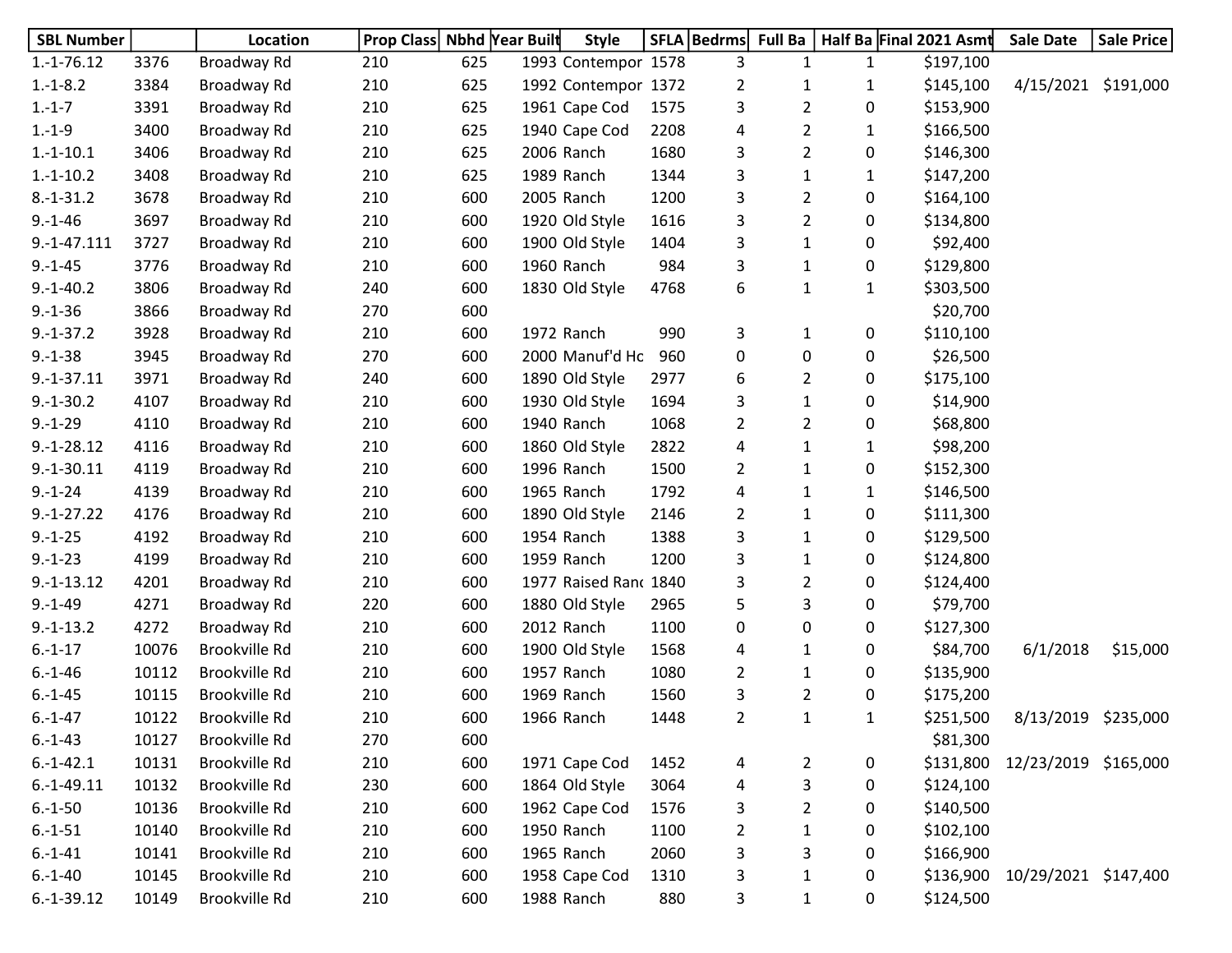| <b>SBL Number</b> |       | Location       | <b>Prop Class Nbhd Year Built</b> |     | <b>Style</b>         |      | SFLA   Bedrms  | <b>Full Ba</b> |              | Half Ba Final 2021 Asmt | <b>Sale Date</b>    | <b>Sale Price</b> |
|-------------------|-------|----------------|-----------------------------------|-----|----------------------|------|----------------|----------------|--------------|-------------------------|---------------------|-------------------|
| $6.-1-55.1$       | 10160 | Brookville Rd  | 210                               | 600 | 1854 Old Style       | 1290 | 3              | $\mathbf{1}$   | 0            | \$122,000               |                     |                   |
| $6.-1-39.2$       | 10161 | Brookville Rd  | 210                               | 600 | 1977 Cape Cod        | 1512 | 3              | 1              | 1            | \$175,900               |                     |                   |
| $6.-1-37$         | 10163 | Brookville Rd  | 210                               | 600 | 1900 Old Style       | 1098 | 3              | $\mathbf{1}$   | 0            | \$109,900               |                     |                   |
| $6.-1-55.2$       | 10166 | Brookville Rd  | 210                               | 600 | 1979 Ranch           | 960  | 3              | 1              | 0            | \$106,300               |                     |                   |
| $6.-1-36$         | 10167 | Brookville Rd  | 210                               | 600 | 1860 Old Style       | 1440 | 3              | 1              | 1            | \$112,800               |                     |                   |
| $6.-1-35.11$      | 10169 | Brookville Rd  | 210                               | 600 | 1890 Old Style       | 1190 | 3              | 1              | 0            | \$123,400               |                     |                   |
| $6.-1-33.1$       | 10171 | Brookville Rd  | 210                               | 600 | 1909 Old Style       | 2132 | 3              | 1              | 1            | \$141,000               | 7/28/2020           | \$140,000         |
| $6.-1-68$         | 10172 | Brookville Rd  | 210                               | 600 | 1874 Old Style       | 1540 | 3              | $\mathbf{1}$   | 0            | \$114,200               |                     |                   |
| $6.-1-58$         | 10176 | Brookville Rd  | 210                               | 600 | 1954 Ranch           | 1225 | 3              | $\mathbf{1}$   | $\mathbf{1}$ | \$115,300               |                     |                   |
| $6.-1-32$         | 10181 | Brookville Rd  | 210                               | 600 | 1950 Old Style       | 1232 | 3              | $\mathbf{1}$   | 0            | \$116,800               |                     |                   |
| $6.-1-61$         | 10182 | Brookville Rd  | 210                               | 600 | 1935 Old Style       | 936  | 3              | $\mathbf{1}$   | 0            | \$79,000                |                     |                   |
| $6.-1-76.2$       | 10232 | Brookville Rd  | 210                               | 600 | 1890 Old Style       | 1440 | $\overline{2}$ | $\overline{2}$ | 0            | \$71,900                | 8/24/2021           | \$130,000         |
| $6.-1-62.122$     | 10248 | Brookville Rd  | 210                               | 600 | 1900 Old Style       | 1800 | 3              | $\mathbf 1$    | 0            | \$56,900                |                     |                   |
| $6.-1-31.2$       | 10321 | Brookville Rd  | 210                               | 600 | 1900 Old Style       | 1608 | 4              | 1              | 0            | \$117,700               |                     |                   |
| $9.-1-.112$       | 10348 | Brookville Rd  | 210                               | 600 | 1989 Ranch           | 1050 | $\overline{2}$ | 1              | 0            | \$106,400               |                     |                   |
| $9.-1-1.12$       | 10356 | Brookville Rd  | 210                               | 600 | 1990 Ranch           | 1008 | $\overline{2}$ | 1              | 0            | \$116,200               |                     |                   |
| $9.-1-54$         | 10360 | Brookville Rd  | 210                               | 600 | 1990 Ranch           | 968  | $\overline{2}$ | 1              | 0            | \$127,100               |                     |                   |
| $9.-1-53$         | 10366 | Brookville Rd  | 210                               | 600 | 1989 Ranch           | 960  | 3              | 1              | 0            | \$123,400               |                     |                   |
| $9.-1-.2.2$       | 10367 | Brookville Rd  | 210                               | 600 | 1989 Ranch           | 1236 | 3              | 1              | 0            | \$137,500               |                     |                   |
| $9.-1-.111$       | 10368 | Brookville Rd  | 210                               | 600 | 1990 Ranch           | 850  | $\overline{2}$ | $\mathbf 1$    | 0            | \$110,000               |                     |                   |
| $9.-1-52.1$       | 10376 | Brookville Rd  | 210                               | 600 | 2003 Colonial        | 2016 | 3              | $\overline{2}$ | 0            | \$182,400               |                     |                   |
| $8.-1-20.2$       | 10422 | Brookville Rd  | 210                               | 600 | 1955 Ranch           | 1100 | 3              | $\mathbf{1}$   | $\mathbf{1}$ | \$115,900               |                     |                   |
| $8.-1-19$         | 10424 | Brookville Rd  | 210                               | 600 | 1956 Ranch           | 1044 | 3              | $\mathbf{1}$   | 0            | \$109,400               |                     |                   |
| $8.-1-20.1$       | 10428 | Brookville Rd  | 210                               | 600 | 1960 Colonial        | 1440 | 3              | 1              | 1            | \$134,400               |                     |                   |
| $9.-1-3.11$       | 10431 | Brookville Rd  | 210                               | 600 | 1956 Ranch           | 1224 | 3              | 1              | 0            | \$130,900               |                     |                   |
| $9 - 1 - 4$       | 10445 | Brookville Rd  | 210                               | 600 | 1962 Split Level     | 2024 | 3              | $\mathbf{1}$   | $\mathbf{1}$ | \$179,700               |                     |                   |
| $8.-1-21.11$      | 10448 | Brookville Rd  | 210                               | 600 | 1992 Ranch           | 1008 | $\overline{2}$ | 1              | 0            | \$102,600               |                     |                   |
| $8.-1-21.12$      | 10452 | Brookville Rd  | 240                               | 600 | 2014 Manuf'd Ho 1196 |      | 3              | 1              | 0            | \$103,400               |                     |                   |
| $9.-1-5.12$       | 10453 | Brookville Rd  | 210                               | 600 | 1880 Old Style       | 1908 | 4              | $\mathbf 1$    | 0            | \$178,400               |                     |                   |
| $8.-1-22$         | 10502 | Brookville Rd  | 210                               | 600 | 1966 Ranch           | 1092 | 3              | 1              | 1            | \$121,600               |                     |                   |
| $8.-1-24$         | 10513 | Brookville Rd  | 210                               | 600 | 1800 Old Style       | 1368 | $\overline{2}$ | 1              | 1            | \$120,100               |                     |                   |
| $8.-1-23.12$      | 10528 | Brookville Rd  | 210                               | 600 | 2004 Ranch           | 1568 | 3              | $\mathbf 1$    | $\mathbf{1}$ | \$165,100               |                     |                   |
| $8.-1-26$         | 10532 | Brookville Rd  | 210                               | 600 | 1900 Old Style       | 1536 | 3              | $\overline{2}$ | 0            | \$117,600               | 1/18/2019           | \$109,900         |
| $8.-1-27$         | 10544 | Brookville Rd  | 210                               | 600 | 1880 Old Style       | 1080 | 3              | $\mathbf 1$    | 0            | \$96,600                |                     |                   |
| $8.-1-29.2$       | 10551 | Brookville Rd  | 210                               | 600 | 2013 Manuf'd Ho 1493 |      | 3              | 2              | 0            | \$105,500               |                     |                   |
| $9. - 1 - 33$     | 4048  | Browns Mill Rd | 210                               | 600 | 1954 Colonial        | 1606 | $\overline{2}$ | 1              | 0            | \$121,900               |                     |                   |
| $9.-1-32$         | 4062  | Browns Mill Rd | 210                               | 600 | 1950 Cape Cod        | 1421 | 4              | $\mathbf{1}$   | 0            | \$129,600               |                     |                   |
| $9. - 1 - 11$     | 4165  | Browns Mill Rd | 240                               | 600 | 1880 Old Style       | 3004 | 4              | 3              | 0            | \$213,600               | 1/28/2021 \$345,000 |                   |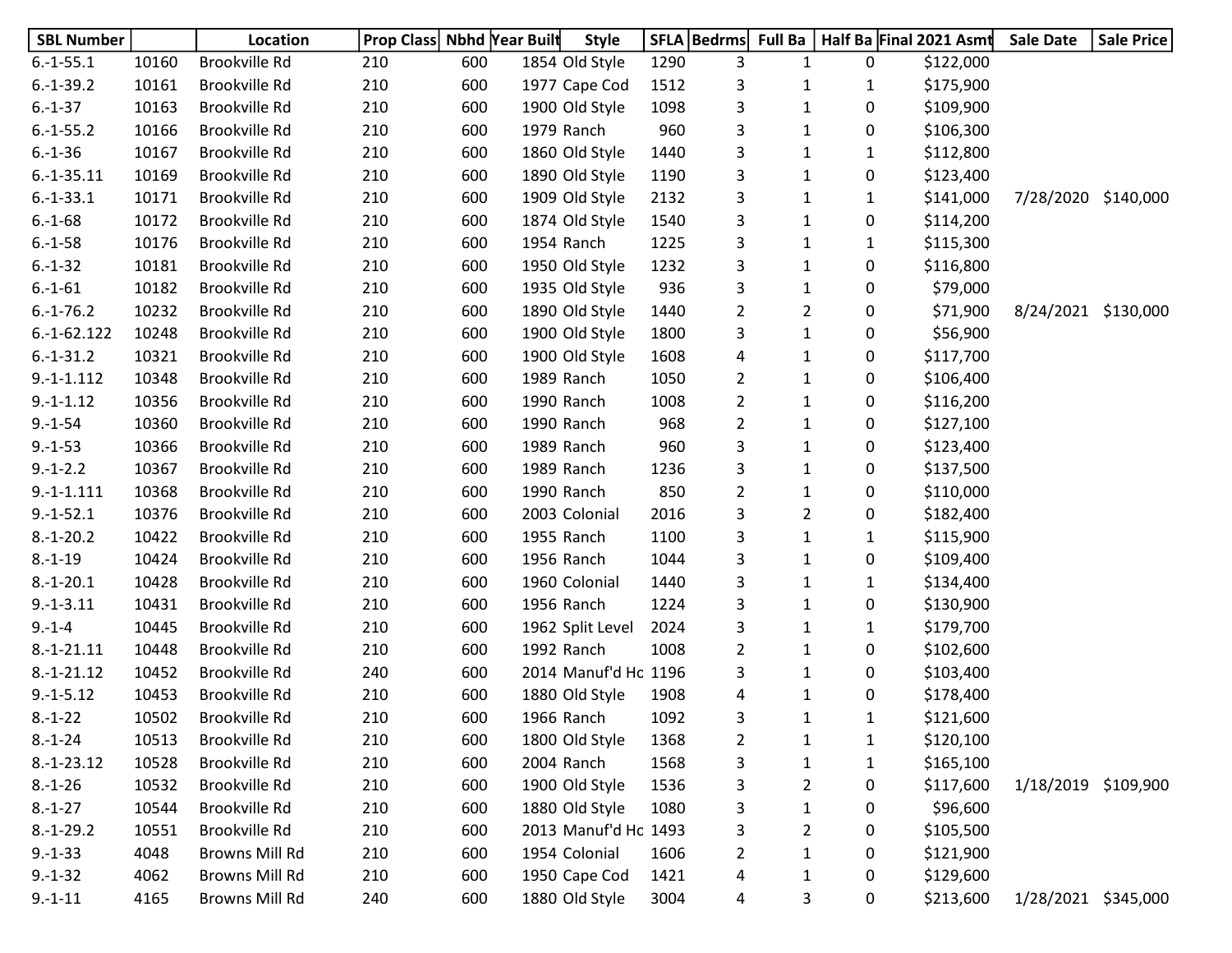| <b>SBL Number</b> |       | Location                 | Prop Class Nbhd Year Built |     | <b>Style</b>          |      | SFLA   Bedrms  | <b>Full Ba</b> |              | Half Ba Final 2021 Asmt | <b>Sale Date</b>    | <b>Sale Price</b>  |
|-------------------|-------|--------------------------|----------------------------|-----|-----------------------|------|----------------|----------------|--------------|-------------------------|---------------------|--------------------|
| $9.-1-.13.111$    | 4220  | <b>Browns Mill Rd</b>    | 210                        | 600 | 1880 Old Style        | 2690 | 6              | $\mathbf{1}$   | $\mathbf{1}$ | \$112,200               |                     |                    |
| $9.-1-16.2$       | 4373  | <b>Browns Mill Rd</b>    | 210                        | 600 | 1900 Old Style        | 1444 | $\overline{2}$ | 1              | 1            | \$95,800                |                     |                    |
| $2.-1-34$         | 3274  | <b>Buffalo St</b>        | 210                        | 625 | 1964 Split Level      | 1804 | 4              | $\overline{2}$ | 0            | \$154,000               |                     |                    |
| $2.-1-32$         | 3286  | <b>Buffalo St</b>        | 210                        | 625 | 1948 Old Style        | 1155 | 3              | $\mathbf{1}$   | 0            | \$122,500               |                     |                    |
| $2.-1-31$         | 3288  | <b>Buffalo St</b>        | 270                        | 625 |                       |      |                |                |              | \$14,800                |                     |                    |
| $2.-1-30$         | 3292  | <b>Buffalo St</b>        | 210                        | 625 | 1900 Old Style        | 1410 | 3              | 1              | 0            | \$65,000                |                     |                    |
| $2.-1-29$         | 3298  | <b>Buffalo St</b>        | 210                        | 625 | 1825 Old Style        | 1498 | 3              | $\mathbf{1}$   | 0            | \$105,900               | 4/16/2021 \$132,500 |                    |
| $1.-1-45$         | 3307  | <b>Buffalo St</b>        | 210                        | 625 | 1870 Old Style        | 1287 | 3              | $\mathbf{1}$   | 0            | \$103,600               |                     |                    |
| $1.-1-46$         | 3311  | <b>Buffalo St</b>        | 210                        | 625 | 1850 Old Style        | 1361 | 3              | $\mathbf{1}$   | 0            | \$110,700               |                     |                    |
| $1.-1-47$         | 3313  | <b>Buffalo St</b>        | 210                        | 625 | 1880 Old Style        | 1248 | 3              | $\overline{2}$ | 0            | \$124,200               |                     |                    |
| $1.-1-48$         | 3323  | <b>Buffalo St</b>        | 210                        | 625 | 1900 Old Style        | 1601 | 3              | $\overline{2}$ | 1            | \$118,000               |                     |                    |
| $2.-1-28$         | 3334  | <b>Buffalo St</b>        | 210                        | 625 | 1900 Old Style        | 1766 | 4              | $\mathbf{1}$   | 1            | \$126,300               |                     |                    |
| $1.-1-53$         | 3339  | <b>Buffalo St</b>        | 210                        | 625 | 1850 Old Style        | 1798 | 3              | $\mathbf{1}$   | 1            | \$130,300               |                     |                    |
| $2.-1-27.1$       | 3342  | <b>Buffalo St</b>        | 220                        | 625 | 1880 Old Style        | 2784 | 5              | 3              | 0            | \$130,500               |                     |                    |
| $1.-1-54$         | 3345  | <b>Buffalo St</b>        | 210                        | 625 | 1900 Old Style        | 1728 | 3              | $\mathbf{1}$   | 0            | \$103,700               |                     |                    |
| $2.-1-26$         | 3346  | <b>Buffalo St</b>        | 220                        | 625 | 1880 Old Style        | 2100 | 4              | $\overline{2}$ | 0            | \$103,300               |                     |                    |
| $2.-1-25$         | 3352  | <b>Buffalo St</b>        | 210                        | 625 | 1860 Old Style        | 1024 | $\overline{2}$ | $\mathbf{1}$   | 0            | \$103,100               |                     |                    |
| $1.-1-55$         | 3353  | <b>Buffalo St</b>        | 210                        | 625 | 1850 Old Style        | 1844 | 3              | $\mathbf{1}$   | 0            | \$150,900               |                     |                    |
| $1.-1-58$         | 3355  | <b>Buffalo St</b>        | 210                        | 625 | 1900 Old Style        | 1868 | 3              | $\mathbf{1}$   | 0            | \$119,400               |                     |                    |
| $2.-1-24$         | 3356  | <b>Buffalo St</b>        | 210                        | 625 | 1880 Old Style        | 2115 | 4              | $\mathbf{1}$   | 0            | \$143,400               |                     |                    |
| $1.-1-59$         | 3361  | <b>Buffalo St</b>        | 220                        | 625 | 1850 Old Style        | 2774 | 4              | $\overline{2}$ | 0            | \$160,500               | 9/26/2018 \$150,000 |                    |
| $10.-1-37$        | 2860  | <b>Buffalo Street Rd</b> | 210                        | 600 | 1953 Ranch            | 1318 | 3              | $\mathbf{1}$   | 0            | \$175,200               |                     |                    |
| $12.-1-34.1$      | 11000 | Chaddock Rd              | 210                        | 600 | 1959 Ranch            | 864  | 3              | $\mathbf{1}$   | 0            | \$135,200               |                     |                    |
| 12.-1-37.12       | 11136 | Chaddock Rd              | 210                        | 600 | 1973 Ranch            | 1162 | 3              | $\mathbf{1}$   | 1            | \$128,200               |                     |                    |
| $12.-1-31.2$      | 11143 | Chaddock Rd              | 210                        | 600 | 1880 Old Style        | 2416 | 4              | $\mathbf{1}$   | 0            | \$244,000               |                     |                    |
| 12.-1-31.112      | 11181 | Chaddock Rd              | 210                        | 600 | 1997 Colonial         | 2480 | 3              | $\overline{2}$ | 0            | \$274,900               |                     | 2/4/2019 \$274,900 |
| $12.-1-36.2$      | 11214 | Chaddock Rd              | 240                        | 600 | 1985 Other Style 1344 |      | $\mathbf{1}$   | $\mathbf{1}$   | 0            | \$280,300               |                     |                    |
| $12.-1-36.2$      | 11214 | Chaddock Rd              | 240                        | 600 | 1985 Contempor 2592   |      | 3              | $\mathbf{1}$   | 1            | \$280,300               |                     |                    |
| $1.-1-40.11$      | 3301  | Church St                | 210                        | 625 | 1823 Old Style        | 1516 | 3              | $\mathbf{1}$   | $\mathbf{1}$ | \$117,300               |                     |                    |
| $1.-1-40.2$       | 3305  | Church St                | 210                        | 625 | 1990 Colonial         | 2020 | 3              | $\overline{2}$ | 0            | \$186,200               |                     |                    |
| $1.-1-34$         | 3321  | Church St                | 230                        | 625 | 1900 Old Style        | 1822 | 6              | 3              | 0            | \$151,700               |                     |                    |
| $1.-1-43$         | 3326  | Church St                | 210                        | 625 | 1955 Ranch            | 1816 | 3              | $\mathbf 1$    | $\mathbf{1}$ | \$157,100               |                     |                    |
| $1.-1-33$         | 3329  | Church St                | 220                        | 625 | 1900 Old Style        | 2472 | 6              | $\overline{2}$ | 0            | \$131,700               |                     |                    |
| $1.-1-32$         | 3335  | Church St                | 210                        | 625 | 1910 Old Style        | 2064 | 4              | $\mathbf{1}$   | $\mathbf{1}$ | \$150,900               |                     |                    |
| $1.-1-44$         | 3338  | Church St                | 210                        | 625 | 1900 Old Style        | 1449 | 3              | $\overline{2}$ | 0            | \$119,800               |                     |                    |
| $1.-1-29$         | 3339  | Church St                | 210                        | 625 | 1900 Old Style        | 1012 | 3              | $\mathbf{1}$   | 0            | \$113,800               |                     |                    |
| $1.-1-28$         | 3343  | Church St                | 210                        | 625 | 1910 Old Style        | 1827 | 3              | $\mathbf{1}$   | $\mathbf{1}$ | \$124,100               |                     |                    |
| $1.-1-27$         | 3347  | Church St                | 210                        | 625 | 1948 Old Style        | 1300 | 3              | $\mathbf{1}$   | 0            | \$120,900               |                     |                    |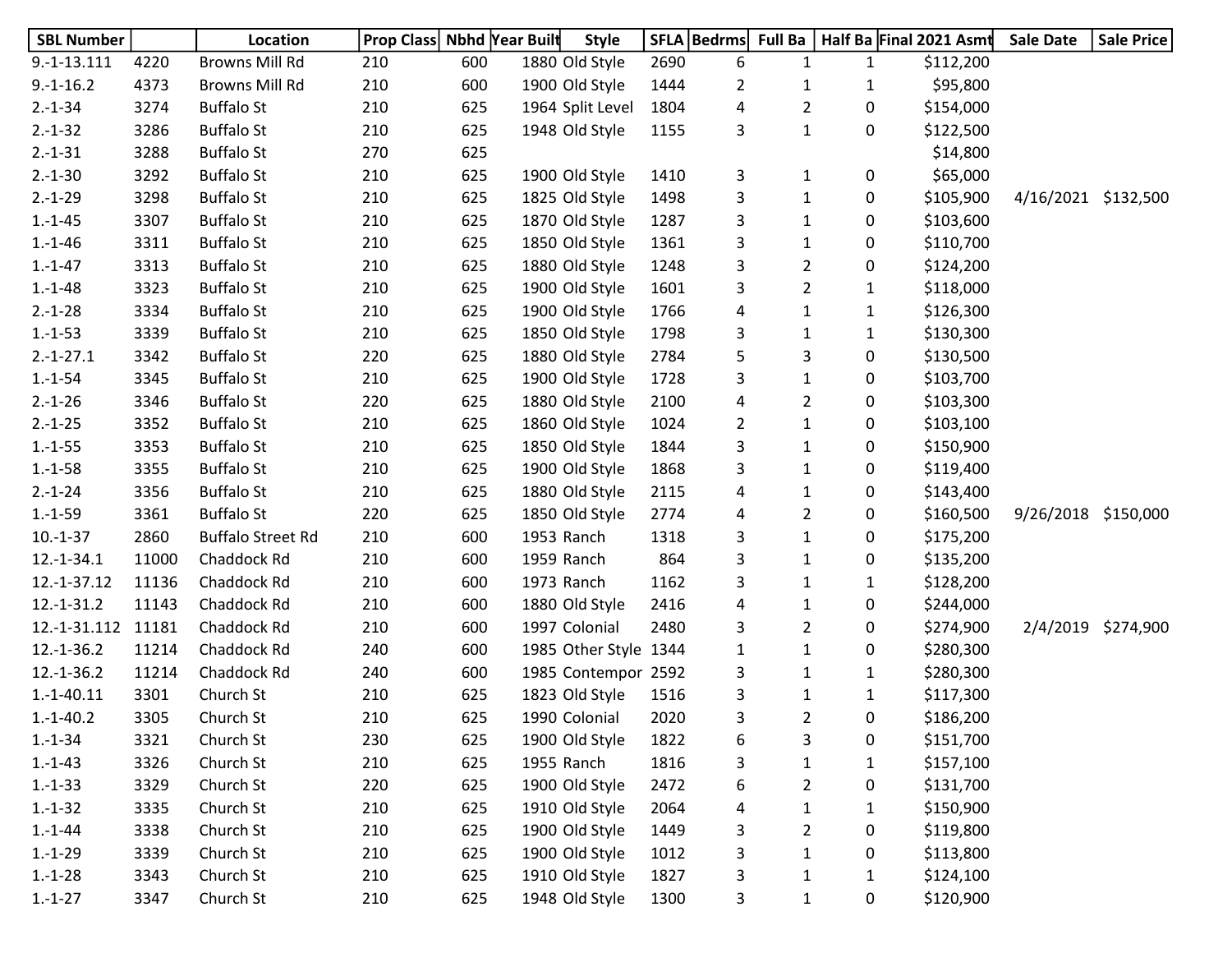| <b>SBL Number</b> |                | Location            | Prop Class Nbhd Year Built |     | <b>Style</b>   |      | SFLA   Bedrms  | <b>Full Ba</b> |              | Half Ba Final 2021 Asmt | <b>Sale Date</b>    | <b>Sale Price</b> |
|-------------------|----------------|---------------------|----------------------------|-----|----------------|------|----------------|----------------|--------------|-------------------------|---------------------|-------------------|
| $1.-1-49$         | 3348           | Church St           | 210                        | 625 | 1910 Old Style | 1728 | 3              | $\mathbf{1}$   | $\mathbf{1}$ | \$110,000               |                     |                   |
| $1.-1-25$         | 3349           | Church St           | 210                        | 625 | 1971 Colonial  | 1792 | 4              | 1              | 1            | \$166,900               |                     |                   |
| $1.-1-26$         | 3351           | Church St           | 210                        | 625 | 1870 Old Style | 2968 | 5              | 3              | 0            | \$166,900               |                     |                   |
| $1.-1-51$         | 3360           | Church St           | 210                        | 625 | 1880 Old Style | 1880 | $\overline{2}$ | 1              | 0            | \$123,300               |                     |                   |
| $1.-1-23$         | 3361           | Church St           | 210                        | 625 | 1870 Old Style | 1395 | 3              | $\mathbf{1}$   | 0            | \$124,300               |                     |                   |
| $1.-1-52$         | 3364           | Church St           | 210                        | 625 | 1900 Old Style | 1581 | 3              | $\mathbf{1}$   | 1            | \$134,200               |                     |                   |
| $1.-1-22$         | 3371           | Church St           | 210                        | 625 | 1880 Old Style | 1302 | 3              | 1              | 0            | \$100,300               | 3/17/2021           | \$81,000          |
| $1.-1-56$         | 3374           | Church St           | 210                        | 625 | 1965 Ranch     | 1512 | 3              | $\mathbf{1}$   | 1            | \$146,600               | 7/12/2021 \$173,500 |                   |
| $1.-1-21$         | 3375           | Church St           | 210                        | 625 | 1900 Old Style | 1878 | 4              | $\mathbf{1}$   | $\mathbf{1}$ | \$124,800               |                     |                   |
| $1.-1-57.1$       | 3378           | Church St           | 210                        | 625 | 1900 Old Style | 1703 | 4              | $\overline{2}$ | 0            | \$79,600                |                     |                   |
| $1.-1-20$         | 3379           | Church St           | 210                        | 625 | 1950 Ranch     | 1088 | $\overline{2}$ | $\mathbf{1}$   | 0            | \$112,000               |                     |                   |
| $1.-1-62$         | 3380           | Church St           | 210                        | 625 | 1948 Cape Cod  | 1752 | 4              | 1              | 2            | \$131,600               |                     |                   |
| $1.-1-19$         | 3381           | Church St           | 220                        | 625 | 1880 Old Style | 2016 | 5              | $\overline{2}$ | 1            | \$140,600               |                     |                   |
| $1.-1-17$         | 3385           | Church St           | 210                        | 625 | 1922 Old Style | 1984 | 4              | $\mathbf{1}$   | 0            | \$137,100               |                     |                   |
| $3.-2-.23$        | $\overline{7}$ | Colony Court        | 210                        | 645 | 2013 Colonial  | 2763 | 3              | 3              | 0            | \$265,900               |                     |                   |
| $3.-2-.22$        | 13             | <b>Colony Court</b> | 210                        | 645 | 2011 Colonial  | 2426 | 4              | $\overline{2}$ | $\mathbf{1}$ | \$252,900               |                     |                   |
| $3.-2-21$         | 19             | <b>Colony Court</b> | 210                        | 645 | 2012 Ranch     | 1548 | 2              | $\overline{2}$ | 0            | \$194,000               |                     |                   |
| $3.-2-13.12$      | 11             | Colony Run          | 220                        | 645 | 1992 Duplex    | 2352 | 6              | $\overline{2}$ | 0            | \$174,600               |                     |                   |
| 3.-2-13.112       | 13             | Colony Run          | 220                        | 645 | 2003 Duplex    | 2024 | 4              | $\overline{2}$ | 0            | \$174,600               |                     |                   |
| $3.-2-15$         | 17             | Colony Run          | 210                        | 645 | 2002 Colonial  | 2026 | 3              | $\overline{2}$ | 0            | \$186,400               |                     |                   |
| $3.-2-30$         | 65             | Colony Run          | 210                        | 645 | 1996 Colonial  | 2240 | 3              | $\mathbf{1}$   | $\mathbf{1}$ | \$207,500               |                     |                   |
| $3.-2-32$         | 69             | Colony Run          | 210                        | 645 | 1999 Colonial  | 1620 | 3              | $\overline{2}$ | $\mathbf{1}$ | \$170,100               |                     |                   |
| $3.-2-29$         | 70             | Colony Run          | 210                        | 645 | 2005 Ranch     | 1368 | $\overline{2}$ | $\mathbf{1}$   | $\mathbf{1}$ | \$174,200               |                     |                   |
| $3.-2-34$         | 73             | Colony Run          | 210                        | 645 | 2004 Cape Cod  | 2240 | 3              | $\overline{2}$ | 0            | \$206,500               |                     |                   |
| $3.-2-27$         | 74             | Colony Run          | 210                        | 645 | 1998 Ranch     | 1296 | 3              | $\mathbf{1}$   | 1            | \$172,900               |                     |                   |
| $3.-2-26$         | 76             | Colony Run          | 210                        | 645 | 1988 Colonial  | 1750 | 3              | $\overline{2}$ | 0            | \$188,900               |                     |                   |
| $3.-2-36$         | 77             | Colony Run          | 210                        | 645 | 2007 Colonial  | 1638 | $\overline{2}$ | $\overline{2}$ | 0            | \$165,900               |                     |                   |
| $3.-2-25$         | 78             | Colony Run          | 210                        | 645 | 1988 Cape Cod  | 1350 | 3              | $\overline{2}$ | 0            | \$172,200               |                     |                   |
| $3.-2-16$         | 86             | Colony Run          | 210                        | 645 | 2005 Ranch     | 1440 | $\overline{2}$ | $\mathbf{1}$   | 1            | \$155,000               | 4/23/2020           | \$185,000         |
| $3.-2-46$         | 21             | Colony Run          | 210                        | 645 | 2013 Ranch     | 1421 | $\overline{2}$ | $\overline{2}$ | 0            | \$168,800               |                     |                   |
| $3.-2-49$         | 22             | Colony Run          | 210                        | 645 | 2019 Ranch     | 1868 | 3              | $\overline{2}$ | 0            | \$254,300               |                     |                   |
| $15.-1-15$        | 3932           | Cookson Rd          | 210                        | 600 | 1925 Cottage   | 1200 | $\overline{2}$ | $\mathbf 1$    | 0            | \$80,000                |                     |                   |
| $15.-1-16$        | 3936           | Cookson Rd          | 210                        | 600 | 1870 Old Style | 1599 | 4              | $\mathbf{1}$   | 0            | \$78,300                |                     |                   |
| $15.-1-21$        | 4213           | Cookson Rd          | 210                        | 600 | 1870 Old Style | 972  | $\overline{2}$ | $\mathbf{1}$   | 0            | \$76,600                |                     |                   |
| $6.-1-9$          | 9900           | Creek Rd            | 210                        | 600 | 1958 Ranch     | 1528 | 3              | 1              | 1            | \$145,000               |                     |                   |
| $6.-1-10$         | 9908           | Creek Rd            | 210                        | 600 | 1967 Ranch     | 1500 | 3              | $\overline{2}$ | 0            | \$150,100               |                     |                   |
| $6.-1-11$         | 9926           | Creek Rd            | 230                        | 600 | 1880 Old Style | 2500 | 4              | 3              | 0            | \$159,200               |                     |                   |
| $6.-1-12$         | 9934           | Creek Rd            | 210                        | 600 | 1960 Ranch     | 1376 | 3              | $\mathbf{1}$   | 0            | \$111,700               |                     |                   |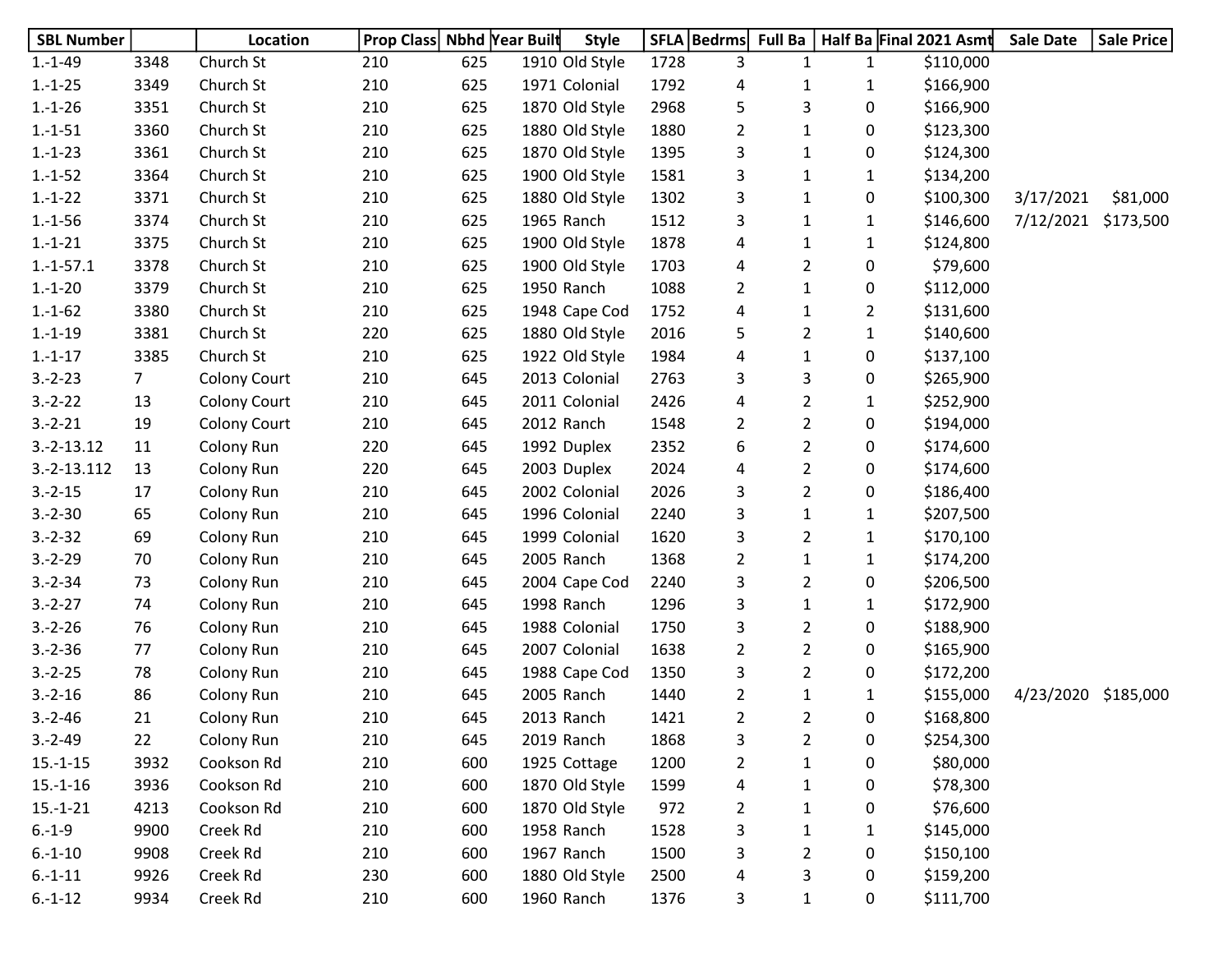| <b>SBL Number</b> |       | Location           | <b>Prop Class Nbhd Year Built</b> |     | <b>Style</b>        |      | SFLA   Bedrms  | Full Ba        |   | Half Ba Final 2021 Asmt | <b>Sale Date</b> | <b>Sale Price</b> |
|-------------------|-------|--------------------|-----------------------------------|-----|---------------------|------|----------------|----------------|---|-------------------------|------------------|-------------------|
| $6.-1-14.2$       | 10044 | Creek Rd           | 210                               | 600 | 1890 Old Style      | 2300 | $\overline{2}$ | 1              | 0 | \$156,500               | 2/28/2020        | \$280,000         |
| $7.-1-39$         | 10661 | Darien Townline Rd | 240                               | 600 | 1995 Contempor 2061 |      | $\overline{2}$ | 1              | 0 | \$211,900               |                  |                   |
| $7.-1-37$         | 10675 | Darien Townline Rd | 240                               | 600 | 1990 Ranch          | 1280 | 2              | 1              | 1 | \$135,200               |                  |                   |
| 7.-1-35.112       | 10691 | Darien Townline Rd | 210                               | 600 | 1975 Ranch          | 1648 | 3              | 1              | 0 | \$157,000               |                  |                   |
| $7.-1-38$         | 10707 | Darien Townline Rd | 210                               | 600 | 1993 Ranch          | 1490 | 3              | 1              | 1 | \$168,700               |                  |                   |
| $7.-1-34.1$       | 10731 | Darien Townline Rd | 210                               | 600 | 1880 Old Style      | 1874 | 3              | $\mathbf{1}$   | 0 | \$169,500               |                  |                   |
| $10.-1-1.21$      | 10805 | Darien Townline Rd | 240                               | 600 | 1992 Colonial       | 2952 | 3              | 2              | 1 | \$284,700               |                  |                   |
| $10.-1-3.1$       | 11001 | Darien Townline Rd | 210                               | 600 | 1860 Old Style      | 965  | 2              | $\mathbf{1}$   | 0 | \$85,000                |                  |                   |
| $10.-1-78.1$      | 11015 | Darien Townline Rd | 210                               | 600 | 1995 Ranch          | 1172 | 3              | $\mathbf{1}$   | 1 | \$233,300               |                  |                   |
| $10.-1-77.1$      | 11027 | Darien Townline Rd | 210                               | 600 | 2008 Log Home       | 1152 | 3              | $\overline{2}$ | 0 | \$192,300               |                  |                   |
| $10.-1-72.2$      | 11139 | Darien Townline Rd | 270                               | 600 |                     |      |                |                |   | \$21,100                |                  |                   |
| 10.-1-72.12       | 11139 | Darien Townline Rd | 210                               | 600 | 1979 Ranch          | 1800 | 3              | 1              | 0 | \$171,100               |                  |                   |
| $10.-1-70$        | 11163 | Darien Townline Rd | 210                               | 600 | 1960 Ranch          | 850  | 2              | $\mathbf{1}$   | 1 | \$104,800               |                  |                   |
| $10.-1-69$        | 11195 | Darien Townline Rd | 210                               | 600 | 1956 Ranch          | 1144 | 3              | 1              | 0 | \$122,200               |                  |                   |
| 10.-1-68.21       | 11201 | Darien Townline Rd | 210                               | 600 | 1973 Cape Cod       | 1872 | 2              | 1              | 0 | \$125,000               |                  |                   |
| 10.-1-68.12       | 11233 | Darien Townline Rd | 210                               | 600 | 1976 Contempor 1472 |      | 2              | $\mathbf{1}$   | 0 | \$111,700               |                  |                   |
| 14.-1-31.11       | 9685  | Day Rd             | 210                               | 600 | 1890 Old Style      | 1827 | 3              | 1              | 0 | \$265,700               |                  |                   |
| 14.-1-46.21       | 9782  | Day Rd             | 210                               | 600 | 2005 Ranch          | 1700 | 3              | $\mathbf{1}$   | 5 | \$241,600               |                  |                   |
| $14.-1-30$        | 9867  | Day Rd             | 210                               | 600 | 1829 Old Style      | 1392 | 3              | $\mathbf{1}$   | 0 | \$134,800               |                  |                   |
| $5.-1-18.2$       | 9998  | Day Rd             | 210                               | 600 | 1972 Cottage        | 570  | 2              | 1              | 0 | \$90,300                |                  |                   |
| $5.-1-20.2$       | 10013 | Day Rd             | 240                               | 600 | 1982 Colonial       | 2000 | 3              | 1              | 0 | \$239,300               |                  |                   |
| $4.-1-1$          | 2605  | Dodgeson Rd        | 210                               | 600 | 1880 Old Style      | 1716 | 3              | 1              | 0 | \$51,300                |                  |                   |
| $4.-1-2$          | 2606  | Dodgeson Rd        | 210                               | 600 | 1978 Contempor 3000 |      | 5              | $\overline{2}$ | 1 | \$188,300               |                  |                   |
| $4.-1-3$          | 2614  | Dodgeson Rd        | 210                               | 600 | 1966 Ranch          | 1432 | 3              | $\mathbf{1}$   | 1 | \$153,400               |                  |                   |
| $13.-1-58.2$      | 2615  | Dodgeson Rd        | 220                               | 600 | 1800 Old Style      | 1386 | 3              | $\mathbf{1}$   | 0 | \$68,600                |                  |                   |
| $13.-1-56.2$      | 2631  | Dodgeson Rd        | 210                               | 600 | 1984 Cape Cod       | 1747 | 4              | 1              | 1 | \$154,800               |                  |                   |
| $4.-1-5$          | 2650  | Dodgeson Rd        | 210                               | 600 | 2008 Ranch          | 1320 | 2              | 1              | 0 | \$166,900               |                  |                   |
| $4.-1-6.12$       | 2700  | Dodgeson Rd        | 210                               | 600 | 1960 Ranch          | 1508 | 3              | 1              | 0 | \$142,600               |                  |                   |
| $4.-1-6.2$        | 2742  | Dodgeson Rd        | 210                               | 600 | 1978 Cape Cod       | 1540 | 3              | 1              | 0 | \$143,400               |                  |                   |
| 13.-1-52.22       | 2779  | Dodgeson Rd        | 210                               | 600 | 1840 Old Style      | 1284 | 3              | $\mathbf{1}$   | 0 | \$67,900                |                  |                   |
| 13.-1-52.21       | 2789  | Dodgeson Rd        | 210                               | 600 | 1970 Ranch          | 1104 | 3              | 1              | 0 | \$154,100               |                  |                   |
| $4.-1-15$         | 2790  | Dodgeson Rd        | 210                               | 600 | 1953 Ranch          | 880  | 3              | $\mathbf{1}$   | 0 | \$110,000               |                  |                   |
| $4.-1-16.1$       | 2806  | Dodgeson Rd        | 240                               | 600 | 2002 Colonial       | 2512 | 4              | 2              | 0 | \$308,800               |                  |                   |
| $13.-1-50$        | 2890  | Dodgeson Rd        | 240                               | 600 | 1810 Old Style      | 1598 | 4              |                | 0 | \$154,100               |                  |                   |
| 13.-1-48.21       | 2941  | Dodgeson Rd        | 210                               | 600 | 1995 Ranch          | 968  | 3              | 1              | 1 | \$135,900               |                  |                   |
| $13.-1-45$        | 2949  | Dodgeson Rd        | 210                               | 600 | 1880 Old Style      | 2498 | 4              | 1              | 0 | \$112,200               |                  |                   |
| $13.-1-44$        | 2971  | Dodgeson Rd        | 210                               | 600 | 1960 Cottage        | 665  | 1              |                | 0 | \$43,100                |                  |                   |
| $13.-1-43$        | 3001  | Dodgeson Rd        | 210                               | 600 | 1951 Cape Cod       | 1404 | 3              | $\mathbf{1}$   | 0 | \$96,200                |                  |                   |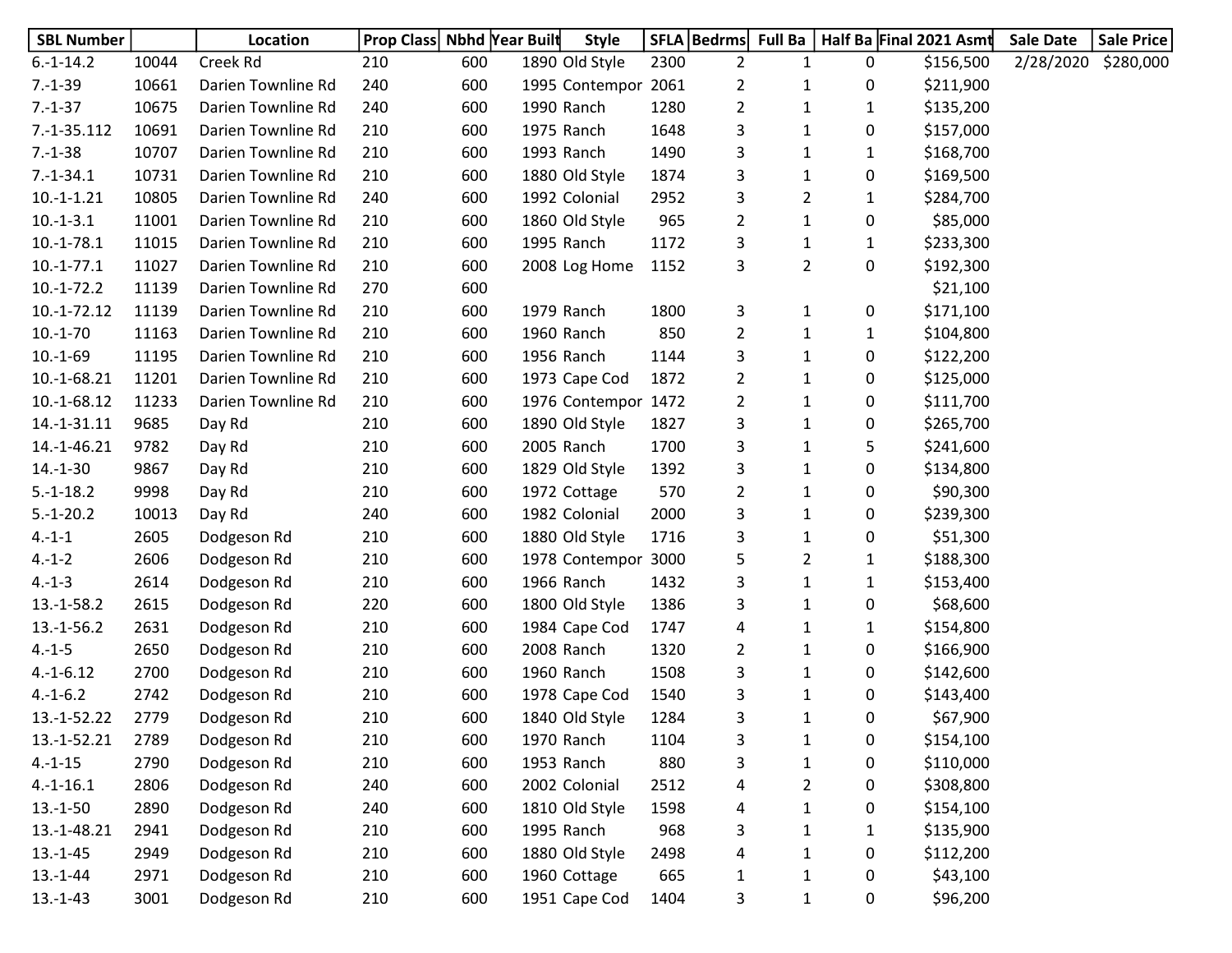| <b>SBL Number</b> |      | Location    | <b>Prop Class Nbhd Year Built</b> |     | <b>Style</b>          |      | SFLA   Bedrms  |                |                | Full Ba   Half Ba Final 2021 Asmt | <b>Sale Date</b> | <b>Sale Price</b> |
|-------------------|------|-------------|-----------------------------------|-----|-----------------------|------|----------------|----------------|----------------|-----------------------------------|------------------|-------------------|
| $13.-1-40$        | 3051 | Dodgeson Rd | 210                               | 600 | 1965 Ranch            | 1218 | 3              | 1              | 0              | \$143,300                         |                  |                   |
| $13.-1-39.1$      | 3058 | Dodgeson Rd | 210                               | 600 | 1964 Ranch            | 1440 | 2              | 2              | 0              | \$185,100                         |                  |                   |
| 13.-1-31.121      | 3087 | Dodgeson Rd | 210                               | 600 | 2002 Manuf'd Ho 1664  |      | 3              | 1              | 0              | \$115,600                         |                  |                   |
| $13.-1-38$        | 3104 | Dodgeson Rd | 210                               | 600 | 1850 Old Style        | 1275 | 3              | 1              | 0              | \$101,700                         |                  |                   |
| $13.-1-31.2$      | 3149 | Dodgeson Rd | 210                               | 600 | 1995 Raised Ranc 1869 |      | 3              | $\overline{2}$ | 0              | \$169,100                         |                  |                   |
| $13.-1-36$        | 3150 | Dodgeson Rd | 210                               | 600 | 1965 Ranch            | 1148 | 3              | $\mathbf{1}$   | 0              | \$120,100                         |                  |                   |
| $13.-1-74$        | 3171 | Dodgeson Rd | 210                               | 600 | 2004 Raised Ranc 1928 |      | 3              | 1              | 0              | \$123,100                         |                  |                   |
| $13.-1-34.2$      | 3176 | Dodgeson Rd | 210                               | 600 | 1977 Ranch            | 1152 | 3              | 1              | 0              | \$134,800                         |                  |                   |
| $13.-1-35$        | 3177 | Dodgeson Rd | 210                               | 600 | 1968 Manuf'd Ho       | 896  | 2              | 1              | 0              | \$56,700                          |                  |                   |
| $13.-1-75$        | 3181 | Dodgeson Rd | 210                               | 600 | 2003 Ranch            | 1288 | 2              | 1              | 0              | \$84,500                          |                  |                   |
| 13.-1-34.111      | 3210 | Dodgeson Rd | 210                               | 600 | 1880 Old Style        | 1404 | 3              | 1              | 0              | \$81,900                          |                  |                   |
| 13.-1-33.2        | 3213 | Dodgeson Rd | 210                               | 600 | 1991 Ranch            | 1056 | 2              | 1              | 0              | \$135,100                         |                  |                   |
| $14.-1-47.2$      | 3228 | Dodgeson Rd | 210                               | 600 | 1991 Colonial         | 2192 | 2              | 1              | $\mathbf{1}$   | \$196,700                         |                  |                   |
| $5.-1-1$          | 3240 | Dodgeson Rd | 210                               | 600 | 2002 Manuf'd Ho 1456  |      | 2              | $\mathbf{1}$   | 0              | \$240,500                         |                  |                   |
| $5.-1-1$          | 3240 | Dodgeson Rd | 210                               | 600 | 1950 Cape Cod         | 1262 | 3              | $\mathbf{1}$   | 0              | \$240,500                         |                  |                   |
| $14.-1-45.2$      | 3256 | Dodgeson Rd | 210                               | 600 | 1880 Old Style        | 1475 | 2              | 1              | 0              | \$90,400                          |                  |                   |
| $14.-1-51.1$      | 3289 | Dodgeson Rd | 210                               | 600 | 1962 Ranch            | 1288 | 3              | 1              | 0              | \$122,300                         |                  |                   |
| $14.-1-57.1$      | 3338 | Dodgeson Rd | 240                               | 600 | 1957 Ranch            | 976  | 2              | 1              | 0              | \$89,800                          |                  |                   |
| $14.-1-62$        | 3351 | Dodgeson Rd | 210                               | 600 | 1954 Cottage          | 684  | 1              | 1              | 0              | \$53,400                          |                  |                   |
| $14.-1-61$        | 3361 | Dodgeson Rd | 270                               | 600 | 2000 Manuf'd Ho       | 960  | 0              | 0              | 0              | \$68,500                          |                  |                   |
| $14.-1-41$        | 3366 | Dodgeson Rd | 210                               | 600 | 1960 Ranch            | 1072 | 3              | 1              | 0              | \$92,000                          |                  |                   |
| $14.-1-60$        | 3369 | Dodgeson Rd | 210                               | 600 | 1948 Old Style        | 1152 | 4              | 1              | 0              | \$117,500                         |                  |                   |
| $14.-1-59$        | 3385 | Dodgeson Rd | 210                               | 600 | 1835 Old Style        | 1932 | 2              | 1              | 0              | \$117,000                         |                  |                   |
| 14.-1-57.2        | 3389 | Dodgeson Rd | 210                               | 600 | 2005 Ranch            | 1236 | 3              | 2              | 0              | \$208,000                         |                  |                   |
| 14.-1-58.1        | 3393 | Dodgeson Rd | 210                               | 600 | 1950 Ranch            | 1106 | 2              | $\mathbf{1}$   | 0              | \$135,400                         |                  |                   |
| $14.-1-40$        | 3396 | Dodgeson Rd | 210                               | 600 | 1965 Ranch            | 1045 | 3              | $\mathbf{1}$   | 0              | \$117,400                         | 10/21/2019       | \$93,600          |
| $14.-1-39$        | 3400 | Dodgeson Rd | 210                               | 600 | 1962 Ranch            | 1229 | 3              | 1              | 0              | \$143,400                         |                  |                   |
| $14.-1-37$        | 3406 | Dodgeson Rd | 210                               | 600 | 1968 Split Level      | 2629 | 4              | 1              | 0              | \$164,000                         |                  |                   |
| 14.-1-36.22       | 3416 | Dodgeson Rd | 210                               | 600 | 1992 Ranch            | 1008 | 3              | 1              | 0              | \$120,900                         |                  |                   |
| $14.-1-15$        | 3429 | Dodgeson Rd | 210                               | 600 | 1900 Old Style        | 1842 | 4              | 1              | 0              | \$91,000                          |                  |                   |
| $14.-1-16$        | 3433 | Dodgeson Rd | 210                               | 600 | 1958 Colonial         | 1590 | $\overline{2}$ | $\mathbf{1}$   | 0              | \$94,400                          |                  |                   |
| $14.-1-35$        | 3442 | Dodgeson Rd | 210                               | 600 | 1964 Ranch            | 1700 | 4              | $\mathbf 1$    | $\overline{2}$ | \$149,800                         |                  |                   |
| $14.-1-34$        | 3450 | Dodgeson Rd | 210                               | 600 | 1960 Ranch            | 1280 | 3              | $\overline{2}$ | 0              | \$127,300                         |                  |                   |
| $14.-1-17$        | 3455 | Dodgeson Rd | 210                               | 600 | 1949 Ranch            | 1064 | 2              | $\mathbf{1}$   | 0              | \$121,900                         |                  |                   |
| $14.-1-33$        | 3456 | Dodgeson Rd | 210                               | 600 | 1957 Ranch            | 1208 | 3              | $\overline{2}$ | 0              | \$152,700                         |                  |                   |
| 14.-1-18.121      | 3465 | Dodgeson Rd | 210                               | 600 | 1999 Ranch            | 1288 | 3              | $\mathbf{1}$   | 0              | \$171,000                         |                  |                   |
| 14.-1-32.2        | 3500 | Dodgeson Rd | 210                               | 600 | 1974 Ranch            | 1400 | 3              | $\mathbf{1}$   | $\mathbf{1}$   | \$152,500                         |                  |                   |
| 14.-1-32.12       | 3510 | Dodgeson Rd | 240                               | 600 | 1849 Old Style        | 2387 | $\overline{a}$ | $\mathbf{1}$   | $\mathbf{1}$   | \$145,000                         |                  |                   |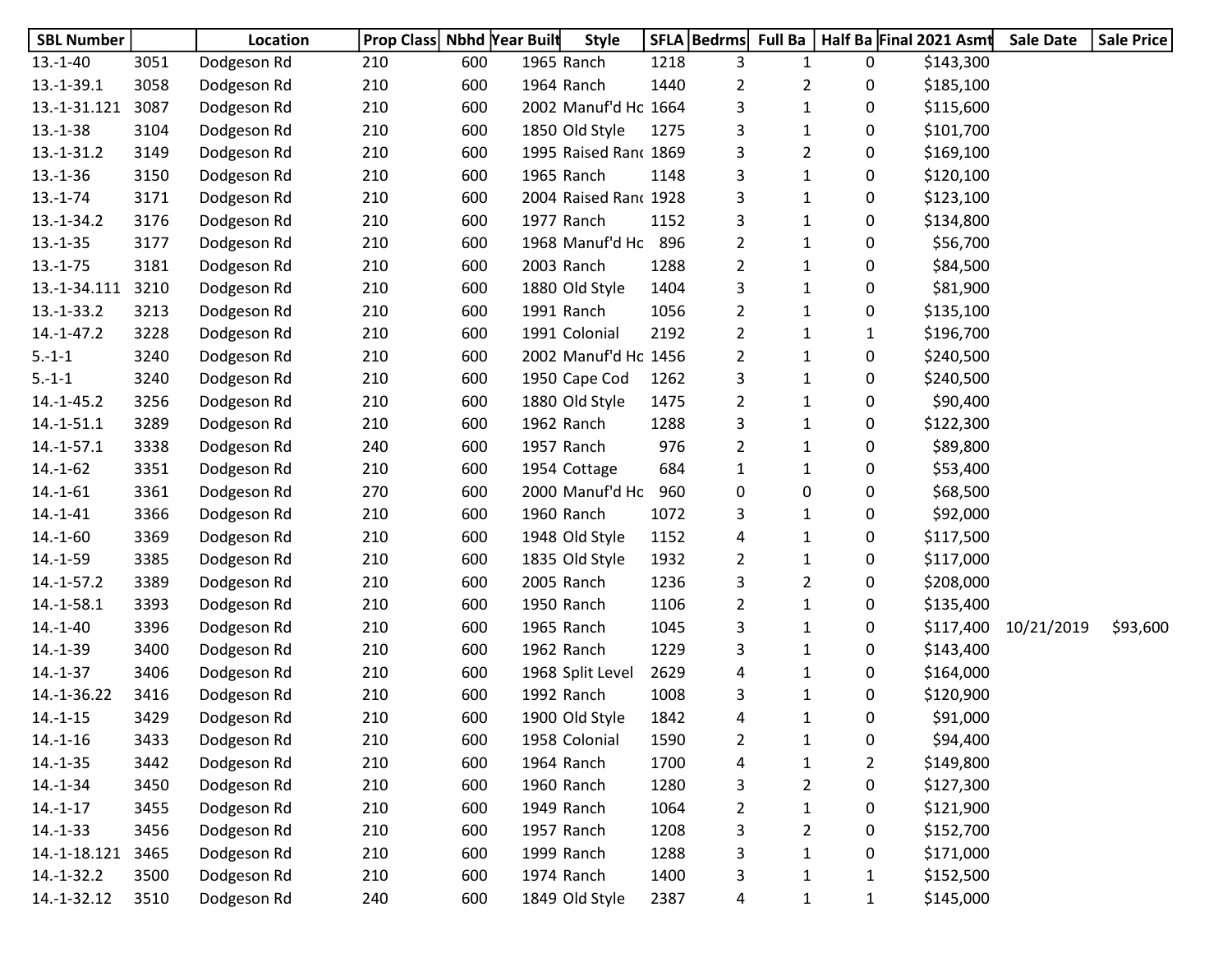| <b>SBL Number</b> |       | Location      | Prop Class Nbhd Year Built |     | <b>Style</b>         |      | SFLA   Bedrms  | <b>Full Ba</b> |              | Half Ba Final 2021 Asmt | <b>Sale Date</b>    | <b>Sale Price</b> |
|-------------------|-------|---------------|----------------------------|-----|----------------------|------|----------------|----------------|--------------|-------------------------|---------------------|-------------------|
| $14.-1-18.2$      | 3525  | Dodgeson Rd   | 240                        | 600 | 1966 Colonial        | 2366 | 3              | 1              | 0            | \$89,100                |                     |                   |
| $14.-1-19.2$      | 3537  | Dodgeson Rd   | 210                        | 600 | 1971 Ranch           | 1296 | 3              | 1              | 0            | \$125,900               |                     |                   |
| $14.-1-20.1$      | 3555  | Dodgeson Rd   | 210                        | 600 | 1987 Colonial        | 2020 | 3              | $\overline{2}$ | 0            | \$267,800               |                     |                   |
| $14.-1-23.2$      | 3610  | Dodgeson Rd   | 210                        | 600 | 1970 Ranch           | 1092 | 3              | 1              | 0            | \$127,900               |                     |                   |
| 14.-1-23.12       | 3628  | Dodgeson Rd   | 210                        | 600 | 1995 Ranch           | 2300 | 3              | $\overline{2}$ | 0            | \$183,000               |                     |                   |
| $14.-1-22$        | 3681  | Dodgeson Rd   | 210                        | 600 | 1968 Ranch           | 1716 | 4              | 1              | 1            | \$158,900               |                     |                   |
| 14.-1-23.11       | 3686  | Dodgeson Rd   | 240                        | 600 | 1992 Colonial        | 2335 | 3              | $\overline{2}$ | 1            | \$294,000               |                     |                   |
| $15.-1-1$         | 3695  | Dodgeson Rd   | 210                        | 600 | 1993 Ranch           | 1312 | 5              | $\overline{2}$ | 0            | \$146,400               |                     |                   |
| $15.-1-2.11$      | 3709  | Dodgeson Rd   | 210                        | 600 | 1972 Ranch           | 1456 | 4              | $\mathbf{1}$   | $\mathbf{1}$ | \$149,500               |                     |                   |
| $15.-1-3$         | 3735  | Dodgeson Rd   | 210                        | 600 | 1870 Old Style       | 1712 | 3              | 1              | 0            | \$108,300               |                     |                   |
| $15.-1-7$         | 3781  | Dodgeson Rd   | 210                        | 600 | 1965 Ranch           | 1120 | $\overline{2}$ | 1              | 0            | \$116,500               |                     |                   |
| $11.-1-75$        | 3610  | Dry Bridge Rd | 210                        | 600 | 1900 Old Style       | 1500 | 3              | 1              | 0            | \$122,200               |                     |                   |
| $11.-1-6.2$       | 3616  | Dry Bridge Rd | 210                        | 600 | 1986 Contempor 1672  |      | $\overline{2}$ | 1              | 0            | \$149,800               |                     |                   |
| $12.-1-5$         | 3810  | Dry Bridge Rd | 210                        | 600 | 1849 Old Style       | 1160 | $\overline{2}$ | 1              | 0            | \$89,900                |                     |                   |
| $12.-1-6$         | 3846  | Dry Bridge Rd | 210                        | 600 | 1963 Ranch           | 1610 | 3              | $\overline{2}$ | 0            | \$166,200               |                     |                   |
| $12.-1-7.1$       | 3868  | Dry Bridge Rd | 210                        | 600 | 1874 Old Style       | 1568 | 3              | $\mathbf{1}$   | 0            | \$134,800               |                     |                   |
| 12.-1-10.12       | 3934  | Dry Bridge Rd | 210                        | 600 | 1994 Ranch           | 1560 | 3              | 1              | 0            | \$132,500               |                     |                   |
| $12.-1-13$        | 3959  | Dry Bridge Rd | 210                        | 600 | 1957 Ranch           | 1152 | 4              | 1              | 0            | \$131,800               |                     |                   |
| $12.-1-11$        | 3964  | Dry Bridge Rd | 210                        | 600 | 1962 Ranch           | 1440 | 4              | 1              | 1            | \$171,800               |                     |                   |
| $12.-1-12$        | 3984  | Dry Bridge Rd | 210                        | 600 | 1847 Old Style       | 1224 | 4              | 1              | 0            | \$155,300               | 6/26/2020           | \$200,900         |
| $12.-1-33.2$      | 4030  | Dry Bridge Rd | 210                        | 600 | 1997 Contempor       | 1800 | 3              | 1              | 1            | \$203,200               |                     |                   |
| 12.-1-33.12       | 4080  | Dry Bridge Rd | 210                        | 600 | 2006 Ranch           | 1088 | $\overline{2}$ | $\overline{2}$ | 0            | \$209,700               |                     |                   |
| 12.-1-33.11       | 4144  | Dry Bridge Rd | 240                        | 600 | 1930 Bungalow        | 660  | $\overline{2}$ | 1              | 0            | \$163,200               |                     |                   |
| 12.-1-33.11       | 4144  | Dry Bridge Rd | 240                        | 600 | 1988 Ranch           | 960  | $\overline{2}$ | 1              | 0            | \$163,200               |                     |                   |
| 12.-1-25.12       | 4192  | Dry Bridge Rd | 210                        | 600 | 1999 Ranch           | 1892 | 3              | 1              | 1            | \$180,000               |                     |                   |
| 12.-1-18.12       | 4193  | Dry Bridge Rd | 240                        | 600 | 1900 Old Style       | 1104 | $\overline{2}$ | 1              | 0            | \$90,800                |                     |                   |
| $12.-1-24$        | 4206  | Dry Bridge Rd | 210                        | 600 | 1874 Old Style       | 1096 | 3              | $\mathbf{1}$   | 0            | \$27,400                |                     |                   |
| 12.-1-25.112      | 4280  | Dry Bridge Rd | 210                        | 600 | 2003 Colonial        | 2400 | 3              | 2              | $\mathbf{1}$ | \$215,000               |                     |                   |
| $12.-1-25.2$      | 4290  | Dry Bridge Rd | 210                        | 600 | 1824 Old Style       | 1528 | 3              | $\mathbf{1}$   | 0            | \$107,300               |                     |                   |
| $12.-1-44$        | 4335  | Dry Bridge Rd | 210                        | 600 | 2003 Manuf'd Ho 1919 |      | 3              | 2              | 0            | \$151,800               |                     |                   |
| $12.-1-26$        | 4338  | Dry Bridge Rd | 210                        | 600 | 1955 Manuf'd Ho 720  |      | $\overline{2}$ | $\mathbf{1}$   | 0            | \$40,100                |                     |                   |
| $12.-1-23.2$      | 4349  | Dry Bridge Rd | 210                        | 600 | 2001 Manuf'd Ho      | 960  | $\overline{2}$ | $\mathbf 1$    | 0            | \$102,000               | 6/25/2020 \$100,000 |                   |
| 12.-1-23.12       | 4359  | Dry Bridge Rd | 210                        | 600 | 1996 Split Level     | 1920 | 3              | 1              | 1            | \$168,800               |                     |                   |
| $12.-1-27$        | 10972 | Dry Bridge Rd | 240                        | 600 | 1956 Ranch           | 1613 | 4              | 1              | 0            | \$56,600                |                     |                   |
| $11.-1-30$        | 11230 | Genesee St    | 210                        | 600 | 1900 Old Style       | 1062 | 3              | 1              | 0            | \$84,100                |                     |                   |
| $11.-1-31$        | 11234 | Genesee St    | 210                        | 600 | 1880 Old Style       | 830  | 2              | 1              | 0            | \$96,300                | 9/10/2019           | \$90,100          |
| $11.-1-32$        | 11240 | Genesee St    | 280                        | 600 | 1900 Old Style       | 938  | $\overline{2}$ | $\mathbf 1$    | 0            | \$62,500                |                     |                   |
| $11.-1-32$        | 11240 | Genesee St    | 280                        | 600 | 1900 Old Style       | 1144 | 3              | $\mathbf{1}$   | 0            | \$62,500                |                     |                   |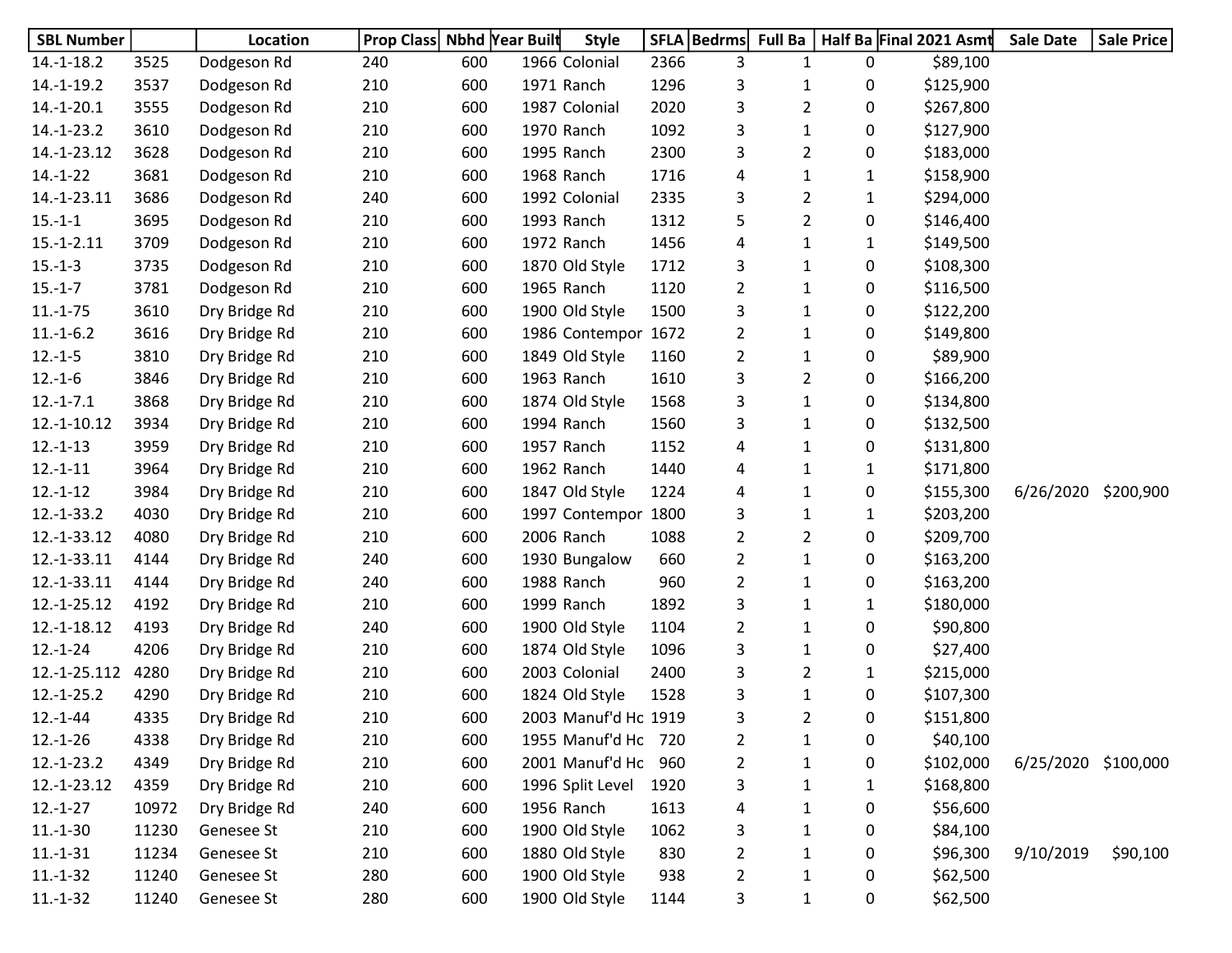| <b>SBL Number</b> |       | Location    | Prop Class Nbhd Year Built |     | <b>Style</b>          |      | SFLA   Bedrms  | <b>Full Ba</b> |              | Half Ba Final 2021 Asmt | <b>Sale Date</b>    | Sale Price |
|-------------------|-------|-------------|----------------------------|-----|-----------------------|------|----------------|----------------|--------------|-------------------------|---------------------|------------|
| $11.-1-33$        | 11244 | Genesee St  | 210                        | 600 | 1874 Old Style        | 1176 | 3              | $\mathbf{1}$   | 0            | \$117,700               |                     |            |
| $11.-1-28$        | 11247 | Genesee St  | 210                        | 600 | 1949 Cape Cod         | 1196 | 3              | 1              | 0            | \$94,900                |                     |            |
| $11.-1-34.1$      | 11248 | Genesee St  | 210                        | 600 | 1870 Old Style        | 1128 | $\overline{2}$ | $\mathbf{1}$   | 0            | \$111,300               |                     |            |
| $11.-1-36$        | 11250 | Genesee St  | 210                        | 600 | 1870 Old Style        | 1216 | $\mathbf{1}$   | $\mathbf{1}$   | 0            | \$92,700                |                     |            |
| $11.-1-35$        | 11254 | Genesee St  | 210                        | 600 | 1880 Old Style        | 1204 | 2              | $\mathbf{1}$   | 0            | \$94,600                |                     |            |
| $11.-1-37$        | 11260 | Genesee St  | 210                        | 600 | 1820 Old Style        | 1185 | $\overline{2}$ | $\mathbf{1}$   | 0            | \$135,000               | 8/21/2019           | \$140,000  |
| $6.-1-30.2$       | 4112  | Gilhooly Rd | 210                        | 600 | 1890 Old Style        | 1428 | 3              | 1              | 1            | \$79,900                | 12/13/2018          | \$79,900   |
| $6.-1-29.12$      | 4169  | Gilhooly Rd | 210                        | 600 | 2007 Ranch            | 1300 | $\overline{2}$ | $\mathbf{1}$   | $\mathbf{1}$ | \$144,900               |                     |            |
| $6.-1-25.21$      | 4214  | Gilhooly Rd | 240                        | 600 | 1970 Ranch            | 1232 | 3              | $\mathbf{1}$   | 0            | \$151,900               |                     |            |
| $6.-1-29.21$      | 4221  | Gilhooly Rd | 210                        | 600 | 1991 Ranch            | 1460 | 3              | $\mathbf{1}$   | 0            | \$141,100               |                     |            |
| $6.-1-25.22$      | 4224  | Gilhooly Rd | 210                        | 600 | 1973 Ranch            | 1232 | 3              | $\mathbf{1}$   | 0            | \$136,300               |                     |            |
| $6.-1-29.114$     | 4225  | Gilhooly Rd | 210                        | 600 | 1996 Cape Cod         | 1643 | 3              | 1              | 1            | \$183,400               |                     |            |
| $6.-1-26$         | 4227  | Gilhooly Rd | 240                        | 600 | 1880 Ranch            | 1416 | 3              | $\mathbf{1}$   | 0            | \$126,300               |                     |            |
| $6.-1-28$         | 4233  | Gilhooly Rd | 240                        | 600 | 1874 Old Style        | 1148 | 3              | $\mathbf{1}$   | 0            | \$123,300               |                     |            |
| $6.-1-25.11$      | 4236  | Gilhooly Rd | 210                        | 600 | 1995 Contempor 1736   |      | $\overline{2}$ | $\mathbf{1}$   | 1            | \$166,900               |                     |            |
| $6.-1-23.2$       | 4309  | Gilhooly Rd | 210                        | 600 | 1988 Contempor 1684   |      | 3              | $\mathbf{1}$   | 0            | \$176,300               |                     |            |
| $6.-1-25.122$     | 4314  | Gilhooly Rd | 240                        | 600 | 1969 Contempor 1612   |      | 3              | $\mathbf{1}$   | $\mathbf{1}$ | \$117,600               |                     |            |
| $4.-1-42.12$      | 10176 | Gillate Rd  | 210                        | 600 | 1890 Old Style        | 2202 | 3              | $\mathbf{1}$   | 0            | \$140,000               |                     |            |
| $4.-1-40$         | 10273 | Gillate Rd  | 210                        | 600 | 1959 Ranch            | 1624 | 4              | 1              | 0            | \$152,400               |                     |            |
| $4.-1-44$         | 10276 | Gillate Rd  | 210                        | 600 | 1957 Ranch            | 1636 | 3              | $\mathbf{1}$   | 0            | \$167,700               |                     |            |
| $4.-1-45$         | 10290 | Gillate Rd  | 210                        | 600 | 1890 Old Style        | 1092 | 3              | $\mathbf{1}$   | 0            | \$89,800                |                     |            |
| $4.-1-47.2$       | 10300 | Gillate Rd  | 210                        | 600 | 1968 Ranch            | 1232 | 3              | $\mathbf{1}$   | 0            | \$124,800               |                     |            |
| $7.-1-11.112$     | 10402 | Gillate Rd  | 210                        | 600 | 1994 Ranch            | 1623 | 3              | $\overline{2}$ | 0            | \$187,800               |                     |            |
| $7.-1-15.12$      | 10419 | Gillate Rd  | 210                        | 600 | 2000 Colonial         | 2352 | 4              | $\overline{2}$ | 1            | \$320,100               |                     |            |
| $7.-1-12$         | 10500 | Gillate Rd  | 210                        | 600 | 1953 Ranch            | 1306 | 3              | $\mathbf{1}$   | 0            | \$132,700               |                     |            |
| $7.-1-13$         | 10504 | Gillate Rd  | 210                        | 600 | 1954 Cape Cod         | 1368 | 4              | $\mathbf{1}$   | 0            | \$139,100               | 9/19/2019 \$130,000 |            |
| $5.-1-5.21$       | 10100 | Goodman Rd  | 210                        | 600 | 2002 Ranch            | 864  | 3              | $\mathbf{1}$   | 1            | \$134,800               |                     |            |
| $5.-1-47$         | 10154 | Goodman Rd  | 210                        | 600 | 1953 Cape Cod         | 1504 | 3              | $\overline{2}$ | 0            | \$130,000               |                     |            |
| $5.-1-43.2$       | 10162 | Goodman Rd  | 210                        | 600 | 1880 Old Style        | 1488 | 3              | $\mathbf{1}$   | 0            | \$114,000               |                     |            |
| $5.-1-51$         | 10191 | Goodman Rd  | 210                        | 600 | 1957 Ranch            | 1180 | 3              | 1              | 0            | \$58,400                |                     |            |
| $5.-1-54$         | 10214 | Goodman Rd  | 210                        | 600 | 2006 Ranch            | 1530 | $\overline{2}$ | 1              | 1            | \$181,700               |                     |            |
| $5.-1-55$         | 10222 | Goodman Rd  | 210                        | 600 | 2000 Cape Cod         | 1625 | $\overline{2}$ | 1              | $\mathbf{1}$ | \$213,800               |                     |            |
| $5.-1-50.112$     | 10230 | Goodman Rd  | 240                        | 600 | 1985 Raised Ranc 1560 |      | 3              | 1              | 1            | \$157,000               |                     |            |
| $5.-1-41.2$       | 10290 | Goodman Rd  | 210                        | 600 | 1981 Colonial         | 1936 | 4              | 2              | 0            | \$149,700               |                     |            |
| $5.-1-39$         | 10300 | Goodman Rd  | 210                        | 600 | 1953 Ranch            | 1344 | 3              | 1              | 0            | \$111,300               |                     |            |
| $8.-1-9$          | 10340 | Goodman Rd  | 210                        | 600 | 1962 Ranch            | 1620 | 3              | $\overline{2}$ | 0            | \$124,000               |                     |            |
| 13.-1-62.112      | 9647  | Halstead Rd | 210                        | 600 | 2019 Cottage          | 1176 | $\overline{2}$ | $\overline{2}$ | 0            | \$172,700               |                     |            |
| 13.-1-61.221 9660 |       | Halstead Rd | 210                        | 600 | 1973 Ranch            | 1362 | 3              | $\mathbf{1}$   | 0            | \$175,000               |                     |            |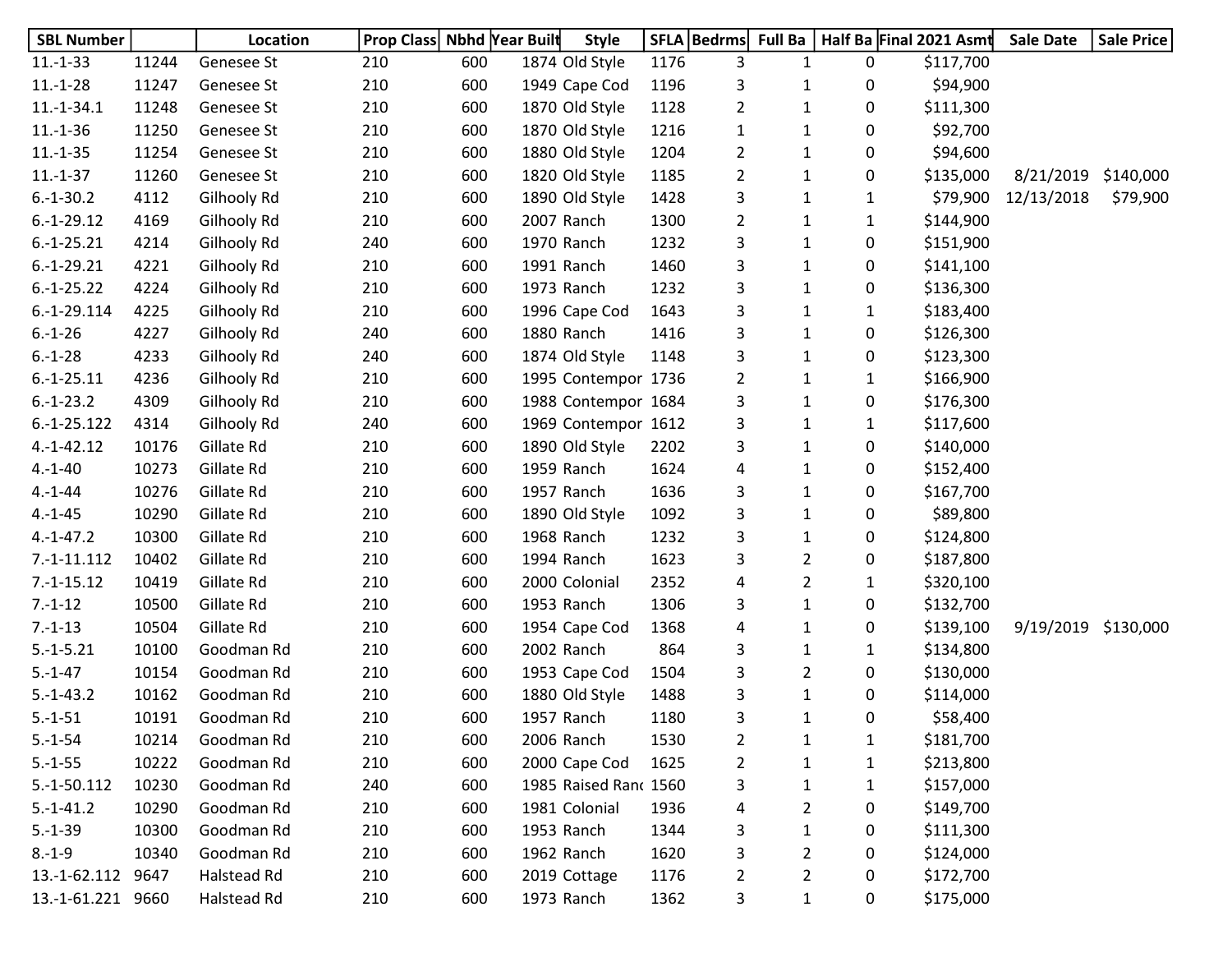| <b>SBL Number</b> |       | Location    | <b>Prop Class Nbhd Year Built</b> |     | <b>Style</b>        |      | SFLA   Bedrms  | <b>Full Ba</b> |              | Half Ba Final 2021 Asmt | <b>Sale Date</b> | <b>Sale Price</b>  |
|-------------------|-------|-------------|-----------------------------------|-----|---------------------|------|----------------|----------------|--------------|-------------------------|------------------|--------------------|
| $13.-1-61.21$     | 9680  | Halstead Rd | 210                               | 600 | 1995 Ranch          | 1224 | $\overline{2}$ | $\overline{2}$ | 0            | \$145,500               |                  |                    |
| $13.-1-53.1$      | 9803  | Halstead Rd | 240                               | 600 | 1973 Ranch          | 1680 | 3              | 1              | $\mathbf{1}$ | \$199,600               |                  |                    |
| $4.-1-62$         |       | Hickox Rd   | 260                               | 600 | 2010 Cottage        | 384  | 0              | 0              | 0            | \$25,400                |                  |                    |
| $4.-1-9$          | 9912  | Hickox Rd   | 210                               | 600 | 1888 Old Style      | 2296 | 4              | 1              | 0            | \$117,100               |                  |                    |
| $4.-1-11$         | 9940  | Hickox Rd   | 210                               | 600 | 1880 Cape Cod       | 1215 | 4              | 1              | 0            | \$179,800               |                  |                    |
| $4.-1-12$         | 9995  | Hickox Rd   | 210                               | 600 | 1954 Cape Cod       | 1440 | 4              | $\mathbf{1}$   | $\mathbf{1}$ | \$89,200                |                  |                    |
| $4.-1-57.2$       | 10071 | Hickox Rd   | 210                               | 600 | 1968 Colonial       | 1564 | 4              | $\mathbf{1}$   | $\mathbf{1}$ | \$161,200               |                  |                    |
| $4.-1-60.2$       | 10111 | Hickox Rd   | 210                               | 600 | 1972 Ranch          | 1056 | 3              | $\mathbf{1}$   | 0            | \$117,500               |                  |                    |
| $6.-1-4.1$        | 3932  | Hunn Rd     | 210                               | 600 | 2002 Ranch          | 1248 | $\overline{2}$ | $\mathbf{1}$   | 0            | \$205,000               |                  |                    |
| $6.-1-4.2$        | 3956  | Hunn Rd     | 210                               | 600 | 1992 Contempor 1538 |      | 3              | $\overline{2}$ | $\mathbf{1}$ | \$158,700               |                  |                    |
| $6.-1-67$         | 4000  | Hunn Rd     | 210                               | 600 | 1967 Ranch          | 1204 | 3              | 1              | 0            | \$110,200               |                  |                    |
| $6.-1-54.122$     | 4005  | Hunn Rd     | 210                               | 600 | 2005 Cape Cod       | 1170 | $\overline{2}$ | $\mathbf{1}$   | 0            | \$129,300               |                  |                    |
| $6.-1-78.1$       | 4012  | Hunn Rd     | 210                               | 600 | 1993 Ranch          | 1120 | $\overline{2}$ | $\mathbf{1}$   | $\mathbf{1}$ | \$117,000               |                  |                    |
| $6.-1-78.2$       | 4026  | Hunn Rd     | 210                               | 600 | 2014 Cape Cod       | 1200 | $\overline{2}$ | $\mathbf{1}$   | 0            | \$148,100               |                  |                    |
| $6.-1-59$         | 4036  | Hunn Rd     | 210                               | 600 | 1993 Ranch          | 1056 | $\overline{2}$ | $\overline{2}$ | 0            | \$83,000                |                  |                    |
| $11.-1-54$        | 102   | Main St     | 270                               | 600 |                     |      |                |                |              | \$16,600                |                  |                    |
| $1.-1-12.12$      | 10512 | Main St     | 210                               | 625 | 1910 Old Style      | 2528 | 5              | 1              | 0            | \$163,300               |                  |                    |
| $1.-1-13$         | 10518 | Main St     | 210                               | 625 | 1930 Old Style      | 1562 | 4              | $\overline{2}$ | 0            | \$121,800               |                  |                    |
| $2.-2-4$          | 10519 | Main St     | 210                               | 625 | 1873 Old Style      | 1480 | 3              | $\mathbf{1}$   | 0            | \$100,800               |                  |                    |
| $2.-2-5$          | 10523 | Main St     | 210                               | 625 | 1900 Old Style      | 1436 | $\overline{2}$ | $\mathbf{1}$   | 0            | \$96,200                |                  |                    |
| $2.-2-6$          | 10527 | Main St     | 210                               | 625 | 1856 Old Style      | 2058 | 3              | $\overline{2}$ | 0            | \$103,400               |                  |                    |
| $2.-2-7$          | 10531 | Main St     | 210                               | 625 | 1848 Colonial       | 2576 | 4              | 1              | $\mathbf{1}$ | \$146,800               |                  |                    |
| $1.-1-14.1$       | 10532 | Main St     | 210                               | 625 | 1830 Colonial       | 2772 | 4              | $\overline{2}$ | 0            | \$198,900               |                  |                    |
| $1.-1-15.11$      | 10536 | Main St     | 210                               | 625 | 1900 Old Style      | 1632 | 3              | 1              | 0            | \$183,200               |                  |                    |
| $2.-2-8$          | 10537 | Main St     | 210                               | 625 | 1900 Old Style      | 1324 | 4              | $\mathbf{1}$   | 0            | \$136,700               |                  |                    |
| $1.-1-16./2$      | 10540 | Main St     | 210                               | 625 | 1900 Old Style      | 2672 | 3              | $\mathbf{1}$   | 0            | \$159,700               |                  |                    |
| $2.-2-9.1$        | 10543 | Main St     | 210                               | 625 | 1900 Old Style      | 1703 | 4              | $\mathbf{1}$   | 0            | \$146,500               |                  |                    |
| $2.-2-10.1$       | 10547 | Main St     | 210                               | 625 | 1900 Ranch          | 1528 | 3              | $\mathbf{1}$   | $\mathbf{1}$ | \$140,400               |                  |                    |
| $2.-2-11$         | 10549 | Main St     | 210                               | 625 | 1887 Old Style      | 2064 | 2              | 1              | 0            | \$135,700               |                  |                    |
| $2.-2-12$         | 10557 | Main St     | 210                               | 625 | 1850 Old Style      | 2512 | 4              | 1              | 1            | \$143,600               |                  |                    |
| $1.-1-66.2$       | 10560 | Main St     | 210                               | 625 | 2002 Cape Cod       | 1575 | 3              | $\overline{2}$ | 0            | \$153,500               |                  | 7/7/2021 \$165,000 |
| $2.-2-13$         | 10565 | Main St     | 210                               | 625 | 1880 Old Style      | 1178 | 3              | $\mathbf 1$    | 0            | \$71,200                |                  |                    |
| $2.-2-14$         | 10569 | Main St     | 210                               | 625 | 1898 Old Style      | 1440 | $\overline{2}$ | $\mathbf{1}$   | 0            | \$81,100                |                  |                    |
| $1.-1-67$         | 10570 | Main St     | 210                               | 625 | 1800 Old Style      | 1680 | 4              | $\mathbf{1}$   | 0            | \$125,700               |                  |                    |
| $2.-2-15$         | 10575 | Main St     | 220                               | 625 | 1900 Old Style      | 2460 | 5              | $\overline{2}$ | 0            | \$102,000               |                  |                    |
| $2.-1-22.1$       | 10606 | Main St     | 210                               | 625 | 1900 Old Style      | 1512 | 4              | 1              | 0            | \$100,000               |                  |                    |
| $2.-1-21$         | 10612 | Main St     | 210                               | 625 | 1900 Old Style      | 1389 | 3              | $\mathbf{1}$   | 0            | \$129,500               |                  |                    |
| $2.-1-5$          | 10615 | Main St     | 210                               | 625 | 1956 Ranch          | 1494 | $\overline{2}$ | $\mathbf{1}$   | 0            | \$199,900               |                  |                    |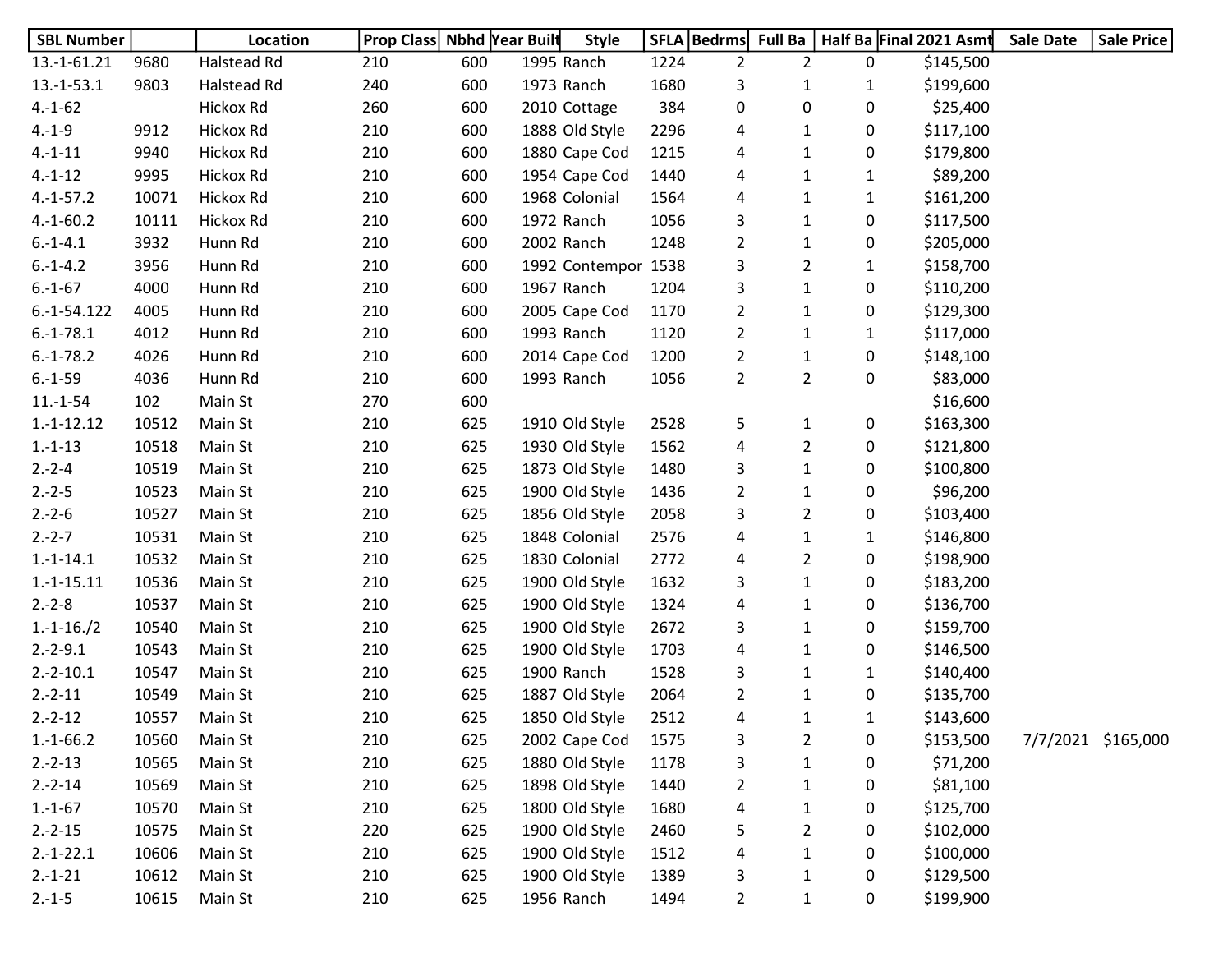| <b>SBL Number</b> |       | Location         | Prop Class Nbhd Year Built |     | <b>Style</b>         |      | SFLA   Bedrms  | <b>Full Ba</b> |              | Half Ba Final 2021 Asmt | <b>Sale Date</b>    | <b>Sale Price</b> |
|-------------------|-------|------------------|----------------------------|-----|----------------------|------|----------------|----------------|--------------|-------------------------|---------------------|-------------------|
| $2.-1-5$          | 10615 | Main St          | 210                        | 625 | 1850 Colonial        | 3024 | 8              | 3              | 0            | \$199,900               |                     |                   |
| $2.-1-20.1$       | 10616 | Main St          | 220                        | 625 | 1880 Old Style       | 2750 | 3              | $\overline{2}$ | 0            | \$156,500               |                     |                   |
| $2.-1-6$          | 10619 | Main St          | 210                        | 625 | 1926 Old Style       | 1536 | 3              | $\mathbf{1}$   | 0            | \$120,400               |                     |                   |
| $2.-1-19$         | 10624 | Main St          | 210                        | 625 | 1900 Old Style       | 1324 | 3              | 1              | 0            | \$91,300                |                     |                   |
| $2.-1-7$          | 10625 | Main St          | 210                        | 625 | 1880 Old Style       | 2730 | 3              | $\overline{2}$ | 0            | \$130,600               |                     |                   |
| $2.-1-8$          | 10631 | Main St          | 210                        | 625 | 1815 Old Style       | 1576 | 3              | $\mathbf{1}$   | 0            | \$108,800               |                     |                   |
| $2.-1-9$          | 10635 | Main St          | 210                        | 625 | 2003 Colonial        | 1800 | 3              | $\overline{2}$ | $\mathbf{1}$ | \$207,000               |                     |                   |
| $2.-1-18$         | 10638 | Main St          | 210                        | 625 | 1800 Old Style       | 2078 | 5              | $\overline{2}$ | 0            | \$105,900               |                     |                   |
| $2.-1-10$         | 10639 | Main St          | 210                        | 625 | 1900 Old Style       | 1384 | 3              | $\mathbf{1}$   | 0            | \$109,800               |                     |                   |
| $2.-1-17$         | 10642 | Main St          | 210                        | 625 | 1955 Cape Cod        | 1256 | 4              | 1              | 1            | \$126,800               |                     |                   |
| $2.-1-11$         | 10643 | Main St          | 210                        | 625 | 1880 Old Style       | 2152 | 3              | 1              | 1            | \$153,000               |                     |                   |
| $2.-1-16$         | 10646 | Main St          | 210                        | 625 | 1935 Ranch           | 1144 | 4              | 1              | 0            | \$114,000               | 11/1/2021 \$155,000 |                   |
| $2.-1-15$         | 10650 | Main St          | 210                        | 625 | 1900 Old Style       | 1440 | 4              | 1              | 0            | \$116,600               |                     |                   |
| $2.-1-12$         | 10653 | Main St          | 210                        | 625 | 1900 Old Style       | 1949 | 4              | 1              | 0            | \$117,400               |                     |                   |
| $2.-1-14$         | 10654 | Main St          | 210                        | 625 | 1900 Old Style       | 2280 | 3              | $\overline{2}$ | 0            | \$135,400               |                     |                   |
| $2.-1-13$         | 10660 | Main St          | 210                        | 625 | 1900 Old Style       | 1536 | 3              | 1              | 1            | \$68,700                |                     |                   |
| $11.-1-25$        | 11099 | Maplewood Rd     | 210                        | 600 | 1920 Old Style       | 1512 | 3              | $\overline{2}$ | 0            | \$181,900               | 12/9/2019 \$170,000 |                   |
| $11.-1-21.2$      | 11201 | Maplewood Rd     | 240                        | 600 | 1880 Old Style       | 2362 | 6              | 1              | $\mathbf{1}$ | \$216,100               |                     |                   |
| $11.-1-26.2$      | 11208 | Maplewood Rd     | 210                        | 600 | 1880 Old Style       | 2016 | 4              | 1              | $\mathbf{1}$ | \$124,000               |                     |                   |
| $9.-1-22.2$       | 10718 | Molasses Hill Rd | 210                        | 600 | 1987 Colonial        | 2301 | 3              | $\overline{2}$ | $\mathbf{1}$ | \$246,500               |                     |                   |
| $9.-1-56$         | 10782 | Molasses Hill Rd | 240                        | 600 | 1995 Colonial        | 2330 | 3              | 1              | $\mathbf{1}$ | \$311,700               |                     |                   |
| $12.-1-20$        | 10788 | Molasses Hill Rd | 210                        | 600 | 1964 Cape Cod        | 1300 | 3              | $\overline{2}$ | 0            | \$122,400               |                     |                   |
| $12.-1-21.2$      | 10800 | Molasses Hill Rd | 210                        | 600 | 1970 Ranch           | 1572 | 4              | 1              | 1            | \$164,400               |                     |                   |
| 12.-1-21.111      | 10838 | Molasses Hill Rd | 240                        | 600 | 1880 Old Style       | 1700 | 4              | 1              | 0            | \$218,900               |                     |                   |
| 12.-1-23.112      | 10934 | Molasses Hill Rd | 210                        | 600 | 1988 Ranch           | 884  | $\overline{2}$ | $\mathbf{1}$   | 0            | \$129,300               |                     |                   |
| $12.-1-28.1$      | 11028 | Molasses Hill Rd | 270                        | 600 |                      |      |                |                |              | \$102,400               |                     |                   |
| $12.-1-29.2$      | 11096 | Molasses Hill Rd | 270                        | 600 | 1980 Manuf'd Ho 1400 |      | 3              | $\overline{2}$ | 0            | \$74,500                |                     |                   |
| $15.-1-31$        | 9569  | Old Creek Rd     | 240                        | 600 | 1860 Old Style       | 1888 | 2              | 1              | 0            | \$160,600               |                     |                   |
| $15.-1-32.2$      | 9590  | Old Creek Rd     | 210                        | 600 | 1960 Ranch           | 1296 | 3              | 1              | 0            | \$142,400               |                     |                   |
| $15.-1-34$        | 9633  | Old Creek Rd     | 240                        | 600 | 1920 Old Style       | 952  | 1              | 1              | 0            | \$118,000               |                     |                   |
| $6.-1-63.2$       | 10332 | Old Creek Rd     | 210                        | 600 | 1975 Ranch           | 1422 | 3              | $\mathbf{1}$   | 0            | \$147,300               |                     |                   |
| $9.-1-.1.221$     | 10353 | Old Creek Rd     | 210                        | 600 | 1995 Cape Cod        | 1404 | $\overline{2}$ | $\mathbf{1}$   | $\mathbf{1}$ | \$134,600               |                     |                   |
| $9.-1-.21$        | 10361 | Old Creek Rd     | 210                        | 600 | 1988 Ranch           | 1440 | $\overline{2}$ | 1              | 0            | \$111,300               |                     |                   |
| $9.-1-1.222$      | 10365 | Old Creek Rd     | 210                        | 600 | 1992 Ranch           | 2016 | 3              | $\mathbf{1}$   | 0            | \$163,400               |                     |                   |
| $9.-1-52.2$       | 10379 | Old Creek Rd     | 210                        | 600 | 1992 Ranch           | 1568 | 3              | 2              | 0            | \$129,500               | 2/26/2021 \$145,000 |                   |
| $5.-1-24.11$      | 3625  | Peaviner Rd      | 210                        | 600 | 2003 Ranch           | 1984 | 3              | $\overline{2}$ | 1            | \$188,400               |                     |                   |
| 13.-1-16.21       |       | Pike Rd          | 210                        | 600 | 2019 Colonial        | 2182 | 3              | $\overline{2}$ | $\mathbf{1}$ | \$252,400               |                     |                   |
| $13.-1-10$        | 2816  | Pike Rd          | 210                        | 600 | 1900 Old Style       | 1538 | 3              | $\mathbf{1}$   | 0            | \$111,300               |                     |                   |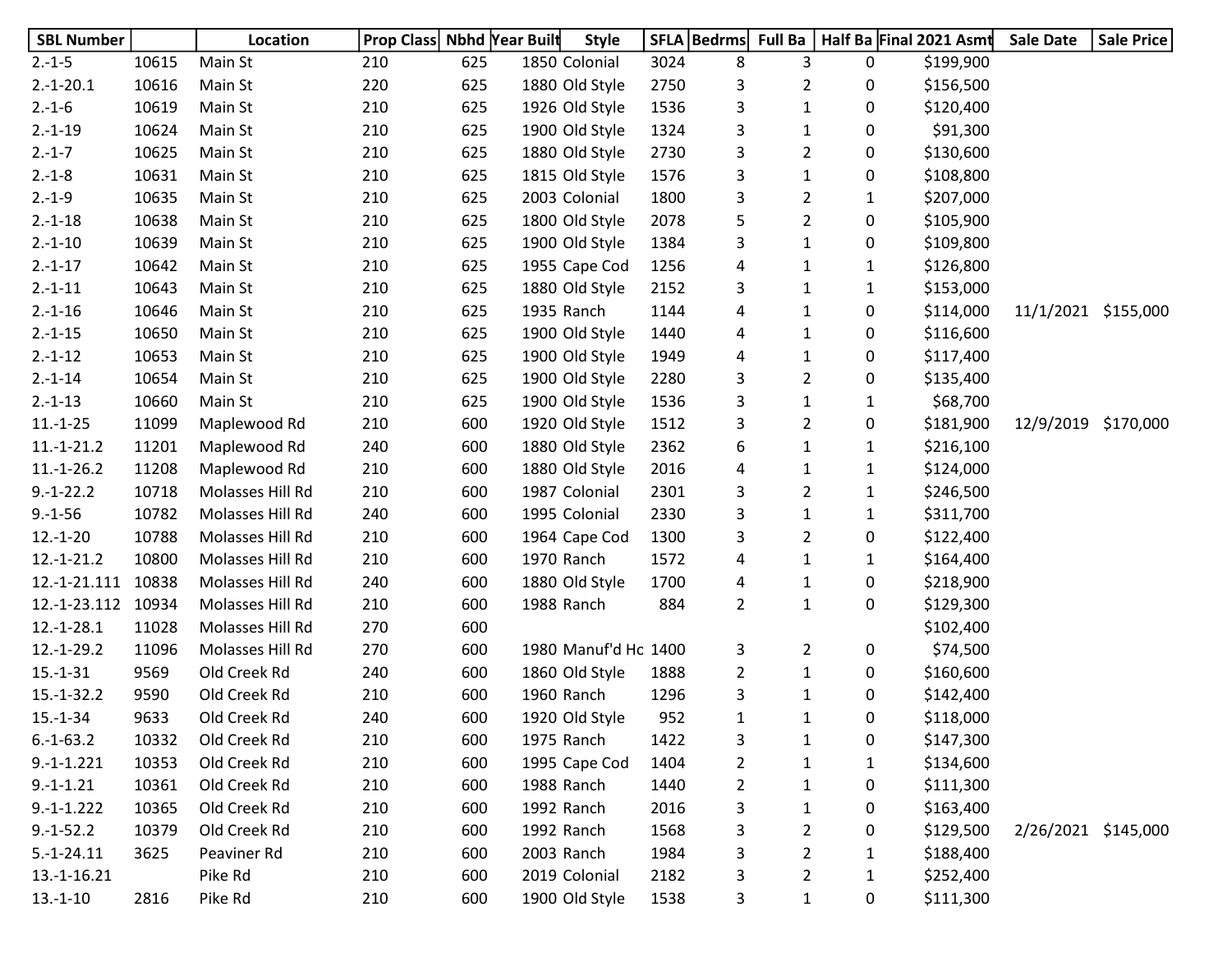| <b>SBL Number</b> |       | Location          | Prop Class Nbhd Year Built |     | <b>Style</b>         |      | SFLA   Bedrms  | <b>Full Ba</b> |                  | Half Ba Final 2021 Asmt | <b>Sale Date</b> | Sale Price         |
|-------------------|-------|-------------------|----------------------------|-----|----------------------|------|----------------|----------------|------------------|-------------------------|------------------|--------------------|
| $13.-1-11$        | 2864  | Pike Rd           | 210                        | 600 | 1880 Old Style       | 2554 | 4              | $\overline{2}$ | 0                | \$100,000               |                  |                    |
| $13.-1-12$        | 2880  | Pike Rd           | 240                        | 600 |                      |      |                |                |                  | \$115,200               |                  |                    |
| $13.-1-12$        | 2880  | Pike Rd           | 240                        | 600 | 1880 Old Style       | 1805 | 3              | $\mathbf{1}$   | 0                | \$115,200               |                  |                    |
| $13.-1-13.1$      | 2929  | Pike Rd           | 210                        | 600 | 2018 Ranch           | 990  | $\overline{2}$ | $\overline{2}$ | 0                | \$102,900               |                  |                    |
| $13.-1-14.2$      | 2963  | Pike Rd           | 270                        | 600 |                      |      |                |                |                  | \$23,300                |                  |                    |
| $13.-1-15$        | 2964  | Pike Rd           | 210                        | 600 | 1998 Cape Cod        | 1906 | 3              | 1              | $\mathbf{1}$     | \$325,700               |                  | 2/7/2018 \$314,432 |
| $13.-1-17.2$      | 2965  | Pike Rd           | 210                        | 600 | 2004 Ranch           | 1300 | $\overline{2}$ | $\overline{2}$ | 0                | \$128,200               |                  |                    |
| $13.-1-16.22$     | 2972  | Pike Rd           | 240                        | 600 | 1966 Manuf'd Ho 1040 |      | 3              | $\mathbf{1}$   | 0                | \$98,800                |                  |                    |
| $13.-1-16.1$      | 2980  | Pike Rd           | 270                        | 600 |                      |      |                |                |                  | \$36,600                |                  |                    |
| 13.-1-18.12       | 2991  | Pike Rd           | 210                        | 600 | 1977 Cape Cod        | 1350 | $\overline{2}$ | 1              | $\mathbf{1}$     | \$111,800               |                  |                    |
| $13.-1-70.1$      | 3013  | Pike Rd           | 240                        | 600 | 2002 Cape Cod        | 1932 | 3              | 1              | $\mathbf{1}$     | \$187,300               |                  |                    |
| 13.-1-19.121      | 3026  | Pike Rd           | 240                        | 600 | 2002 Cape Cod        | 1818 | 3              | $\overline{2}$ | $\mathbf{1}$     | \$242,092               |                  |                    |
| $13.-1-20.2$      | 3065  | Pike Rd           | 210                        | 600 | 1890 Old Style       | 1465 | 3              | $\mathbf{1}$   | 0                | \$157,100               |                  |                    |
| $13.-1-19.2$      | 3096  | Pike Rd           | 240                        | 600 | 1977 Split Level     | 2296 | 3              | $\mathbf{1}$   | $\overline{2}$   | \$251,900               |                  |                    |
| 13.-1-20.111      | 3097  | Pike Rd           | 210                        | 600 | 1998 Ranch           | 1296 | $\overline{2}$ | 1              | $\mathbf{1}$     | \$150,200               |                  |                    |
| 13.-1-26.112      | 3160  | Pike Rd           | 210                        | 600 | 1994 Ranch           | 2094 | $\overline{a}$ | $\mathbf{1}$   | 0                | \$125,700               |                  | 8/7/2018 \$117,500 |
| $13.-1-64.1$      | 3176  | Pike Rd           | 210                        | 600 | 1997 Cape Cod        | 1908 | 3              | $\mathbf{1}$   | 0                | \$180,200               |                  |                    |
| $13.-1-63$        | 3190  | Pike Rd           | 210                        | 600 | 1992 Ranch           | 1512 | 3              | $\mathbf{1}$   | 1                | \$171,000               |                  |                    |
| 13.-1-26.111      | 3198  | Pike Rd           | 210                        | 600 | 1995 Cape Cod        | 1232 | $\overline{2}$ | $\mathbf{1}$   | 0                | \$239,100               |                  |                    |
| $13.-1-25$        | 3206  | Pike Rd           | 210                        | 600 | 1968 Ranch           | 1356 | 3              | $\mathbf{1}$   | 0                | \$113,400               |                  |                    |
| $13.-1-24$        | 3212  | Pike Rd           | 210                        | 600 | 1961 Manuf'd Ho 1419 |      | 3              | $\mathbf{1}$   | $\mathbf{1}$     | \$66,300                |                  |                    |
| $13.-1-22.1$      | 3220  | Pike Rd           | 210                        | 600 | 1963 Ranch           | 1748 | 3              | $\mathbf{1}$   | 0                | \$122,400               |                  |                    |
| $14.-1-2.2$       | 3228  | Pike Rd           | 210                        | 600 | 1890 Old Style       | 1280 | 3              | $\mathbf{1}$   | 0                | \$79,500                |                  |                    |
| $14.-1-3$         | 3365  | Pike Rd           | 210                        | 600 | 1890 Old Style       | 1080 | 3              | $\mathbf{1}$   | 0                | \$187,300               |                  |                    |
| $14.-1-8.1$       | 3390  | Pike Rd           | 210                        | 600 | 1920 Old Style       | 704  | 3              | $\mathbf{1}$   | 0                | \$59,300                |                  |                    |
| $14.-1-9$         | 3394  | Pike Rd           | 210                        | 600 | 1964 Ranch           | 1248 | 3              | $\mathbf{1}$   | 0                | \$116,600               |                  |                    |
| $14.-1-10$        | 3404  | Pike Rd           | 210                        | 600 | 1960 Ranch           | 1332 | 3              | $\mathbf{1}$   | 0                | \$116,300               |                  |                    |
| $14.-1-7.2$       | 3409  | Pike Rd           | 210                        | 600 | 2015 Colonial        | 2400 | 4              | $\overline{2}$ | 1                | \$250,000               |                  |                    |
| $14.-1-11$        | 3414  | Pike Rd           | 210                        | 600 | 1972 Split Level     | 2298 | 3              | $\overline{2}$ | 0                | \$198,900               |                  |                    |
| $14.-1-7.1$       | 3443  | Pike Rd           | 210                        | 600 | 1980 Contempor 1440  |      | 3              | 1              | 1                | \$143,600               |                  |                    |
| $3.-2-43.1$       | 11256 | Prospect St       | 270                        | 645 |                      |      |                |                |                  | \$14,500                |                  |                    |
| $13.-1-60.1$      | 2606  | <b>Richley Rd</b> | 240                        | 600 | 1880 Old Style       | 1765 | 3              | $\mathbf{1}$   | $\mathbf{1}$     | \$228,000               |                  | 5/1/2019 \$245,000 |
| $13.-1-60.2$      | 2620  | <b>Richley Rd</b> | 210                        | 600 | 1993 Ranch           | 1056 | 3              | $\mathbf{1}$   | $\boldsymbol{0}$ | \$115,600               |                  |                    |
| $13.-1-6$         | 2631  | <b>Richley Rd</b> | 210                        | 600 | 1820 Old Style       | 1373 | 4              | $\mathbf{1}$   | 0                | \$80,100                |                  |                    |
| $10.-1-88$        | 56    | Route 238         | 270                        | 600 |                      |      |                |                |                  | \$8,700                 |                  |                    |
| $10.-1-26$        | 58    | Route 238         | 210                        | 600 | 1956 Cape Cod        | 1212 | 3              | 1              | 0                | \$92,000                |                  |                    |
| $10.-1-28$        | 60    | Route 238         | 220                        | 600 | 1850 Old Style       | 2644 | 6              | $\overline{2}$ | 0                | \$115,800               |                  |                    |
| $10.-1-76$        | 2633  | Route 238         | 210                        | 600 | 1930 Cottage         | 672  | $\overline{2}$ | $\mathbf{1}$   | 0                | \$74,900                | 11/27/2019       | \$70,000           |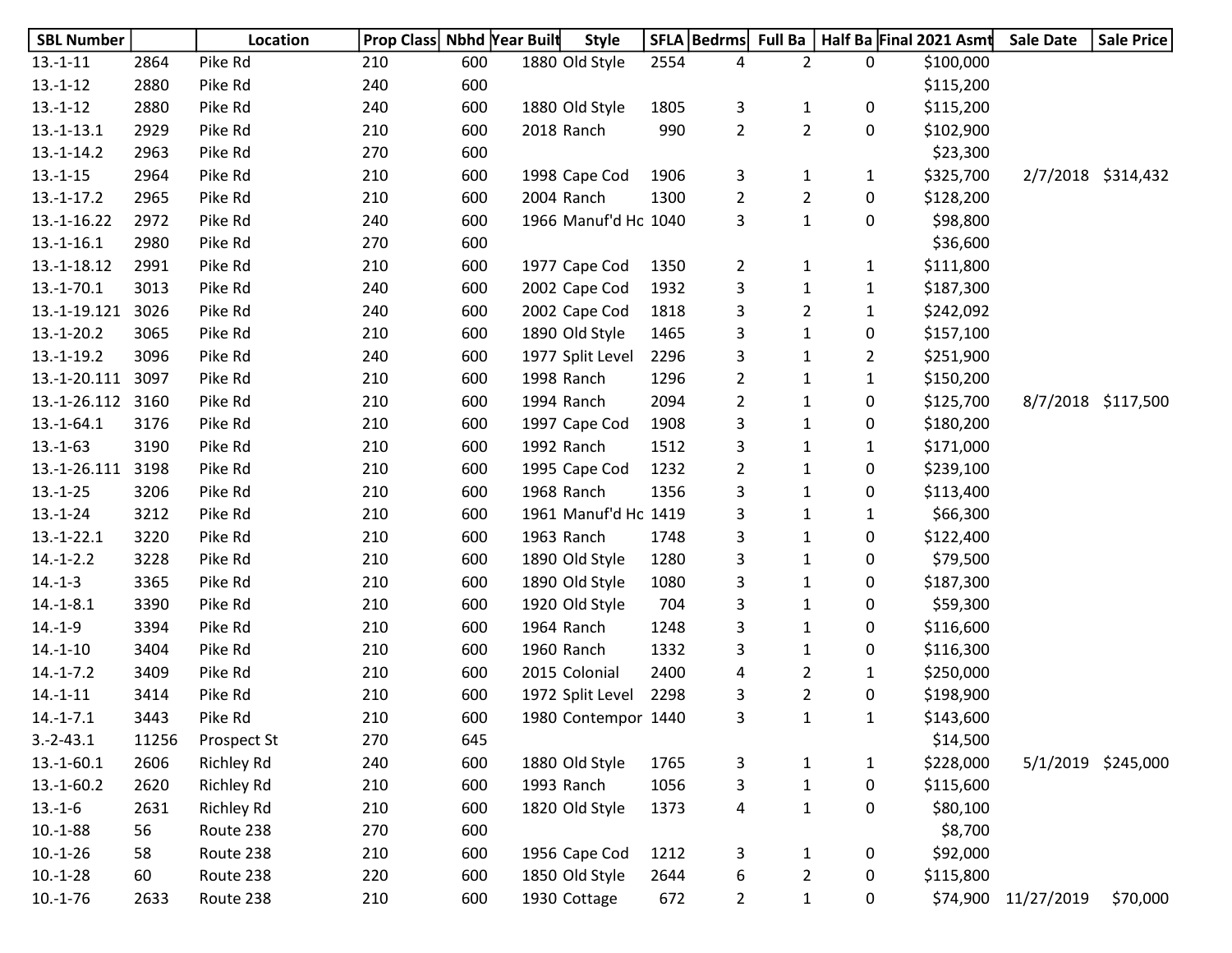| <b>SBL Number</b> |      | Location  | <b>Prop Class Nbhd Year Built</b> |     |            | <b>Style</b>     |      | SFLA   Bedrms  | <b>Full Ba</b> |              | Half Ba Final 2021 Asmt | <b>Sale Date</b>    | Sale Price         |
|-------------------|------|-----------|-----------------------------------|-----|------------|------------------|------|----------------|----------------|--------------|-------------------------|---------------------|--------------------|
| $10.-1-79.2$      | 2635 | Route 238 | 240                               | 600 |            | 1968 Cottage     | 630  | 3              | 1              | 0            | \$76,200                | 12/30/2019          | \$75,000           |
| $10.-1-80.1$      | 2659 | Route 238 | 240                               | 600 |            | 1995 Ranch       | 1196 | $\overline{2}$ | 1              | $\mathbf{1}$ | \$200,000               |                     |                    |
| $10.-1-81.1$      | 2697 | Route 238 | 210                               | 600 |            | 1971 Ranch       | 1252 | 3              | $\mathbf{1}$   | 0            | \$88,000                |                     |                    |
| $10.-1-82.1$      | 2705 | Route 238 | 210                               | 600 |            | 1963 Ranch       | 1749 | 3              | 1              | $\mathbf{1}$ | \$172,600               |                     |                    |
| $10.-1-84$        | 2765 | Route 238 | 240                               | 600 |            | 1880 Old Style   | 1800 | $\overline{2}$ | 1              | 0            | \$109,800               |                     |                    |
| 10.-1-53.12       | 2784 | Route 238 | 210                               | 600 |            | 1975 Ranch       | 1288 | 3              | $\overline{2}$ | 0            | \$155,400               |                     |                    |
| $10.-1-85$        | 2785 | Route 238 | 210                               | 600 |            | 1982 Colonial    | 1800 | 3              | $\mathbf{1}$   | $\mathbf{1}$ | \$164,800               |                     | 7/6/2020 \$215,000 |
| $10.-1-53.11$     | 2786 | Route 238 | 210                               | 600 |            | 1962 Ranch       | 1346 | 3              | $\mathbf{1}$   | $\mathbf{1}$ | \$162,900               |                     |                    |
| $10.-1-53.2$      | 2800 | Route 238 | 210                               | 600 |            | 1972 Ranch       | 1148 | 3              | $\overline{2}$ | 0            | \$105,000               |                     |                    |
| $10.-1-52$        | 2804 | Route 238 | 210                               | 600 |            | 1965 Ranch       | 1562 | $\overline{2}$ | 1              | 0            | \$148,500               |                     |                    |
| 10.-1-47.112      | 2834 | Route 238 | 210                               | 600 |            | 1998 Cape Cod    | 1320 | 3              | $\mathbf{1}$   | $\mathbf{1}$ | \$155,400               |                     |                    |
| $10.-1-31.2$      | 2865 | Route 238 | 210                               | 600 |            | 1900 Old Style   | 2200 | 4              | $\overline{2}$ | 0            | \$124,800               |                     |                    |
| 10.-1-31.111 2885 |      | Route 238 | 240                               | 600 |            | 1969 Ranch       | 1668 | 3              | $\mathbf{1}$   | $\mathbf{1}$ | \$168,700               |                     |                    |
| $15.-1-63$        |      | Route 98  | 210                               | 600 |            | 1890 Old Style   | 1101 | 3              | $\mathbf{1}$   | 0            | \$61,475                |                     |                    |
| $15.-1-10$        | 9441 | Route 98  | 210                               | 600 |            | 1961 Ranch       | 1526 | 3              | $\mathbf{1}$   | $\mathbf{1}$ | \$145,900               |                     |                    |
| $15.-1-9.2$       | 9444 | Route 98  | 210                               | 600 |            | 1967 Other Style | 2012 | 3              | $\mathbf{1}$   | 0            | \$92,800                |                     |                    |
| $15.-1-11$        | 9445 | Route 98  | 210                               | 600 |            | 1964 Ranch       | 1344 | 3              | $\mathbf{1}$   | $\mathbf{1}$ | \$125,000               |                     |                    |
| $15.-1-9.1$       | 9450 | Route 98  | 210                               | 600 |            | 1964 Ranch       | 1404 | 3              | 1              | 0            | \$148,500               |                     |                    |
| 15.-1-12.112      | 9463 | Route 98  | 242                               | 600 |            | 2002 Ranch       | 1376 | 3              | $\mathbf{1}$   | 0            | \$126,600               |                     |                    |
| $15.-1-12.2$      | 9473 | Route 98  | 240                               | 600 |            | 1937 Cape Cod    | 1140 | 3              | $\mathbf{1}$   | 0            | \$84,000                |                     |                    |
| $15.-1-5$         | 9578 | Route 98  | 210                               | 600 |            | 1963 Ranch       | 1040 | $\overline{2}$ | $\mathbf{1}$   | 0            | \$136,400               |                     |                    |
| $15.-1-55$        | 9596 | Route 98  | 240                               | 600 |            | 1860 Old Style   | 1540 | 4              | $\mathbf{1}$   | 0            | \$105,300               |                     |                    |
| $15.-1-52.2$      | 9607 | Route 98  | 210                               | 600 |            | 1900 Old Style   | 1176 | $\overline{2}$ | 1              | 0            | \$60,200                |                     |                    |
| 15.-1-54.121      | 9622 | Route 98  | 210                               | 600 |            | 2017 Ranch       | 1674 | 4              | $\overline{2}$ | 0            | \$227,600               |                     |                    |
| $15.-1-53$        | 9630 | Route 98  | 210                               | 600 |            | 1880 Old Style   | 1344 | 3              | $\mathbf{1}$   | 0            | \$101,500               |                     |                    |
| $15.-1-58$        | 9639 | Route 98  | 210                               | 600 |            | 1940 Old Style   | 1872 | 4              | $\mathbf{1}$   | 0            | \$134,200               |                     |                    |
| 15.-1-54.11       | 9642 | Route 98  | 210                               | 600 |            | 1880 Old Style   | 1804 | 3              | $\mathbf{1}$   | 0            | \$152,800               |                     |                    |
| $15.-1-51.2$      | 9700 | Route 98  | 210                               | 600 |            | 1991 Ranch       | 1056 | 3              | $\mathbf{1}$   | 0            | \$138,500               |                     |                    |
| $15.-1-49$        | 9715 | Route 98  | 210                               | 600 |            | 1954 Cape Cod    | 1520 | 3              | 2              | 0            | \$163,800               |                     |                    |
| 14.-1-26.12       | 9728 | Route 98  | 210                               | 600 |            | 1993 Ranch       | 2096 | 3              | 1              | 1            | \$220,700               |                     |                    |
| 15.-1-48.21       | 9731 | Route 98  | 240                               | 600 |            | 1990 Log Home    | 1224 | $\overline{2}$ | $\mathbf{1}$   | 0            | \$181,000               |                     |                    |
| 14.-1-26.111      | 9736 | Route 98  | 210                               | 600 |            | 1998 Ranch       | 1500 | 3              | $\mathbf 1$    | $\mathbf{1}$ | \$171,100               |                     |                    |
| 15.-1-48.22       | 9741 | Route 98  | 210                               | 600 |            | 1890 Old Style   | 2374 | 3              | 2              | $\mathbf{1}$ | \$238,400               |                     |                    |
| $15.-1-47$        | 9749 | Route 98  | 210                               | 600 |            | 1950 Ranch       | 1890 | 3              | $\mathbf{1}$   | 0            | \$164,100               |                     |                    |
| $14.-1-26.2$      | 9752 | Route 98  | 210                               | 600 |            | 1968 Ranch       | 1580 | 3              | 1              | $\mathbf{1}$ | \$165,600               |                     |                    |
| 14.-1-27.21       | 9772 | Route 98  | 210                               | 600 |            | 1900 Old Style   | 1702 | $\overline{2}$ | 2              | 0            | \$176,600               | 2/12/2021 \$235,000 |                    |
| $15.-1-46$        | 9783 | Route 98  | 210                               | 600 |            | 1870 Old Style   | 1216 | $\overline{2}$ | $\mathbf{1}$   | 0            | \$90,500                |                     |                    |
| $15.-1-45$        | 9817 | Route 98  | 210                               | 600 | 1961 Ranch |                  | 1288 | 3              | $\mathbf{1}$   | 0            | \$152,200               | 9/23/2020 \$140,000 |                    |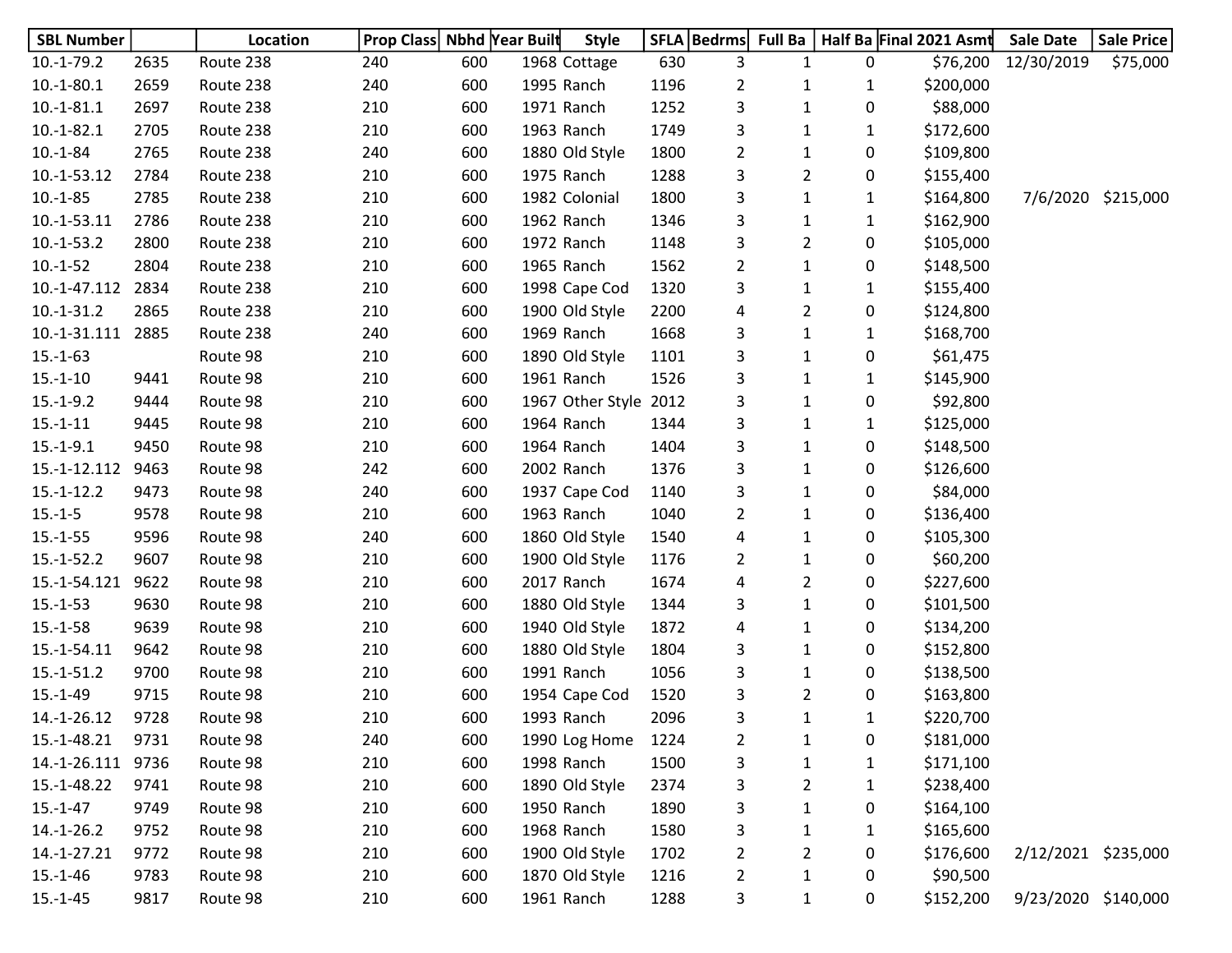| <b>SBL Number</b> |       | Location | Prop Class Nbhd Year Built |     |            | <b>Style</b>   |      | SFLA   Bedrms   Full Ba |                |              | Half Ba Final 2021 Asmt | <b>Sale Date</b>     | <b>Sale Price</b> |
|-------------------|-------|----------|----------------------------|-----|------------|----------------|------|-------------------------|----------------|--------------|-------------------------|----------------------|-------------------|
| $15.-1-44$        | 9821  | Route 98 | 210                        | 600 | 2004 Ranch |                | 1344 | 3                       | $\overline{2}$ | 0            | \$154,600               |                      |                   |
| $14.-1-28.1$      | 9822  | Route 98 | 240                        | 600 |            | 1880 Old Style | 1960 | 3                       | 1              | 0            | \$138,000               |                      |                   |
| $15.-1-61$        | 9825  | Route 98 | 210                        | 600 |            | 1993 Cape Cod  | 1712 | 3                       | $\mathbf{1}$   | 0            | \$174,400               |                      |                   |
| 15.-1-42.111      | 9837  | Route 98 | 210                        | 600 |            | 1890 Old Style | 2236 | 3                       | 1              | 0            | \$125,700               |                      |                   |
| $15.-1-42.2$      | 9839  | Route 98 | 210                        | 600 | 1974 Ranch |                | 1212 | 3                       | $\mathbf{1}$   | 0            | \$135,500               |                      |                   |
| $14.-1-29.2$      | 9850  | Route 98 | 210                        | 600 | 1990 Ranch |                | 1248 | 3                       | $\overline{2}$ | 0            | \$225,700               |                      |                   |
| 14.-1-29.12       | 9864  | Route 98 | 240                        | 600 |            | 1880 Old Style | 1664 | 4                       | $\overline{2}$ | 0            | \$128,000               |                      |                   |
| $5.-1-23.2$       | 9865  | Route 98 | 210                        | 600 |            | 1880 Old Style | 2468 | 3                       | $\overline{2}$ | 0            | \$186,200               | 11/18/2019 \$174,000 |                   |
| $5.-1-21.1$       | 9922  | Route 98 | 220                        | 600 |            | 1900 Old Style | 2766 | 4                       | $\overline{2}$ | 0            | \$117,300               |                      |                   |
| $5.-1-22$         | 9938  | Route 98 | 210                        | 600 |            | 1914 Old Style | 1764 | 4                       | $\mathbf{1}$   | 0            | \$108,300               |                      |                   |
| $5.-1-24.12$      | 9961  | Route 98 | 210                        | 600 |            | 1880 Old Style | 2142 | 3                       | $\mathbf{1}$   | 1            | \$117,300               |                      |                   |
| $5.-1-19.2$       | 9996  | Route 98 | 210                        | 600 | 1979 Ranch |                | 1152 | 3                       | $\mathbf{1}$   | $\mathbf{1}$ | \$121,200               |                      |                   |
| $5.-1-26$         | 10025 | Route 98 | 210                        | 600 |            | 1900 Cottage   | 1020 | $\overline{2}$          | $\mathbf{1}$   | 0            | \$59,200                |                      |                   |
| $5.-1-27$         | 10027 | Route 98 | 220                        | 600 |            | 1867 Old Style | 1760 | 6                       | $\overline{2}$ | 0            | \$67,900                |                      |                   |
| $5.-1-28$         | 10035 | Route 98 | 210                        | 600 |            | 1902 Old Style | 1760 | 4                       | $\overline{2}$ | 0            | \$56,400                |                      |                   |
| $5.-1-48.2$       | 10088 | Route 98 | 210                        | 600 |            | 1989 Cape Cod  | 1449 | $\overline{a}$          | $\mathbf{1}$   | 0            | \$151,800               |                      |                   |
| $5.-1-35.1$       | 10261 | Route 98 | 210                        | 600 | 1957 Ranch |                | 1447 | 3                       | 1              | 0            | \$279,700               | 5/11/2020            | \$94,600          |
| $5.-1-36$         | 10262 | Route 98 | 210                        | 600 | 1955 Ranch |                | 1258 | 3                       | $\mathbf{1}$   | 0            | \$146,600               |                      |                   |
| $8.-1-13.12$      | 10385 | Route 98 | 270                        | 600 |            |                |      |                         |                |              | \$20,100                |                      |                   |
| $8.-1-5.111$      | 10434 | Route 98 | 210                        | 600 |            | 1880 Old Style | 2196 | $\overline{2}$          | $\mathbf{1}$   | 0            | \$135,000               |                      |                   |
| $8.-1-13.11$      | 10435 | Route 98 | 240                        | 600 | 1973 Ranch |                | 1604 | 3                       | $\overline{2}$ | $\mathbf{1}$ | \$200,900               |                      |                   |
| $8.-1-8$          | 10446 | Route 98 | 210                        | 600 |            | 1860 Old Style | 1128 | $\overline{2}$          | $\mathbf{1}$   | 0            | \$59,900                |                      |                   |
| $8.-1-85$         | 10450 | Route 98 | 210                        | 600 |            | 2007 Log Home  | 2376 | 3                       | $\overline{2}$ | 1            | \$212,700               |                      |                   |
| $8.-1-5.122$      | 10470 | Route 98 | 210                        | 600 |            | 1982 Log Home  | 728  | $\mathbf{1}$            | $\mathbf{1}$   | 0            | \$115,000               |                      |                   |
| $8.-1-7$          | 10476 | Route 98 | 210                        | 600 |            | 1880 Old Style | 4127 | 5                       | $\mathbf{1}$   | 0            | \$178,800               |                      |                   |
| $8.-1-6$          | 10484 | Route 98 | 210                        | 600 | 1960 Ranch |                | 1184 | $\overline{2}$          | $\mathbf{1}$   | $\mathbf{1}$ | \$104,800               |                      |                   |
| $8.-1-13.22$      | 10485 | Route 98 | 210                        | 600 |            | 1999 Cape Cod  | 2508 | 4                       | $\overline{2}$ | 0            | \$235,200               |                      |                   |
| $8.-1-14$         | 10487 | Route 98 | 210                        | 600 | 1965 Ranch |                | 1432 | $\overline{2}$          | $\mathbf{1}$   | 0            | \$156,900               |                      |                   |
| $8.-1-55$         | 10681 | Route 98 | 210                        | 600 |            | 1860 Old Style | 1384 | 3                       | 1              | 0            | \$157,900               |                      |                   |
| $8.-1-56$         | 10683 | Route 98 | 210                        | 600 | 1960 Ranch |                | 1020 | 3                       | $\mathbf{1}$   | 0            | \$119,200               |                      |                   |
| $8.-1-78$         | 10702 | Route 98 | 210                        | 600 |            | 1890 Old Style | 2496 | 4                       | $\mathbf 1$    | 0            | \$120,900               |                      |                   |
| $8.-1-57.2$       | 10705 | Route 98 | 210                        | 600 |            | 1870 Old Style | 1400 | 3                       | $\mathbf 1$    | 0            | \$102,900               |                      |                   |
| $8.-1-72$         | 10724 | Route 98 | 210                        | 600 | 1950 Ranch |                | 738  | $\overline{2}$          | 1              | 0            | \$139,700               |                      |                   |
| $8.-1-71.11$      | 10736 | Route 98 | 210                        | 600 | 1963 Ranch |                | 2452 | 4                       | 1              | 1            | \$197,500               |                      |                   |
| $8.-1-60$         | 10739 | Route 98 | 210                        | 600 |            | 1940 Cape Cod  | 1528 | 3                       | 1              | 0            | \$146,800               |                      |                   |
| $8.-1-61$         | 10747 | Route 98 | 210                        | 600 |            | 1942 Old Style | 1351 | 3                       | 1              | 1            | \$117,300               |                      |                   |
| 8.-1-62.113       | 10777 | Route 98 | 210                        | 600 | 1998 Ranch |                | 1288 | 3                       | $\overline{2}$ | 0            | \$181,700               |                      |                   |
| $8.-1-63$         | 10781 | Route 98 | 210                        | 600 |            | 1948 Cape Cod  | 1200 | 3                       | $\mathbf{1}$   | 0            | \$111,800               | 8/17/2020 \$151,500  |                   |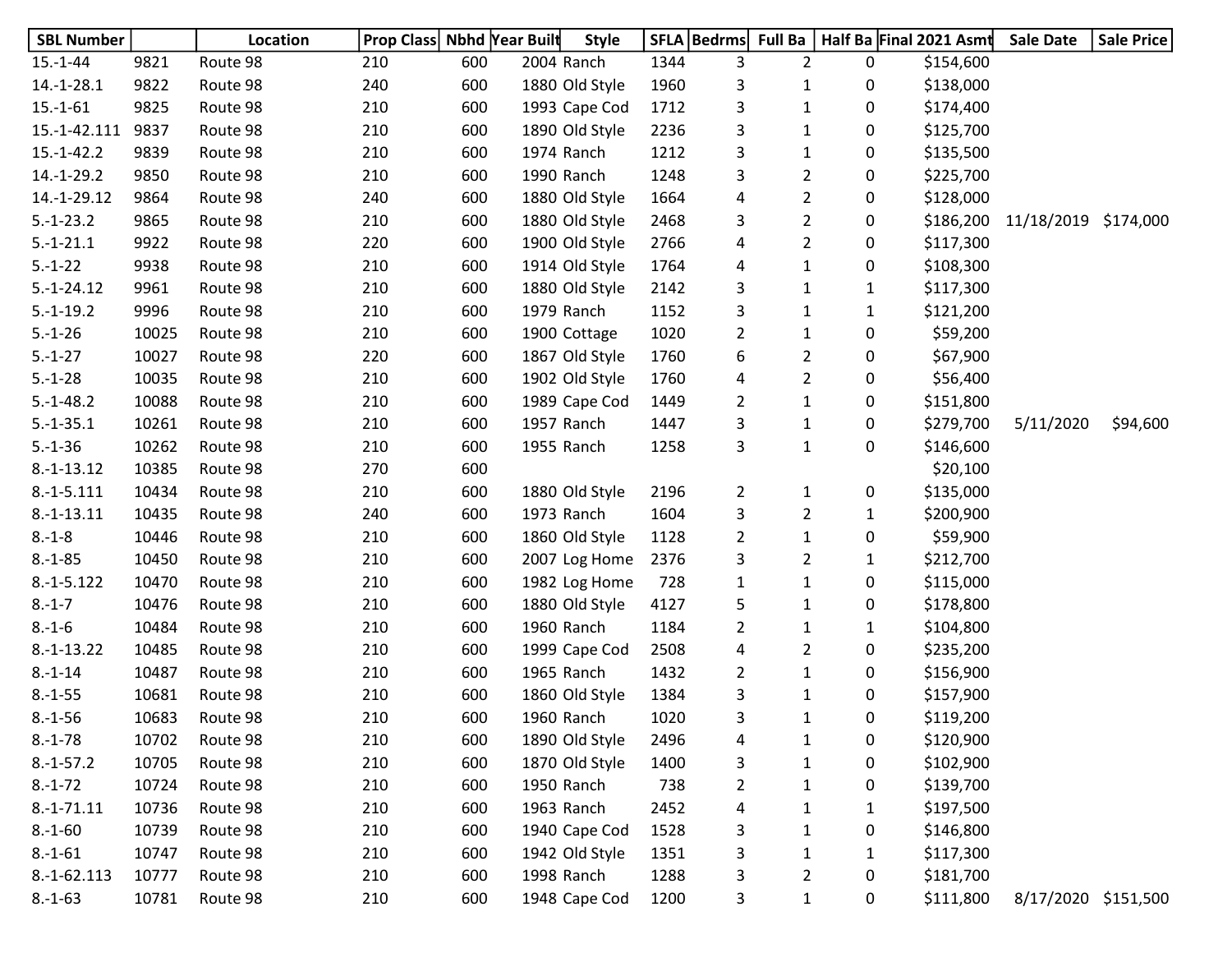| <b>SBL Number</b> |       | Location | Prop Class Nbhd Year Built |     |            | <b>Style</b>          |      | SFLA   Bedrms  | <b>Full Ba</b> |              | Half Ba Final 2021 Asmt | <b>Sale Date</b>    | Sale Price |
|-------------------|-------|----------|----------------------------|-----|------------|-----------------------|------|----------------|----------------|--------------|-------------------------|---------------------|------------|
| $8.-1-64$         | 10791 | Route 98 | 210                        | 600 | 1955 Ranch |                       | 1800 | 4              | 1              | $\mathbf{1}$ | \$203,000               | 8/21/2020           | \$205,000  |
| $8.-1-68$         | 10792 | Route 98 | 240                        | 600 |            | 1860 Old Style        | 3156 | 3              | 1              | 0            | \$230,800               |                     |            |
| $8.-1-65$         | 10799 | Route 98 | 210                        | 600 |            | 1950 Cape Cod         | 1326 | 3              | $\mathbf{1}$   | $\mathbf{1}$ | \$125,500               |                     |            |
| $8.-1-67$         | 10803 | Route 98 | 210                        | 600 | 1950 Ranch |                       | 1754 | 3              | 1              | 0            | \$170,000               |                     |            |
| $11.-1-1$         | 10809 | Route 98 | 210                        | 600 | 1958 Ranch |                       | 1580 | 3              | $\mathbf{1}$   | 1            | \$171,500               |                     |            |
| $11.-1-3.1$       | 10865 | Route 98 | 210                        | 600 |            | 2002 Colonial         | 2052 | 3              | $\mathbf{1}$   | 1            | \$270,100               |                     |            |
| $11.-2-4$         | 10876 | Route 98 | 210                        | 600 | 1954 Ranch |                       | 1128 | 3              | $\mathbf{1}$   | 0            | \$121,800               |                     |            |
| $11.-2-5$         | 10880 | Route 98 | 210                        | 600 | 1953 Ranch |                       | 1140 | 3              | $\mathbf{1}$   | 0            | \$151,800               |                     |            |
| $11.-2-6$         | 10886 | Route 98 | 210                        | 600 | 1954 Ranch |                       | 1200 | 3              | $\mathbf{1}$   | 0            | \$147,700               |                     |            |
| $11.-2-7$         | 10890 | Route 98 | 210                        | 600 | 1955 Ranch |                       | 983  | 3              | $\mathbf{1}$   | 0            | \$123,600               |                     |            |
| $11.-1-70$        | 10891 | Route 98 | 210                        | 600 | 1956 Ranch |                       | 1884 | 3              | $\mathbf{1}$   | 1            | \$162,600               | 7/30/2018           | \$131,250  |
| $11.-2-8$         | 10896 | Route 98 | 210                        | 600 |            | 1952 Cape Cod         | 1096 | 3              | $\overline{2}$ | 0            | \$110,700               |                     |            |
| $11.-2-9$         | 10900 | Route 98 | 210                        | 600 |            | 1951 Cape Cod         | 1311 | 3              | $\mathbf{1}$   | 0            | \$153,800               |                     |            |
| $11.-1-69$        | 10901 | Route 98 | 210                        | 600 | 1962 Ranch |                       | 1092 | 3              | $\mathbf{1}$   | 1            | \$140,900               |                     |            |
| $11.-1-68$        | 10905 | Route 98 | 210                        | 600 | 1968 Ranch |                       | 1076 | 3              | $\mathbf{1}$   | 0            | \$159,500               |                     |            |
| $11.-2-10$        | 10906 | Route 98 | 210                        | 600 |            | 1951 Ranch            | 1128 | 3              | $\mathbf{1}$   | 0            | \$121,800               |                     |            |
| $11.-2-12$        | 10918 | Route 98 | 210                        | 600 | 1954 Ranch |                       | 1504 | 3              | 1              | 0            | \$171,100               |                     |            |
| $11.-2-13$        | 10924 | Route 98 | 210                        | 600 | 1953 Ranch |                       | 1248 | 3              | $\mathbf{1}$   | 0            | \$134,700               |                     |            |
| $11.-2-14$        | 10932 | Route 98 | 210                        | 600 |            | 1954 Raised Ranc 2132 |      | 4              | $\overline{2}$ | $\mathbf{1}$ | \$139,000               |                     |            |
| $11.-2-15$        | 10946 | Route 98 | 283                        | 600 |            | 1953 Other Style 1728 |      | 3              | $\mathbf{1}$   | 0            | \$127,700               |                     |            |
| $11.-2-16$        | 10956 | Route 98 | 210                        | 600 | 1965 Ranch |                       | 1056 | 3              | $\mathbf{1}$   | 0            | \$125,600               | 11/27/2019          | \$120,000  |
| $11.-2-17$        | 10966 | Route 98 | 210                        | 600 | 1954 Ranch |                       | 976  | $\overline{2}$ | $\mathbf{1}$   | 0            | \$127,400               |                     |            |
| $11.-2-18$        | 10972 | Route 98 | 210                        | 600 | 1956 Ranch |                       | 972  | $\overline{2}$ | $\mathbf{1}$   | 0            | \$120,800               |                     |            |
| $11.-2-19$        | 10978 | Route 98 | 210                        | 600 | 1953 Ranch |                       | 1634 | 3              | 1              | 1            | \$154,200               |                     |            |
| $11.-2-20$        | 10986 | Route 98 | 210                        | 600 | 1959 Ranch |                       | 1200 | 3              | $\mathbf{1}$   | 0            | \$155,400               |                     |            |
| $11.-2-21$        | 11018 | Route 98 | 210                        | 600 |            | 1850 Old Style        | 1282 | $\overline{2}$ | $\mathbf{1}$   | 1            | \$95,100                |                     |            |
| $11.-2-22$        | 11024 | Route 98 | 210                        | 600 |            | 1950 Cottage          | 952  | 3              | $\mathbf{1}$   | 0            | \$66,600                | 2/7/2020            | \$92,500   |
| $11.-1-58$        | 11025 | Route 98 | 210                        | 600 | 1959 Ranch |                       | 1384 | 3              | 1              | 0            | \$120,400               |                     |            |
| $11.-1-57$        | 11027 | Route 98 | 210                        | 600 | 1961 Ranch |                       | 800  | 3              | $\mathbf{1}$   | 0            | \$125,100               |                     |            |
| $11.-2-23.1$      | 11030 | Route 98 | 210                        | 600 |            | 1972 Colonial         | 2213 | 4              | 1              | 1            | \$226,000               |                     |            |
| $11.-1-56$        | 11043 | Route 98 | 210                        | 600 |            | 1960 Split Level      | 2376 | 6              | $\overline{2}$ | 0            | \$134,600               |                     |            |
| $11.-2-25.1$      | 11046 | Route 98 | 210                        | 600 |            | 1940 Old Style        | 1098 | $\overline{2}$ | $\mathbf 1$    | 0            | \$120,800               |                     |            |
| $11.-2-25.2$      | 11050 | Route 98 | 210                        | 600 |            | 1870 Old Style        | 1304 | 3              | $\mathbf{1}$   | 0            | \$190,400               | 8/24/2018 \$177,900 |            |
| $11.-1-55$        | 11053 | Route 98 | 210                        | 600 | 1955 Ranch |                       | 1412 | 3              | $\mathbf 1$    | 0            | \$153,700               |                     |            |
| $11.-2-26$        | 11054 | Route 98 | 210                        | 600 |            | 1962 Ranch            | 1416 | 3              | $\mathbf{1}$   | $\mathbf{1}$ | \$163,600               |                     |            |
| $11.-1-53$        | 11063 | Route 98 | 270                        | 600 |            |                       |      |                |                |              | \$21,000                |                     |            |
| $11.-2-27.1$      | 11064 | Route 98 | 210                        | 600 |            | 1870 Old Style        | 1176 | 3              | $\mathbf{1}$   | 0            | \$111,500               | 11/5/2021 \$149,900 |            |
| $11.-2-27.2$      | 11068 | Route 98 | 210                        | 600 | 2003 Ranch |                       | 1456 | 3              | $\overline{2}$ | 0            | \$163,600               |                     |            |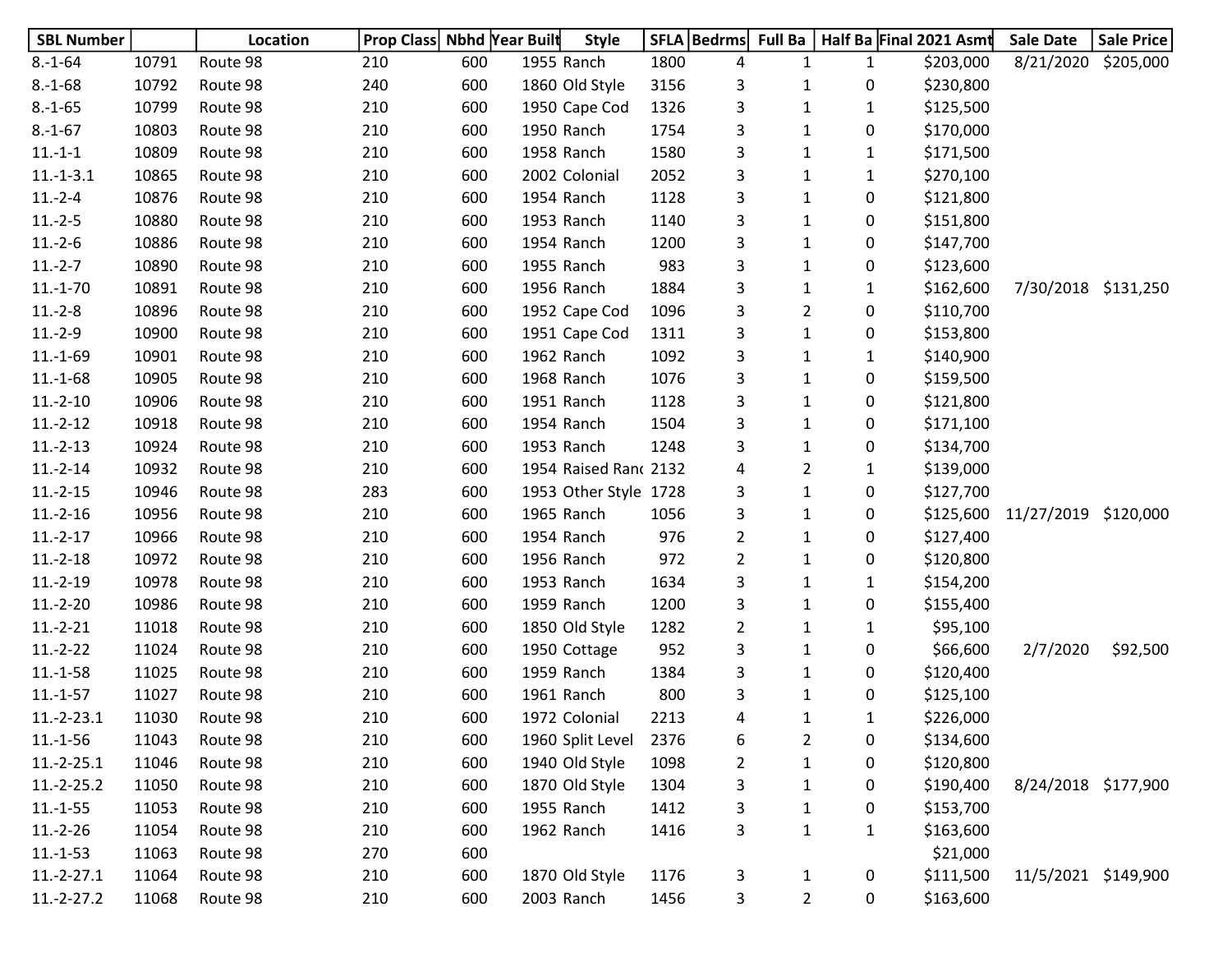| <b>SBL Number</b> |       | Location | <b>Prop Class Nbhd Year Built</b> |     | <b>Style</b>   |      | SFLA   Bedrms  |                |                | Full Ba   Half Ba Final 2021 Asmt | <b>Sale Date</b>    | <b>Sale Price</b>  |
|-------------------|-------|----------|-----------------------------------|-----|----------------|------|----------------|----------------|----------------|-----------------------------------|---------------------|--------------------|
| $11.-1-51$        | 11069 | Route 98 | 270                               | 600 |                |      |                |                |                | \$57,600                          |                     |                    |
| $11.-2-28$        | 11072 | Route 98 | 210                               | 600 | 1949 Cape Cod  | 1494 | 3              | $\mathbf{1}$   | $\mathbf{1}$   | \$170,100                         |                     |                    |
| $11.-2-29$        | 11078 | Route 98 | 210                               | 600 | 1964 Ranch     | 1554 | 4              | 1              | $\mathbf{1}$   | \$162,000                         | 8/2/2021            | \$271,000          |
| $11.-1-49$        | 11085 | Route 98 | 210                               | 600 | 1940 Cape Cod  | 1014 | 3              | 1              | 0              | \$98,700                          | 7/15/2021 \$159,900 |                    |
| $11.-2-30.2$      | 11090 | Route 98 | 210                               | 600 | 1975 Colonial  | 1942 | 4              | $\mathbf{1}$   | $\mathbf{1}$   | \$153,200                         |                     |                    |
| $11.-2-31$        | 11098 | Route 98 | 210                               | 600 |                |      |                |                |                | \$14,600                          |                     |                    |
| $11.-2-32$        | 11104 | Route 98 | 270                               | 600 |                |      |                |                |                | \$30,000                          |                     |                    |
| $11.-2-33$        | 11106 | Route 98 | 210                               | 600 | 1880 Old Style | 1716 | 4              | 1              | 0              | \$145,500                         |                     |                    |
| $11.-2-34$        | 11108 | Route 98 | 210                               | 600 | 1972 Ranch     | 1012 | 3              | $\mathbf{1}$   | 0              | \$99,800                          |                     | 9/7/2021 \$190,694 |
| $11.-2-35$        | 11110 | Route 98 | 280                               | 600 |                |      |                |                |                | \$94,800                          |                     |                    |
| $11.-2-35$        | 11110 | Route 98 | 280                               | 600 | 1900 Old Style | 1162 | 3              | 1              | 0              | \$94,800                          |                     |                    |
| $11.-2-36$        | 11116 | Route 98 | 210                               | 600 | 1850 Old Style | 1180 | 3              | $\mathbf{1}$   | 0              | \$95,600                          |                     |                    |
| $11.-2-37$        | 11120 | Route 98 | 210                               | 600 | 1820 Old Style | 1560 | $\overline{2}$ | $\mathbf{1}$   | 0              | \$27,000                          |                     |                    |
| $11.-2-38$        | 11124 | Route 98 | 210                               | 600 | 1870 Old Style | 1354 | 3              | $\mathbf{1}$   | 0              | \$76,400                          |                     |                    |
| $11.-2-39$        | 11128 | Route 98 | 210                               | 600 | 1870 Old Style | 2028 | 6              | $\overline{2}$ | 0              | \$47,900                          |                     |                    |
| $11.-1-45$        | 11131 | Route 98 | 210                               | 600 | 1870 Old Style | 1115 | 3              | 1              | 0              | \$91,100                          |                     |                    |
| $11.-2-41$        | 11136 | Route 98 | 210                               | 600 | 1880 Old Style | 1443 | 5              | 1              | 0              | \$83,400                          |                     |                    |
| $11.-2-42$        | 11142 | Route 98 | 210                               | 600 | 1880 Old Style | 1248 | 3              | 1              | 0              | \$100,400                         |                     |                    |
| $11.-1-43.1$      | 11147 | Route 98 | 210                               | 600 | 1930 Old Style | 1543 | 3              | 1              | 0              | \$141,700                         |                     |                    |
| $11.-1-42$        | 11151 | Route 98 | 210                               | 600 | 1900 Old Style | 1089 | $\overline{2}$ | $\mathbf{1}$   | 0              | \$89,500                          | 3/27/2020           | \$53,300           |
| $11.-1-42$        | 11151 | Route 98 | 210                               | 600 | 1940 Old Style | 2349 | 6              | 3              | 0              | \$89,500                          | 3/27/2020           | \$53,300           |
| $3.-2-11.2$       | 11184 | Route 98 | 210                               | 645 | 1920 Old Style | 1200 | 2              | 1              | 0              | \$102,900                         | 2/10/2021           | \$133,300          |
| $11.-2-43$        | 11188 | Route 98 | 210                               | 600 | 1935 Old Style | 1392 | $\overline{a}$ | 1              | 0              | \$135,500                         |                     |                    |
| $11.-2-50.2$      | 11192 | Route 98 | 210                               | 600 | 1985 Ranch     | 720  | 3              | 1              | 0              | \$89,800                          |                     |                    |
| $11.-2-44.1$      | 11200 | Route 98 | 210                               | 600 | 1977 Ranch     | 1278 | 3              | $\mathbf{1}$   | 0              | \$159,500                         |                     |                    |
| $11.-2-46$        | 11202 | Route 98 | 210                               | 600 | 1955 Ranch     | 1154 | $\overline{2}$ | 1              | 0              | \$129,000                         |                     |                    |
| $10.-1-19$        | 11203 | Route 98 | 210                               | 600 | 1890 Old Style | 1404 | 4              | 1              | 0              | \$92,000                          |                     |                    |
| $11.-2-47$        | 11206 | Route 98 | 210                               | 600 | 1951 Ranch     | 1226 | 3              | $\mathbf{1}$   | 0              | \$125,000                         |                     |                    |
| $11.-2-48$        | 11212 | Route 98 | 210                               | 600 | 1900 Old Style | 1400 | 3              | 1              | 0              | \$99,300                          |                     |                    |
| $11.-2-49$        | 11216 | Route 98 | 210                               | 600 | 1940 Ranch     | 976  | 2              | 1              | 0              | \$89,000                          |                     |                    |
| $10.-1-17$        | 11220 | Route 98 | 210                               | 600 | 1890 Old Style | 1844 | 4              | 1              | $\mathbf{1}$   | \$143,900                         |                     |                    |
| $10.-1-18$        | 11222 | Route 98 | 210                               | 600 | 1953 Cape Cod  | 1759 | 4              | 1              | $\overline{2}$ | \$168,000                         |                     |                    |
| $10.-1-15$        | 11234 | Route 98 | 240                               | 600 | 1940 Old Style | 4688 | 3              | 1              | 0              | \$151,800                         |                     |                    |
| $10.-1-21$        | 11242 | Route 98 | 210                               | 600 | 1942 Ranch     | 1564 | 2              | 1              | 0              | \$181,800                         |                     |                    |
| $10.-1-22$        | 11250 | Route 98 | 210                               | 600 | 1962 Ranch     | 2977 | 5              | 2              | 1              | \$226,200                         |                     |                    |
| $10.-1-24.1$      | 11252 | Route 98 | 210                               | 600 | 1956 Ranch     | 1579 | 3              | 1              | 0              | \$241,800                         |                     |                    |
| $10.-1-25.21$     | 11256 | Route 98 | 270                               | 600 |                |      |                |                |                | \$37,800                          |                     |                    |
| $10.-1-27$        | 11258 | Route 98 | 270                               | 600 |                |      |                |                |                | \$65,500                          |                     |                    |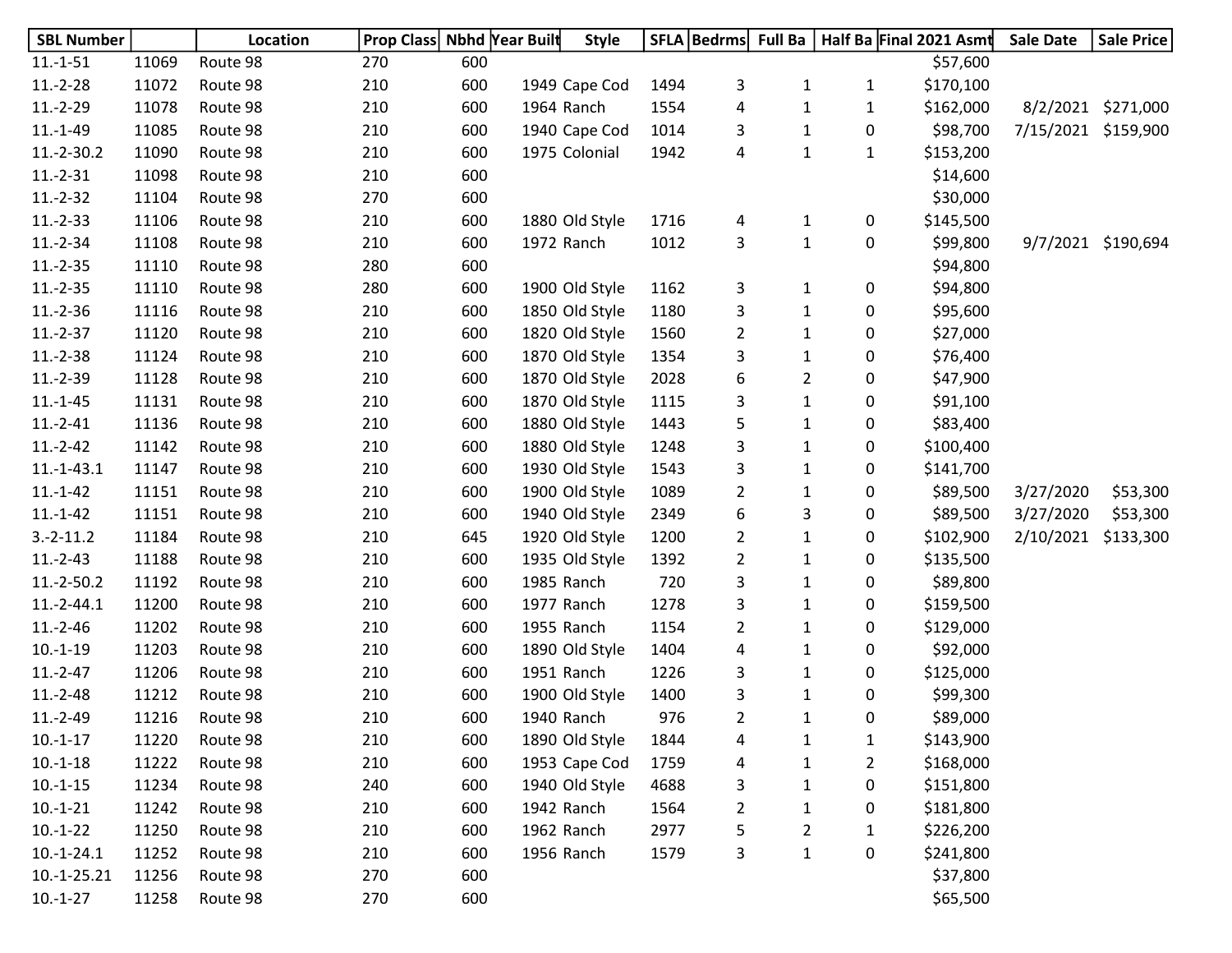| <b>SBL Number</b> |       | Location   | <b>Prop Class</b> | Nbhd Year Built |                | <b>Style</b>          |      | SFLA   Bedrms   Full Ba |                |              | Half Ba Final 2021 Asmt | <b>Sale Date</b>    | <b>Sale Price</b>  |
|-------------------|-------|------------|-------------------|-----------------|----------------|-----------------------|------|-------------------------|----------------|--------------|-------------------------|---------------------|--------------------|
| $10.-1-25.22$     | 11260 | Route 98   | 270               | 600             |                |                       |      |                         |                |              | \$53,500                |                     |                    |
| $8.-1-38$         | 10643 | Sandpit Rd | 210               | 600             | 1918 Old Style |                       | 1040 | $\overline{2}$          | $\mathbf{1}$   | 0            | \$72,100                |                     |                    |
| $8.-1-39.2$       | 10691 | Sandpit Rd | 210               | 600             | 1900 Old Style |                       | 1595 | 3                       | $\mathbf{1}$   | 0            | \$106,300               | 9/30/2021 \$153,000 |                    |
| $8.-1-41.2$       | 10780 | Sandpit Rd | 210               | 600             | 1967 Ranch     |                       | 1288 | $\overline{2}$          | $\mathbf{1}$   | 0            | \$137,500               |                     |                    |
| $11.-1-9$         | 10881 | Sandpit Rd | 210               | 600             | 1954 Ranch     |                       | 1280 | 3                       | 1              | 0            | \$148,900               |                     |                    |
| $11.-1-10.211$    | 10920 | Sandpit Rd | 210               | 600             | 1990 Ranch     |                       | 1749 | 3                       | $\mathbf{1}$   | 1            | \$232,800               |                     |                    |
| $11.-1-10.11$     | 10928 | Sandpit Rd | 240               | 600             | 1880 Old Style |                       | 2256 | $\overline{2}$          | $\mathbf{1}$   | 1            | \$146,700               |                     |                    |
| $11.-1-11.2$      | 10990 | Sandpit Rd | 210               | 600             | 1880 Old Style |                       | 1813 | 3                       | $\mathbf{1}$   | 0            | \$157,300               |                     |                    |
| $11.-1-11.12$     | 11000 | Sandpit Rd | 240               | 600             | 1870 Old Style |                       | 1842 | 4                       | $\mathbf{1}$   | 0            | \$176,600               | 10/4/2018 \$171,875 |                    |
| $11.-1-14$        | 11019 | Sandpit Rd | 210               | 600             | 1962 Colonial  |                       | 1872 | 4                       | $\mathbf{1}$   | 0            | \$137,600               | 8/27/2021 \$155,000 |                    |
| $11.-1-15.1$      | 11025 | Sandpit Rd | 210               | 600             | 1880 Old Style |                       | 1731 | 3                       | 1              | 1            | \$84,200                |                     |                    |
| $11.-1-12$        | 11030 | Sandpit Rd | 210               | 600             | 1850 Cottage   |                       | 840  | $\mathbf{1}$            | 1              | 0            | \$61,300                | 7/28/2020           | \$61,480           |
| $11.-1-13.1$      | 11044 | Sandpit Rd | 210               | 600             | 1820 Old Style |                       | 1645 | 3                       | $\mathbf{1}$   | 0            | \$59,900                |                     |                    |
| $4.-1-17.2$       | 9896  | Seward Rd  | 240               | 600             | 1939 Cape Cod  |                       | 1816 | 3                       | 1              | 0            | \$173,600               |                     |                    |
| $4.-1-18.11$      | 9919  | Seward Rd  | 240               | 600             | 1998 Cape Cod  |                       | 1716 | 3                       | $\mathbf{1}$   | 1            | \$194,400               |                     |                    |
| 4.-1-17.112       | 9932  | Seward Rd  | 210               | 600             | 2010 Ranch     |                       | 1650 | 3                       | $\overline{2}$ | $\mathbf{1}$ | \$211,600               |                     |                    |
| $4.-1-17.12$      | 9966  | Seward Rd  | 210               | 600             | 2005 Ranch     |                       | 1386 | 3                       | $\mathbf{1}$   | 0            | \$138,000               | 6/28/2019           | \$129,000          |
| $4.-1-22.2$       | 9967  | Seward Rd  | 270               | 600             |                |                       |      |                         |                |              | \$28,900                |                     |                    |
| $4.-1-19.2$       | 9970  | Seward Rd  | 210               | 600             | 1860 Old Style |                       | 1858 | 3                       | $\mathbf{1}$   | 0            | \$55,500                | 12/10/2021          | \$280,000          |
| $4.-1-21$         | 9977  | Seward Rd  | 210               | 600             | 1870 Old Style |                       | 1447 | 3                       | $\overline{2}$ | 0            | \$187,300               | 2/1/2019            | \$179,500          |
| $4.-1-59.2$       | 10097 | Seward Rd  | 240               | 600             | 1999 Ranch     |                       | 1176 | 3                       | $\mathbf{1}$   | 1            | \$167,200               |                     |                    |
| $4.-1-31$         | 10129 | Seward Rd  | 240               | 600             | 1900 Old Style |                       | 2184 | 4                       | $\mathbf{1}$   | 0            | \$137,800               |                     |                    |
| $5.-1-7$          |       | Sprague Rd | 260               | 600             | 1954 Cottage   |                       | 270  | 0                       | 0              | 0            | \$14,200                |                     |                    |
| $5.-1-9$          |       | Sprague Rd | 260               | 600             | 1961 Cottage   |                       | 400  | 0                       | 0              | 0            | \$22,200                |                     |                    |
| $4.-1-23$         |       | Sprague Rd | 260               | 600             | 1950 Cottage   |                       | 420  | $\mathbf{1}$            | 0              | 0            | \$40,000                |                     |                    |
| $5.-1-11$         |       | Sprague Rd | 260               | 600             | 1961 Cottage   |                       | 320  | 0                       | 0              | 0            | \$11,700                |                     |                    |
| $5.-1-12$         |       | Sprague Rd | 260               | 600             | 1961 Cottage   |                       | 440  | $\mathbf{1}$            | 0              | 0            | \$9,900                 |                     |                    |
| $5.-1-15$         |       | Sprague Rd | 260               | 600             | 1962 Cottage   |                       | 440  | 0                       | $\pmb{0}$      | 0            | \$21,000                |                     |                    |
| $5.-1-6.1$        |       | Sprague Rd | 260               | 600             |                |                       |      |                         |                |              | \$48,400                |                     |                    |
| $4.-1-20.2$       | 3021  | Sprague Rd | 210               | 600             | 2000 Cape Cod  |                       | 1596 | $\overline{2}$          | 1              | 5            | \$134,200               |                     |                    |
| $4.-1-59.12$      | 3052  | Sprague Rd | 240               | 600             |                | 1999 Raised Ranc 1764 |      | 3                       | $\mathbf{1}$   | 1            | \$161,600               |                     |                    |
| $4.-1-29.1$       | 3079  | Sprague Rd | 240               | 600             | 1973 Colonial  |                       | 1680 | $\overline{2}$          | $\mathbf 1$    | 0            | \$144,000               |                     |                    |
| $4.-1-24.2$       | 3125  | Sprague Rd | 270               | 600             |                |                       |      |                         |                |              | \$128,400               |                     |                    |
| $4.-1-24.1$       | 3157  | Sprague Rd | 240               | 600             | 1880 Old Style |                       | 1212 | 3                       | $\mathbf{1}$   | 0            | \$123,500               |                     | 7/2/2021 \$151,500 |
| $4.-1-25.1$       | 3169  | Sprague Rd | 240               | 600             | 1900 Old Style |                       | 1472 | 4                       | 1              | 0            | \$129,500               |                     |                    |
| $4.-1-25.2$       | 3181  | Sprague Rd | 210               | 600             | 2016 Ranch     |                       | 1680 | 2                       | $\overline{2}$ | 0            | \$140,000               |                     |                    |
| $4.-1-26.2$       | 3191  | Sprague Rd | 210               | 600             |                | 1981 Contempor 1740   |      | $\overline{2}$          | $\overline{2}$ | 0            | \$179,100               | 9/23/2020 \$180,000 |                    |
| $5.-1-8$          | 3285  | Sprague Rd | 260               | 600             | 1956 Cottage   |                       | 474  | $\mathbf{1}$            | $\mathbf{1}$   | $\mathbf{1}$ | \$19,900                |                     |                    |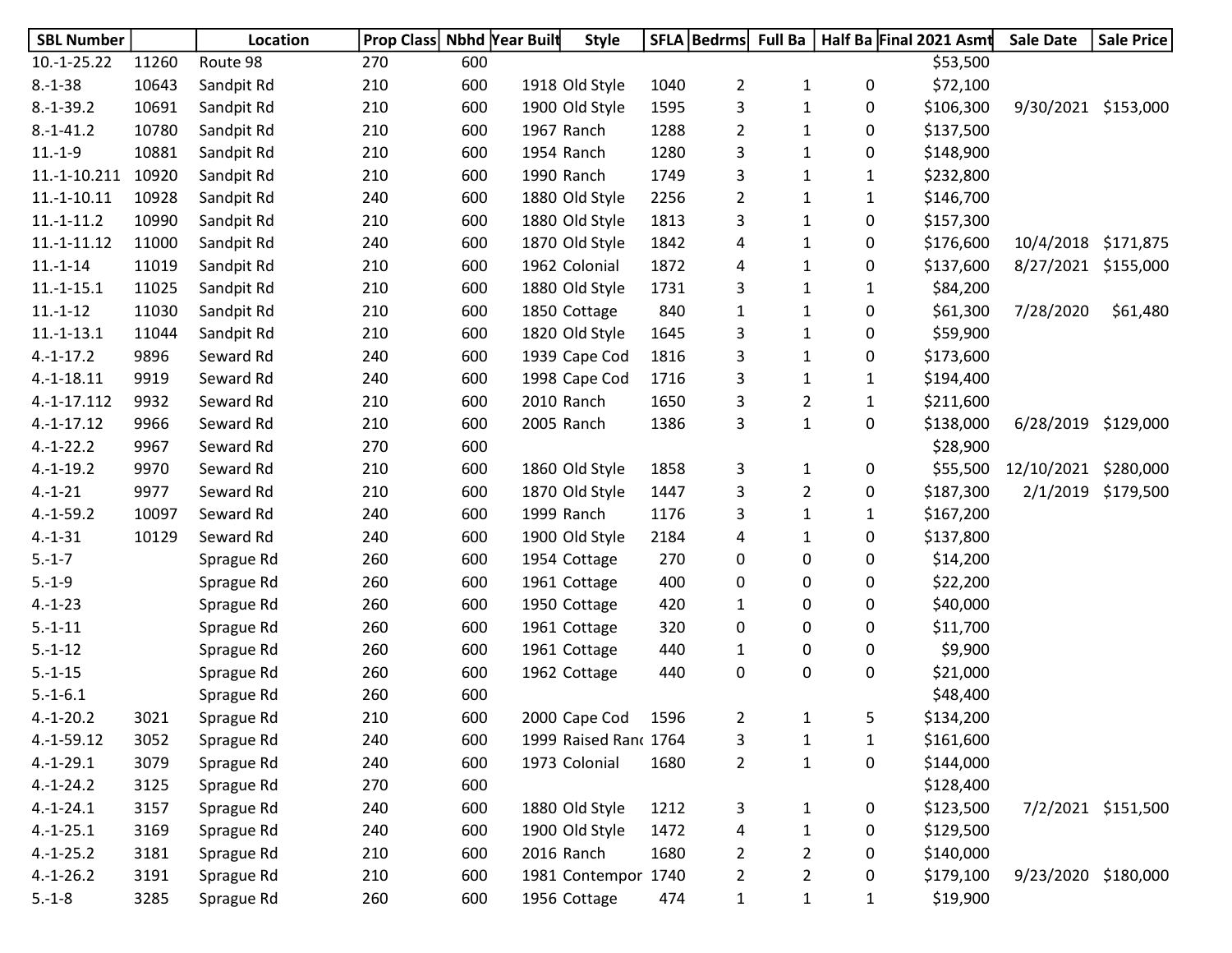| <b>SBL Number</b> |      | Location           | Prop Class Nbhd Year Built |     | <b>Style</b>          |      | SFLA   Bedrms  | <b>Full Ba</b> |              | Half Ba Final 2021 Asmt | <b>Sale Date</b> | <b>Sale Price</b> |
|-------------------|------|--------------------|----------------------------|-----|-----------------------|------|----------------|----------------|--------------|-------------------------|------------------|-------------------|
| $5.-1-5.111$      | 3660 | Sprague Rd         | 210                        | 600 | 2003 Ranch            | 1200 | 3              | 2              | 0            | \$147,500               |                  |                   |
| $11.-1-16.2$      | 3480 | Spring Rd          | 240                        | 600 | 1968 Ranch            | 1400 | $\overline{2}$ | $\overline{2}$ | 0            | \$148,100               |                  |                   |
| $11.-1-16.1$      | 3516 | Spring Rd          | 210                        | 600 | 1870 Old Style        | 1728 | 3              | $\mathbf{1}$   | 0            | \$267,500               |                  |                   |
| $11.-1-17.2$      | 3534 | Spring Rd          | 210                        | 600 | 1860 Old Style        | 1608 | 4              | 1              | 1            | \$116,700               |                  |                   |
| $11.-1-17.1$      | 3538 | Spring Rd          | 210                        | 600 | 1950 Cottage          | 1091 | 2              | $\mathbf{1}$   | 0            | \$97,500                |                  |                   |
| $11.-1-18.2$      | 3601 | Spring Rd          | 210                        | 600 | 1967 Ranch            | 1508 | 3              | $\overline{2}$ | 0            | \$135,000               |                  |                   |
| $11.-1-18.12$     | 3603 | Spring Rd          | 210                        | 600 | 1971 Cape Cod         | 1296 | $\overline{2}$ | $\mathbf{1}$   | 0            | \$123,900               |                  |                   |
| $12.-1-40.2$      | 3637 | Spring Rd          | 240                        | 600 | 1870 Old Style        | 2064 | 4              | $\mathbf{1}$   | 0            | \$181,900               |                  |                   |
| $11.-1-18.11$     | 3643 | Spring Rd          | 210                        | 600 | 1830 Old Style        | 1356 | 3              | $\mathbf{1}$   | 0            | \$92,000                |                  |                   |
| $12.-1-41.2$      | 3647 | Spring Rd          | 210                        | 600 |                       |      |                |                |              | \$25,100                |                  |                   |
| 12.-1-38.2        | 3812 | Spring Rd          | 210                        | 600 | 1986 Raised Ranc 1672 |      | 3              | 1              | $\mathbf{1}$ | \$116,700               |                  |                   |
| $12.-1-45$        | 3981 | Spring Rd          | 242                        | 600 | 2009 Colonial         | 2362 | 3              | $\overline{2}$ | $\mathbf{1}$ | \$329,100               |                  |                   |
| $12.-1-43$        | 4025 | Spring Rd          | 240                        | 600 | 1993 Ranch            | 1736 | 4              | $\mathbf{1}$   | $\mathbf{1}$ | \$177,100               |                  |                   |
| $12.-1-34.2$      | 4033 | Spring Rd          | 270                        | 600 |                       |      |                |                |              | \$50,000                |                  |                   |
| $12.-1-37.2$      | 4034 | Spring Rd          | 210                        | 600 | 1979 Ranch            | 1432 | 3              | $\mathbf{1}$   | $\mathbf{1}$ | \$170,300               |                  |                   |
| $4.-1-33$         | 3009 | Stannard Rd        | 210                        | 600 | 1870 Old Style        | 936  | 3              | $\mathbf{1}$   | 0            | \$31,400                |                  |                   |
| $4.-1-32.2$       | 3017 | Stannard Rd        | 210                        | 600 | 1980 Ranch            | 960  | 3              | $\mathbf{1}$   | 0            | \$108,500               |                  |                   |
| $4.-1-32.1$       | 3063 | Stannard Rd        | 240                        | 600 | 1998 Ranch            | 1568 | 3              | $\overline{2}$ | 0            | \$205,800               |                  |                   |
| $4.-1-34$         | 3101 | Stannard Rd        | 270                        | 600 |                       |      |                |                |              | \$46,500                |                  |                   |
| $4.-1-38.2$       | 3110 | Stannard Rd        | 240                        | 600 | 2000 Ranch            | 1327 | 3              | $\mathbf{1}$   | 0            | \$177,600               |                  |                   |
| 4.-1-35.121       | 3141 | <b>Stannard Rd</b> | 210                        | 600 | 1960 Ranch            | 648  | $\overline{2}$ | $\mathbf{1}$   | 0            | \$73,100                |                  |                   |
| $4.-1-36.12$      | 3163 | Stannard Rd        | 210                        | 600 | 1991 Raised Ranc 1908 |      | 2              | 1              | 0            | \$212,900               | 8/26/2020        | \$205,000         |
| 4.-1-36.111       | 3199 | Stannard Rd        | 210                        | 600 | 2003 Ranch            | 2016 | 3              | $\overline{2}$ | 0            | \$210,800               |                  |                   |
| $4.-1-36.2$       | 3223 | Stannard Rd        | 240                        | 600 | 1976 Ranch            | 1672 | 3              | 1              | 1            | \$185,900               |                  |                   |
| $5.-1-50.22$      | 3258 | Stannard Rd        | 240                        | 600 | 1925 Old Style        | 2128 | 4              | 1              | $\mathbf{1}$ | \$195,000               |                  |                   |
| 5.-1-50.121       | 3322 | Stannard Rd        | 210                        | 600 | 1995 Colonial         | 2300 | 3              | $\overline{2}$ | 0            | \$205,000               |                  |                   |
| $5.-1-56.1$       | 3354 | Stannard Rd        | 210                        | 600 | 2013 Cape Cod         | 1620 | 0              | 0              | 0            | \$185,100               |                  |                   |
| $11.-1-62$        | 3337 | Stroh Rd           | 210                        | 600 | 1830 Old Style        | 1731 | 3              | $\overline{2}$ | 0            | \$210,000               |                  |                   |
| $11.-1-61$        | 3341 | Stroh Rd           | 210                        | 600 | 1910 Old Style        | 1320 | 3              | $\mathbf{1}$   | 0            | \$111,900               |                  |                   |
| 11.-1-23.111      | 3422 | Stroh Rd           | 210                        | 600 | 1880 Old Style        | 2676 | 3              | 1              | 1            | \$81,700                |                  |                   |
| $11.-1-24$        | 3446 | Stroh Rd           | 210                        | 600 | 1954 Ranch            | 1388 | 3              | $\mathbf{1}$   | 0            | \$127,800               |                  |                   |
| $11.-1-67.1$      | 3461 | Stroh Rd           | 210                        | 600 | 1966 Ranch            | 1008 | $\overline{2}$ | $\mathbf{1}$   | 0            | \$120,900               |                  |                   |
| $11.-1-23.2$      | 3470 | Stroh Rd           | 210                        | 600 | 1974 Ranch            | 960  | 3              | 1              | 0            | \$132,700               |                  |                   |
| $2.-3-21$         | 3416 | Telephone Rd       | 210                        | 625 | 1880 Old Style        | 1608 | $\overline{2}$ | 1              | 0            | \$85,500                | 5/18/2018        | \$79,900          |
| $2.-3-1$          | 3421 | Telephone Rd       | 210                        | 625 | 1950 Ranch            | 1634 | 3              | 1              | 0            | \$100,600               |                  |                   |
| $2.-3-2$          | 3427 | Telephone Rd       | 210                        | 625 | 1900 Old Style        | 1042 | 3              | 1              | 0            | \$58,000                |                  |                   |
| $2.-3-4.1$        | 3435 | Telephone Rd       | 210                        | 625 | 1900 Old Style        | 1182 | $\overline{c}$ | 1              | 0            | \$54,100                |                  |                   |
| $2.-3-20.1$       | 3438 | Telephone Rd       | 210                        | 625 | 2011 Ranch            | 1500 | $\overline{2}$ | $\mathbf{1}$   | 0            | \$105,300               |                  |                   |